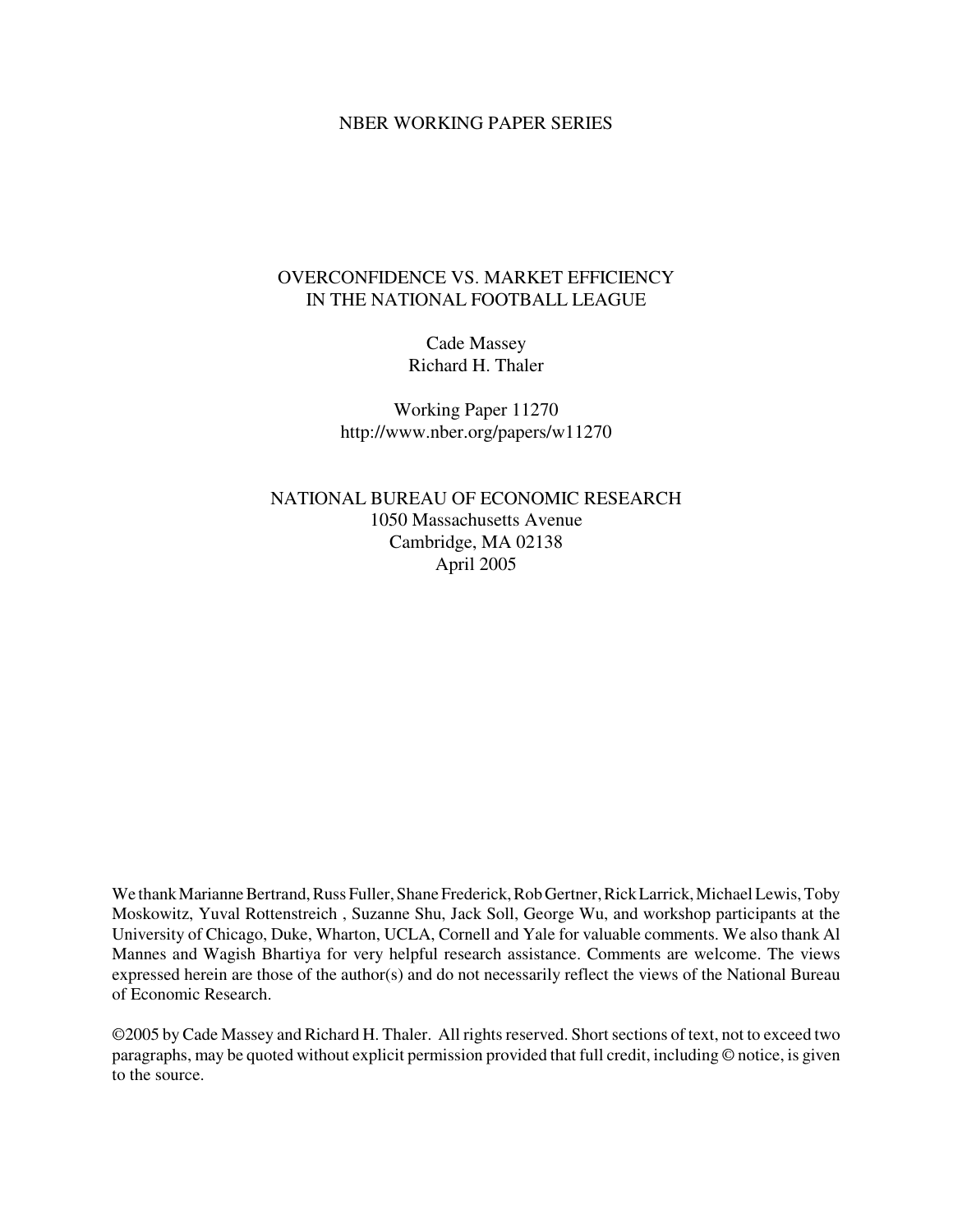Overconfidence vs. Market Efficiency in the National Football League Cade Massey and Richard H. Thaler NBER Working Paper No. 11270 April 2005 JEL No. FD21, J3, G1

### **ABSTRACT**

A question of increasing interest to researchers in a variety of fields is whether the incentives and experience present in many "real world" settings mitigate judgment and decision-making biases. To investigate this question, we analyze the decision making of National Football League teams during their annual player draft. This is a domain in which incentives are exceedingly high and the opportunities for learning rich. It is also a domain in which multiple psychological factors suggest teams may overvalue the "right to choose" in the draft – non-regressive predictions, overconfidence, the winner's curse and false consensus all suggest a bias in this direction. Using archival data on draft-day trades, player performance and compensation, we compare the market value of draft picks with the historical value of drafted players. We find that top draft picks are overvalued in a manner that is inconsistent with rational expectations and efficient markets and consistent with psychological research.

Cade Massey Duke University cade.massey@duke.edu

Richard H. Thaler Graduate School of Business University of Chicago 1101 East 58th Street Chicago, IL 60637 and NBER richard.thaler@gsb.uchicago.edu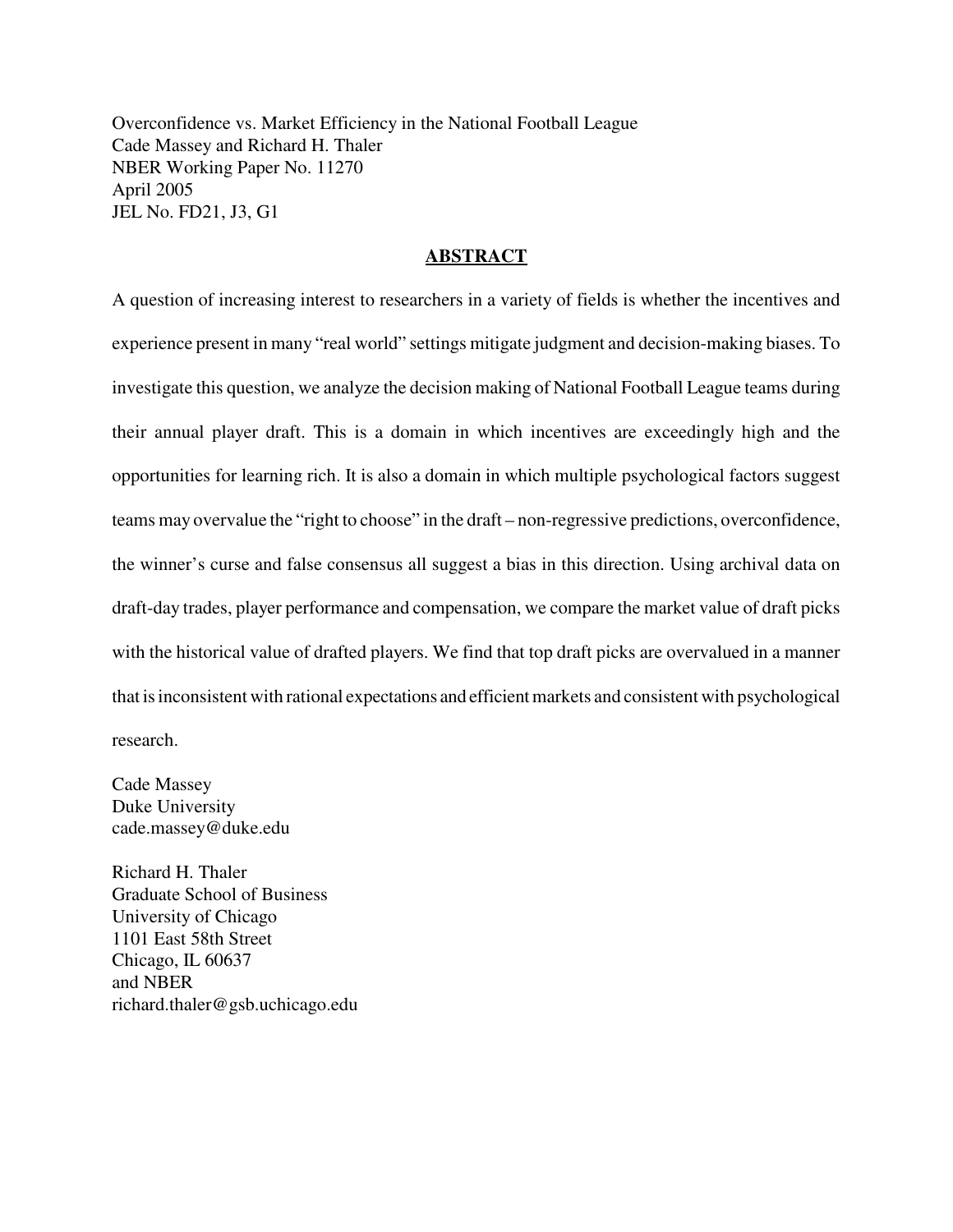Two of the building blocks of modern neo-classical economics are rational expectations and market efficiency. Agents are assumed to make unbiased predictions about the future and markets are assumed to aggregate individual expectations into unbiased estimates of fundamental value. Tests of either of these concepts are often hindered by the lack of data. Although there are countless laboratory demonstrations of biased judgment and decision making (for recent compendiums see Kahneman & Tversky , 2000 and Gilovich, Griffin, & Kahneman, 2002; ) there are fewer studies of predictions by market participants with substantial amounts of money at stake. Similarly, tests of market efficiency are plagued by the inability to measure fundamental value. (Even now, in 2005, there is debate among financial economists as to whether prices on Nasdaq were too high in 2000.)

In this paper we offer some evidence on both of these important concepts in an unusual but interesting context: the National Football League, specifically its annual draft of young players. Every year the National Football League (NFL) holds a draft in which teams take turns selecting players. A team that uses an early draft pick to select a player is implicitly forecasting that this player will do well. Of special interest to an economic analysis is that teams often trade picks. For example, a team might give up the  $4<sup>th</sup>$  pick and get the  $10<sup>th</sup>$  pick and the  $21<sup>st</sup>$  pick in return. In aggregate, such trades reveal the *market value* of draft picks. We can compare these market values to the *surplus value* (to the team) of the players chosen with the draft picks. We define surplus value as the player's *performance value* – estimated from the labor market for NFL veterans – less his compensation. In the example just mentioned, if the market for draft picks is rational then the surplus value of the player taken with the  $4<sup>th</sup>$  pick should equal (on average) the combined surplus value of the players taken with picks 10 and 21.

The rate at which the value of picks declines over the course of the draft should, in a rational world, depend on two factors: the teams' ability to predict the success rate of prospective players, and the compensation that has to be paid to drafted players. If, to take an extreme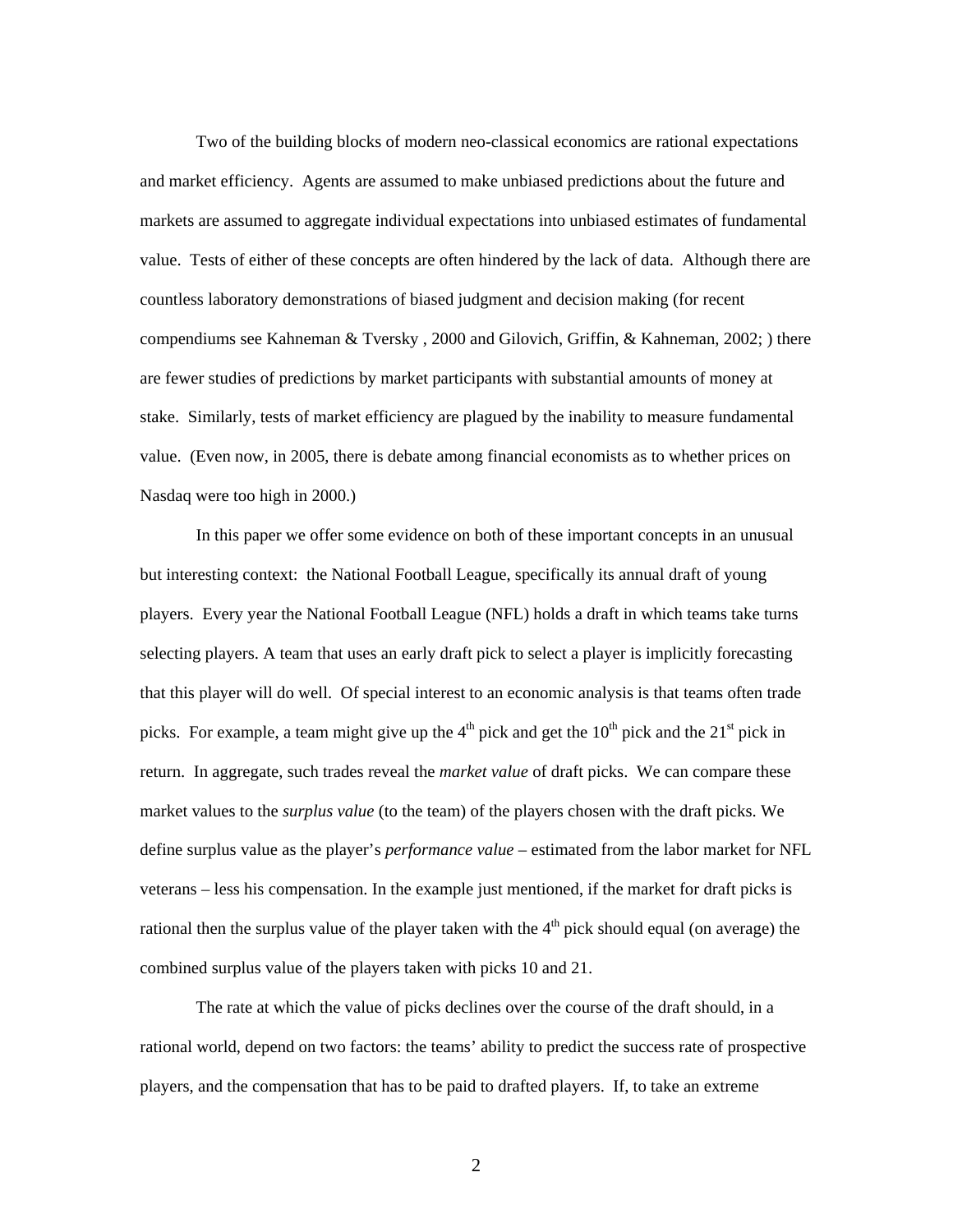example, teams have no ability to forecast future value, then early picks are worth no more than later picks: they are all equally valued lottery tickets. A steeply declining price, on the other hand, implies that performance is highly predictable. Compensation matters because if early picks are (for whatever reason) paid more, then the surplus to the teams who select them is reduced. Indeed, if (hypothetically) early picks had to be paid more than later picks, and performance predictability were zero, then early picks would be *less* valuable than late picks.

To illustrate the basic idea of the paper, consider one high-profile example from the 2004 draft. The San Diego Chargers had the rights to the first pick and used it to select a promising quarterback, Eli Manning. Much was expected of Eli: he had a very successful collegiate career, and his father (Archie) and older brother (Peyton) were NFL stars. Peyton had also been the first player selected in the 1998 draft and had become one of the best players in the league. The New York Giants, picking  $4<sup>th</sup>$ , were also anxious to draft a quarterback, and it was no secret that they thought Manning was the best prospect in the draft. It was reported (King, 2004) that during the 15 minutes in which they had to make their selection the Giants had two very different options under consideration. They could make a trade with the Chargers in which case the Giants would select Philip Rivers, considered the second-best quarterback in the draft, and then swap players. The price for this "upgrade" was huge: the Giants would have to give up their third-round pick in 2004 (the 65<sup>th</sup> pick) and their first- and fifth-round picks in 2005. Alternatively, the Giants could accept an offer from the Cleveland Browns to move down to the  $7<sup>th</sup>$  pick, where it was expected that they could select the consensus third best QB in the draft, Ben Roethlisberger. The Browns were offering their second-round pick (the  $37<sup>th</sup>$ ) in compensation. In summary, Manning was four picks more expensive than Roethlisberger.

As we will show below, the offer the Giants made to the Chargers was in line with previous trades involving the first pick. They were paying the market price to move up, and that price is a steep one. In addition, they knew that Manning would cost them financially. Historically the first pick makes about 60 percent more during his initial (4- to 5-year) contract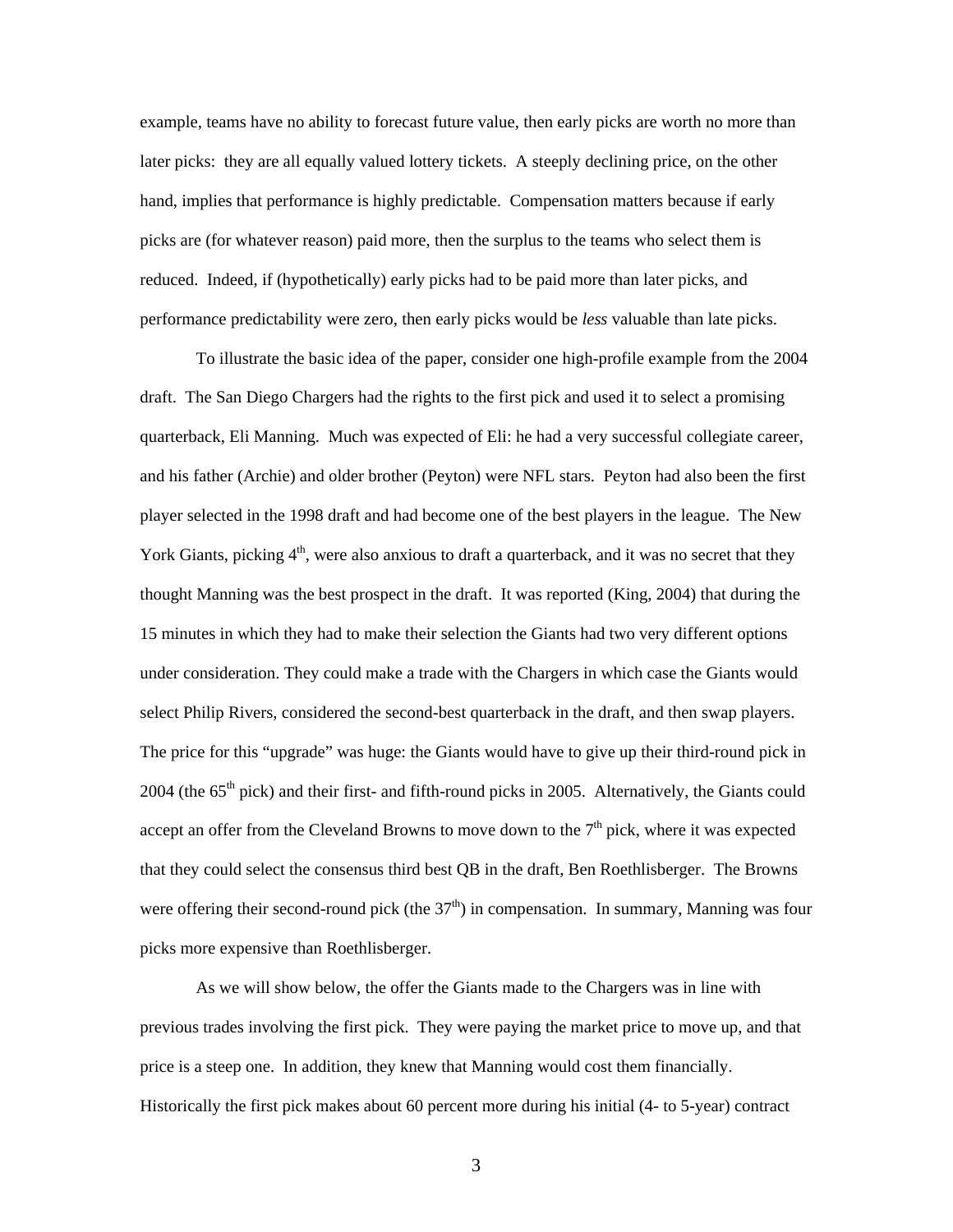than the seventh pick. Thus both in terms of pick value and monetary cost, the market prices imply that performance must be highly predictable. But history is full of anecdotes that seem to tell the opposite story. Success in the NFL, especially for quarterbacks, has been notoriously difficult to predict. Indeed, the year in which Eli's brother Peyton was taken with the first pick there was much speculation about whether another quarterback, Ryan Leaf, was a better prospect than Manning. Leaf was taken with the very next pick (by the Chargers) and was as spectacularly unsuccessful as Manning was successful; after trials with several teams he eventually left the league a declared flop.

In this paper we systematically investigate these issues. Our initial conjecture in thinking about these questions was that teams did not have rational expectations regarding their ability to predict player performance. A combination of well-documented behavioral phenomena, all working in the same direction, creates a systematic bias: teams overestimate their ability to discriminate between stars and flops. We reasoned that this would not be eliminated by market forces because, even if there are a few smart teams, they cannot correct the mis-pricing of draft picks through arbitrage. There is no way to sell the early picks short, and successful franchises typically do not "earn" the rights to the very highest picks, so cannot offer to trade them away.

Our findings suggest the biases we had anticipated are actually even stronger than we had guessed. We expected to find that early picks were overpriced, and that the surplus values of picks would decline less steeply than the market values. Instead we have found that the surplus value of the picks during the first round actually increases throughout the round: the players selected with the final pick in the first round on average produces more surplus to his team than than the first pick, and costs one quarter the price!

The plan of the papers is as follows. In section I we review some findings from the psychology of decision making that lead us to predict that teams will put too high a value on picking early. In section II we estimate the market value of draft picks. We show that the very high price the Giants paid in moving from the  $4<sup>th</sup>$  pick to the  $1<sup>st</sup>$  one was not an outlier. Using a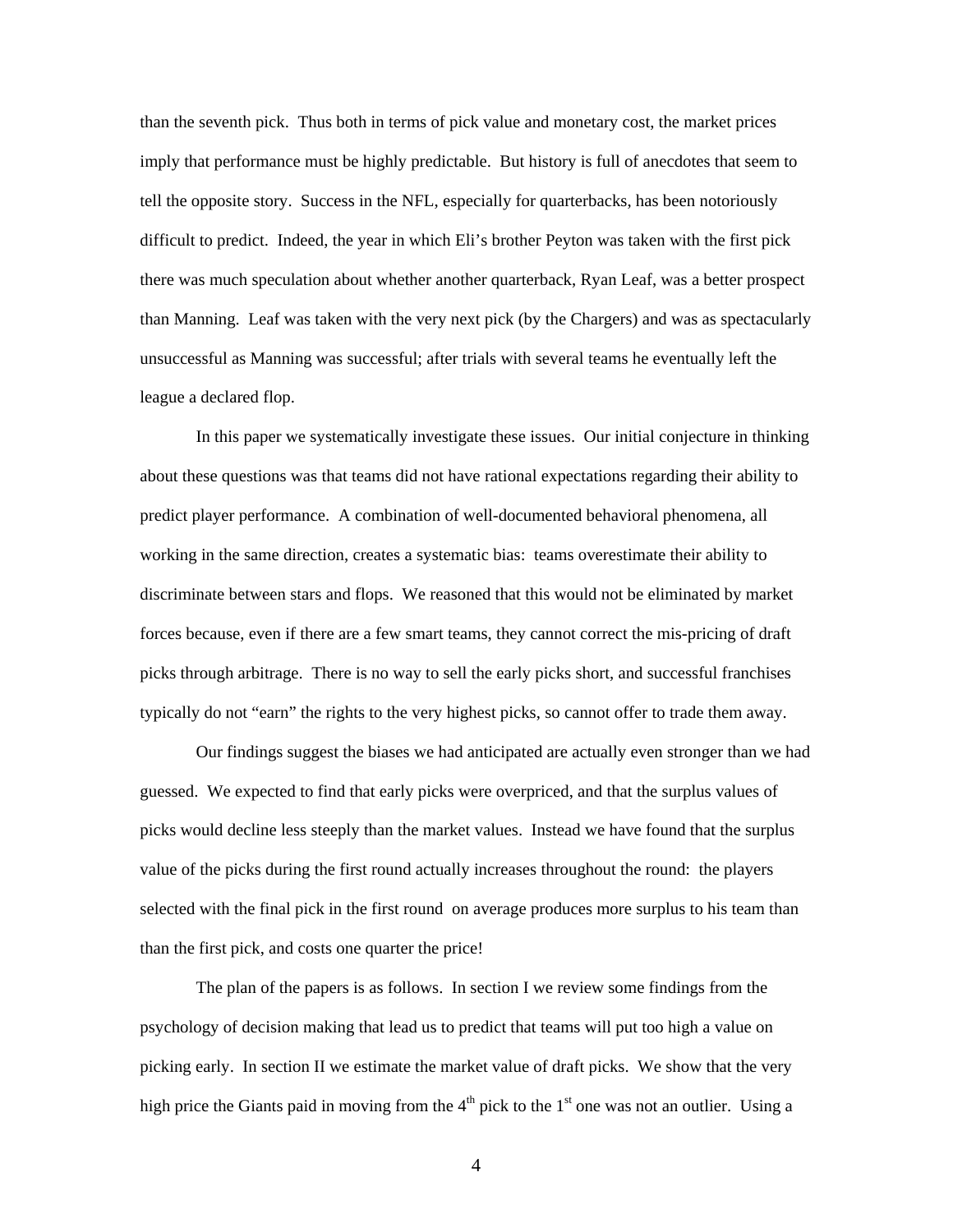data set of 276 draft day trades, we find that the implicit value of picking early is very high. The first pick is valued as much as the  $10<sup>th</sup>$  and  $11<sup>th</sup>$  picks combined, and as much as the sum of the last four picks in the first round. We also find that teams discount the future at an extraordinary rate. In section III we examine the relation between draft order and compensation during the initial contract period. We find that compensation also declines very steeply. So, very high draft picks are expensive in two ways: high picks can be traded for multiple lower picks, and high picks are paid higher salaries. In the following sections we ask whether these expensive picks are too expensive. In section IV we analyze the performance of drafted players. We find that performance is correlated with draft order, as expected. Players taken in the first round are more likely to be successful (be on the roster, start games, make the all-star game) than players taken in later rounds. However, performance does not fall as steeply as the implicit price of draft picks. Still, these analyses do not answer the economic question of whether the early picks are mispriced. We address this question in Section V. We do this by first estimating player performance value using market prices of free agents as an indication of true value. We use compensation data for the sixth year of a player's career since by that stage of their careers players have had the opportunity to test the free-agent market. We regress total compensation on categorical performance data, including position fixed-effects. We use the results of this model to value individual player's year-by-year performances over the first 5 years of their career. Combining this performance value with the player's compensation costs allows us to compute the surplus value to the team drafting each player. We find that surplus value increases throughout the first round, i.e., late-first-round picks generate more value than early-first-round picks. We conclude in section VI.

#### I. RESEARCH HYPOTHESIS

The NFL draft involves two tasks that have received considerable attention from psychological researchers – predicting the future and bidding competitively. This research

 $\overline{5}$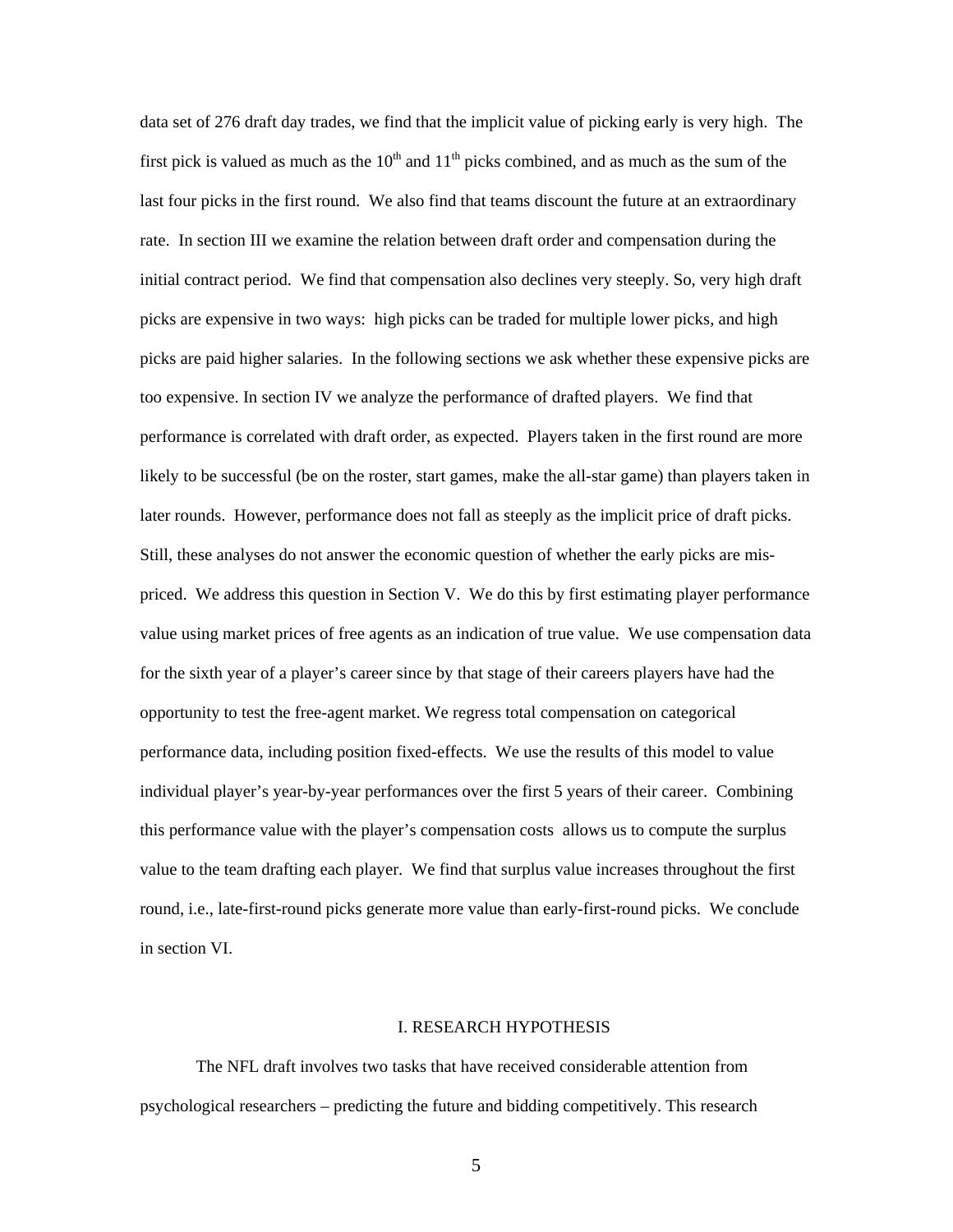suggests that behavior in these tasks can deviate systematically from rational models. In this section we draw on these findings to develop our research hypothesis. In doing so we have an embarrassment of riches – research on non-regressive predictions, overconfidence, the winner's curse, and false consensus suggests our hypothesis is over-determined. While this means we will not be able to pin the blame on any one underlying cause, it strengthens the case for our overarching hypothesis: teams overvalue the right to choose.

In their early work on representativeness, Kahneman & Tversky (1973) compare "intuitive" predictions to those by normative models. One of their chief findings is that intuitive predictions are insufficiently regressive. That is, intuitive predictions are more extreme and more varied than is justified by the evidence on which they are based. They show this in a series of studies in which individuals predict future states (e.g., a student's grade-point average) from current evidence of various forms (e.g., the results of a "mental-concentration" quiz). Normative models require combining this evidence with the prior probabilities of the future states (e.g., the historical distribution of grade-point averages), with the weight placed on the evidence determined by how diagnostic it is. Hence, one can safely ignore prior probabilities when in possession of a very diagnostic evidence, but should lean on them heavily when the evidence is only noisily related to outcomes. In their studies, Kahneman & Tversky show that such weighting considerations are almost entirely ignored, even when individuals are aware of prior probabilities and evidence diagnosticity. Instead, individuals extrapolate almost directly from evidence to prediction. This results in predictions that are too extreme for all but the most diagnostic evidence.

NFL teams face exactly this kind of task when they predict the future performance of college players – they must combine evidence about the player's ability (his college statistics, scouting reports, fitness tests, etc.) with the prior probabilities of various levels of NFL performance to reach a forecast. For example, over their first five years, players drafted in the first round spend about as many seasons out of the league (8%) or not starting a single game (8%)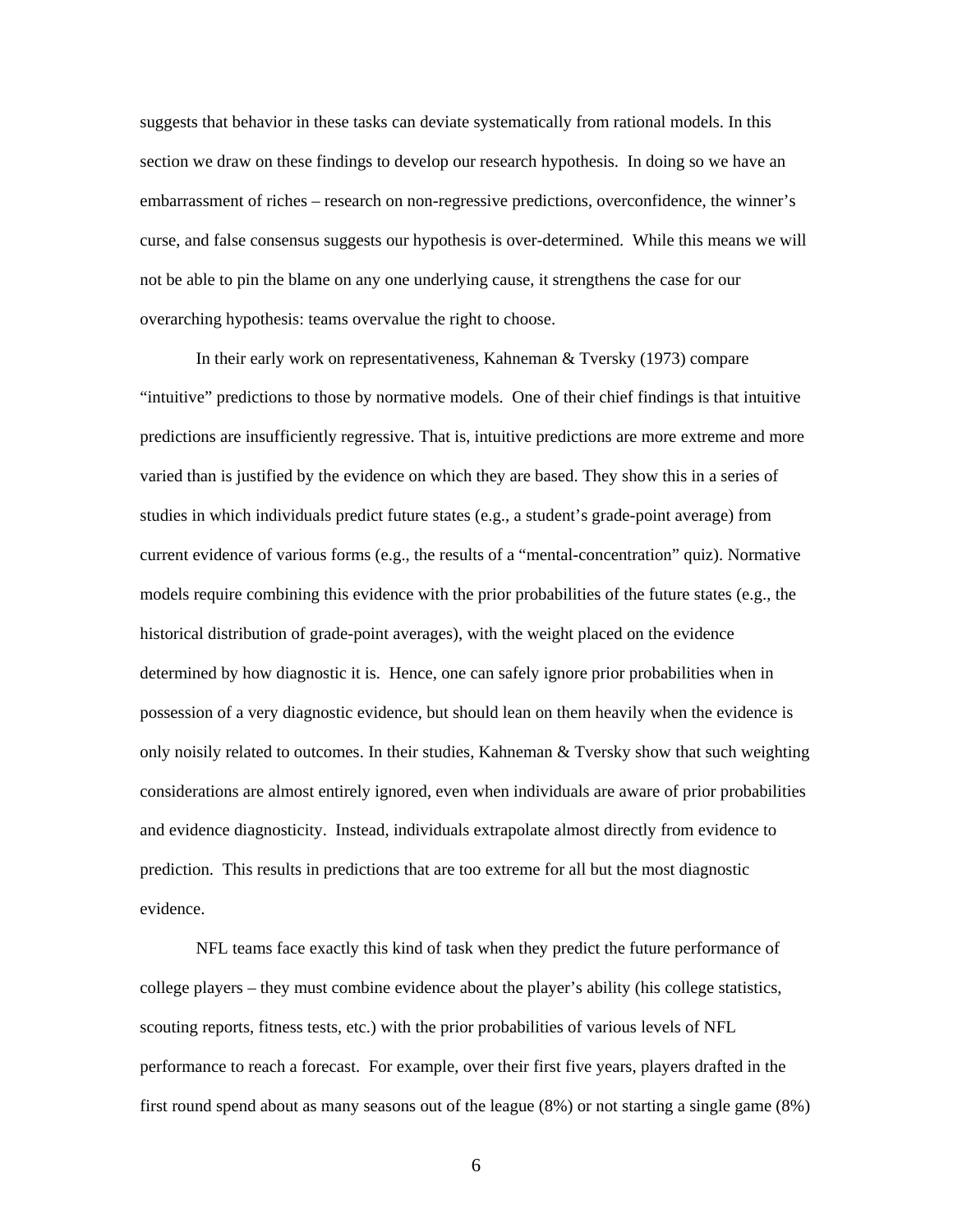as in the Pro Bowl (9%). To the extent that the evidence about an individual player is highly diagnostic of a player's NFL future, prior probabilities such as these can be given less weight. However, if the evidence is imperfectly related to future performance, then teams should "regress" player forecasts toward the prior probabilities. If teams act as Kahneman & Tversky's subjects did, they will rely too heavily on evidence they accumulate on college players. Indeed, to be regressive is to admit to a limited ability to differentiate the good from the great, and it is this skill that has secured NFL scouts and general managers their jobs.

Overconfidence is a closely related concept in the psychological literature. Simply put, people believe their knowledge is more precise than it is in fact. A simple way this has been demonstrated is by asking subjects to produce confidence limits for various quantities, for example, the population of a city. These confidence limits are typically too narrow. For example, in a review of 28 studies soliciting interquartile ranges  $(25<sup>th</sup>-75<sup>th</sup>$  percentile) for uncertain quantities, the median number of observations falling within the ranges was only 37.5% (normatively it should be 50%) (Lichtenstein, Fischhoff, & Phillips, 1982). Performance was even worse when asked for broader intervals, e.g., 95% confidence intervals. This is related to non-regressive forecasts in that subjects are not giving sufficient weight to either the limits of their cognitive abilities nor to the inherent uncertainty in the world.

An interesting and important question is how confidence depends on the amount of information available. When people have more information on which to base their judgments their confidence can rationally be greater, but often information increases confidence more than it increases the actual ability to forecast the future. For example, in one classic study, Oskamp (1965) asked subjects to predict the behavior of a psychology patient based on information excerpted from the patient's clinical files. Subjects received information about the patient in four chronological stages, corresponding to phases in the patient's life, making judgments after each phase. Subjects also reported confidence in the judgments they provided. While the accuracy of their judgments was relatively constant across the four stages, confidence increased dramatically.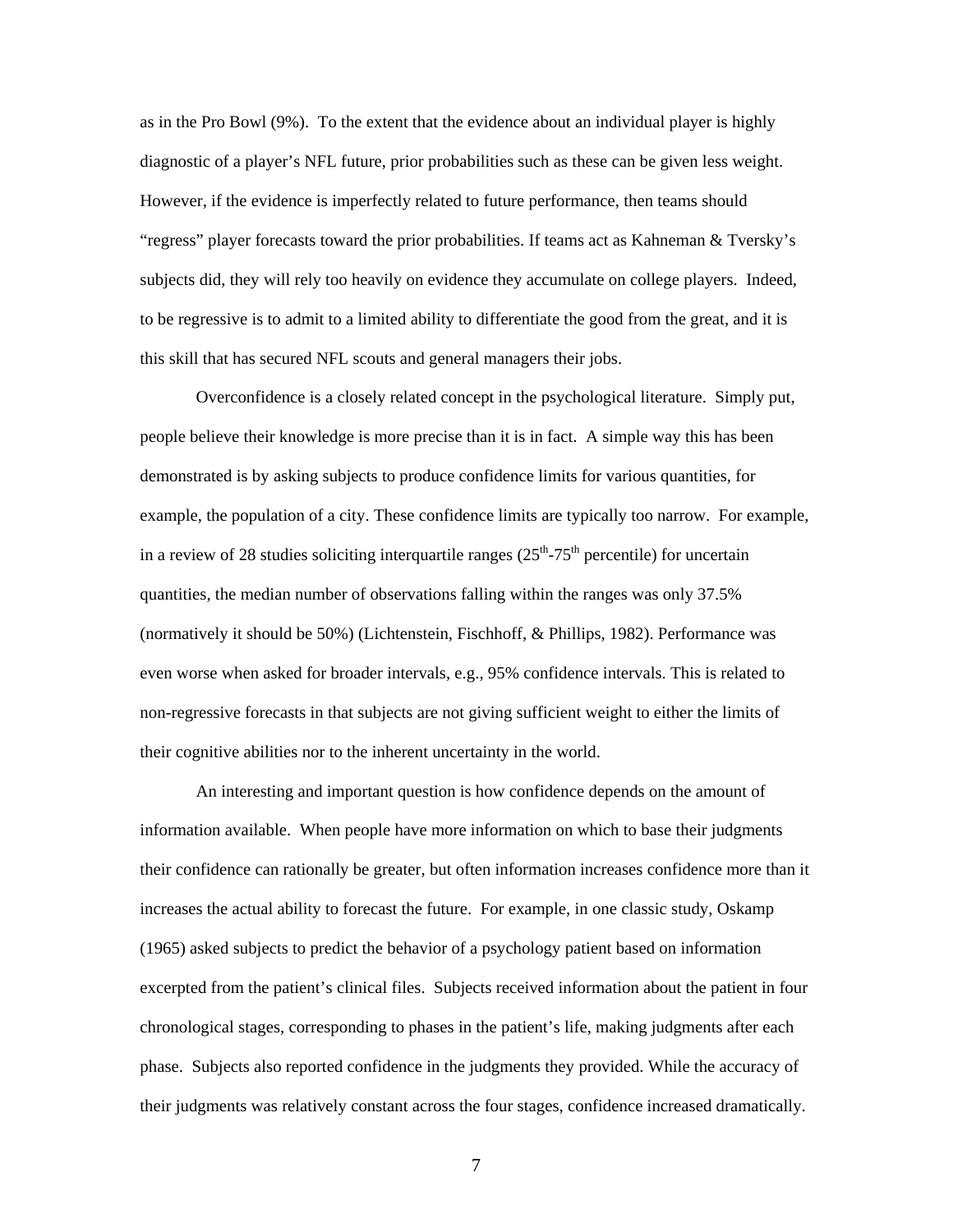As a consequence, participants progressed from being reasonably well calibrated in the beginning to being quite overconfident after receiving more information. Slovic & Corrigan (1973) find a similar pattern in a study of horse-racing bettors (in Russo & Schoemaker, 2002).

NFL teams face a challenge related to Oskamp's experiment – making judgments about players while accumulating information about them. Teams track some players' performance from their freshman year in college, with the intensity increasing dramatically in the year preceding the draft. In the final months before the draft almost all players are put through additional drills designed to test their speed, strength, agility, intelligence, etc. While one might think such information can only improve a team's judgment about a player, the research just described suggests otherwise. Rather, as teams compile information about players, their confidence in their ability to discriminate between them might outstrip any true improvement in their judgment.

Competitive bidding introduces another set of issues. It is well known that in situations in which many bidders compete for an item with a common but uncertain value then the winner of the auction often overpays (for a review see Thaler, 1988). The winner's curse can occur even if bidders have unbiased but noisy estimates of the object's true worth, because the winning bidder is very likely to be someone who has overestimated the actual value of the object. Rational bidders should recognize this adverse-selection problem and reduce their bids, especially as the number of other bidders increases. Instead, increasing the number of bidders results in more aggressive bidding (Kagel & Levin, 1986). The winners curse was first documented in research on oil-lease bids (Capen, Clapp, & Campbell, 1971), and has since been observed in numerous field (cf. Dessauer, 1981; Roll, 1986) and experimental settings (cf. Samuelson & Bazerman, 1985).

Harrison & March (1984) suggest that a related phenomenon occurs when a single party selects from multiple alternatives. If there is uncertainty about the true value of the alternatives, the decision-maker, on average, will be disappointed with the one she chooses. This problem,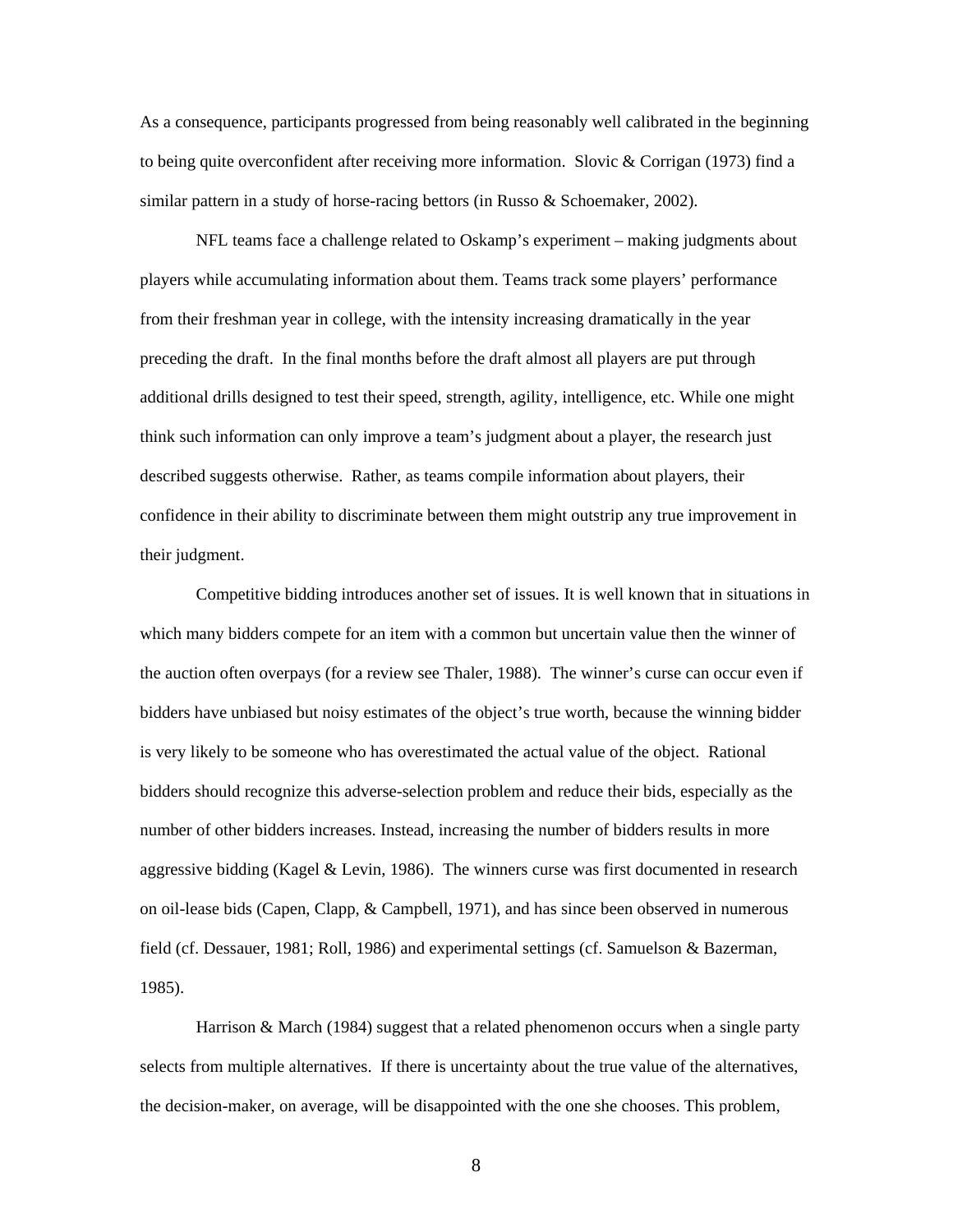which Harrison & March term "expectation inflation", has paradoxical consequences. In the context of choosing football players, the implication is that the more players a team examines, the better will be the player they pick, but the more likely the team will be disappointed in the player.

Harrison & Bazerman (1995) point out that non-regressive predictions, the winner's curse, and expectation inflation have a common underlying cause – the role of uncertainty and individuals' failure to account for it. The authors emphasize that these problems are exacerbated when uncertainty increases and when the number of alternatives increase. The NFL draft is a textbook example of such a situation – teams select among hundreds of alternative players, there are typically many teams interested in any given player, and there is significant uncertainty about the future value of the player. Other than trying to reduce the uncertainty in their predictive models (which is both expensive and of limited potential), teams have little control over these factors. If teams recognize the situation, they will hedge their bids for particular players, reducing the value they place on choosing one player over another. But if they are susceptible to these biases, they will "bid" highly for players, overvaluing the right to choose early.

A final consideration is the false consensus effect (Ross, Greene, & House, 1977). This effect refers to a person's tendency to believe that others are more similar to them in beliefs, preferences and behavior than they actually are. For example, Ross et al asked their student participants to estimate the percentage of students who believed a woman would be named to the Supreme Court within a decade. Students who themselves believed this was likely, gave an average estimate of 63%, while those who did not believe it was likely gave an average estimate of 35%. This effect does not suggest that everybody believes they are in the majority on all issues, but rather that they believe others are more like them than they actually are. In the NFL draft, the presence of a false concensus effect would mean that teams overestimate the extent to which other teams value players in the same way that they do. This has significant consequences for draft-day trades. As we discuss below, most trades are of a relatively small "distance" for the purpose of drafting a particular player. An alternative to making such a trade is to simply wait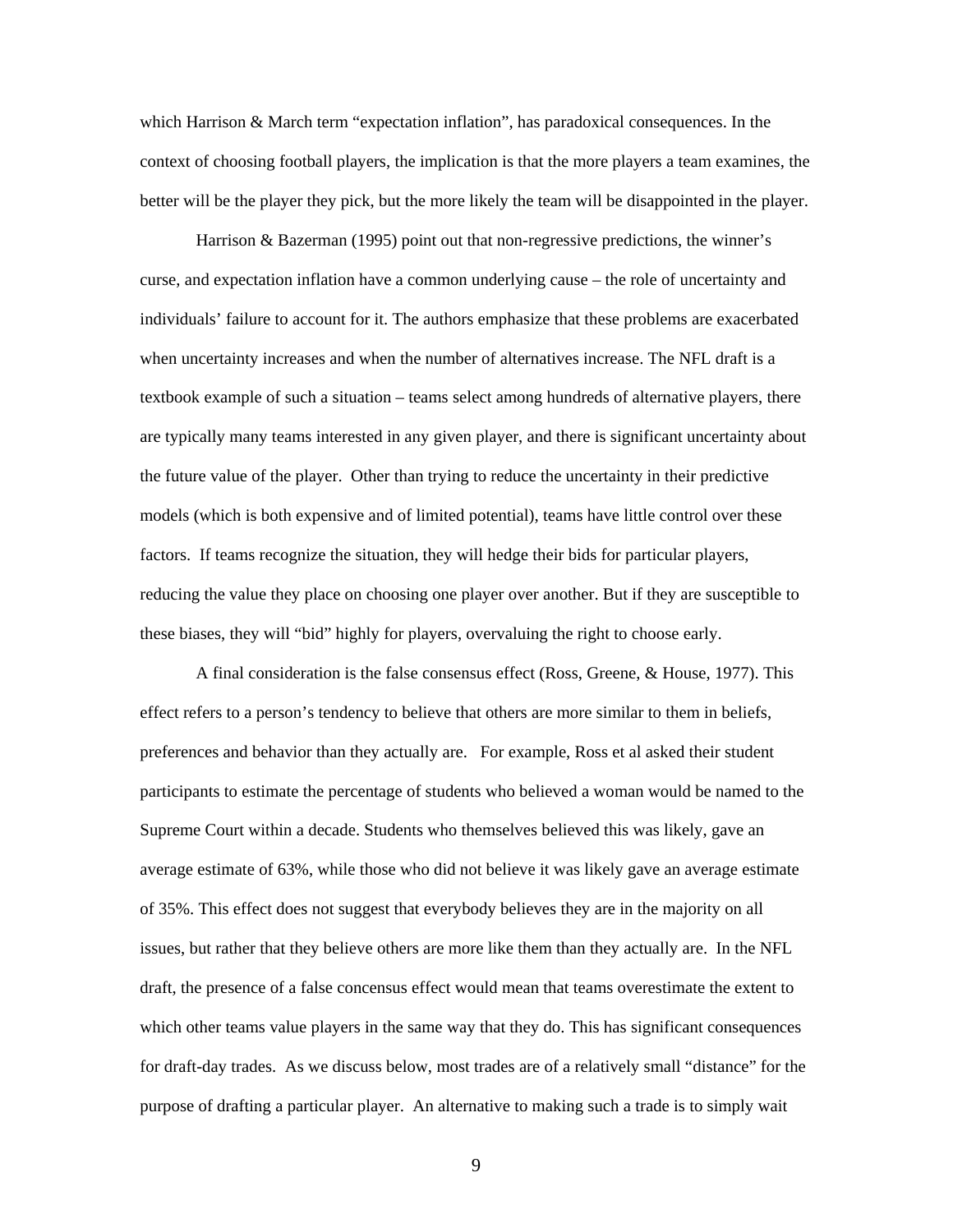and hope that other teams do not draft the player with the intervening picks. False consensus suggests that teams will overestimate the extent to which other teams covet the same player, and therefore overestimate the importance of trading-up to acquire a particular player. Such a bias will increase the value placed on the right to choose.

Together these biases all push teams toward overvaluing picking early. Teams overestimate their ability to discriminate between the best linebacker in the draft and the next best one, and to overestimate the chance that if they wait, the player they are hoping for will be chosen by another team. Of course, there are strong incentives for teams to overcome these biases, and the draft has been going on for long enough (since 1936) that teams have had ample time to learn. Indeed, sports provides one of the few occupations (academia is perhaps another) where employers can easily monitor the performance of the candidates that they do not hire as well as those they hire. (Every team observed Ryan Leaf's failures, not only the team that picked him.) This should facilitate learning. It should also be possible to overcome the false consensus effect simply by comparing a team's initial ranking of players with the order in which players are selected.

The null hypothesis of rational expectations and market efficiency implies that ratio of market values of picks will be equal (on average) to the ratio of surplus values produced. . Specifically, for the *i*-th and *i-*th+*k* picks in the draft,

$$
\frac{MV_i}{MV_{i+k}} = \frac{E(SV_i)}{E(SV_{i+k})},
$$
\n(1)

where *MV* is the market value of the draft pick and E(*SV*) is the expected surplus value of players drafted with the pick.

We hypothesize that, in spite of the corrective mechanisms discussed above, teams will overvalue the right to choose early in the draft. For the reasons detailed above, we believe teams will systematically pay too much for the rights to draft one player over another. This will be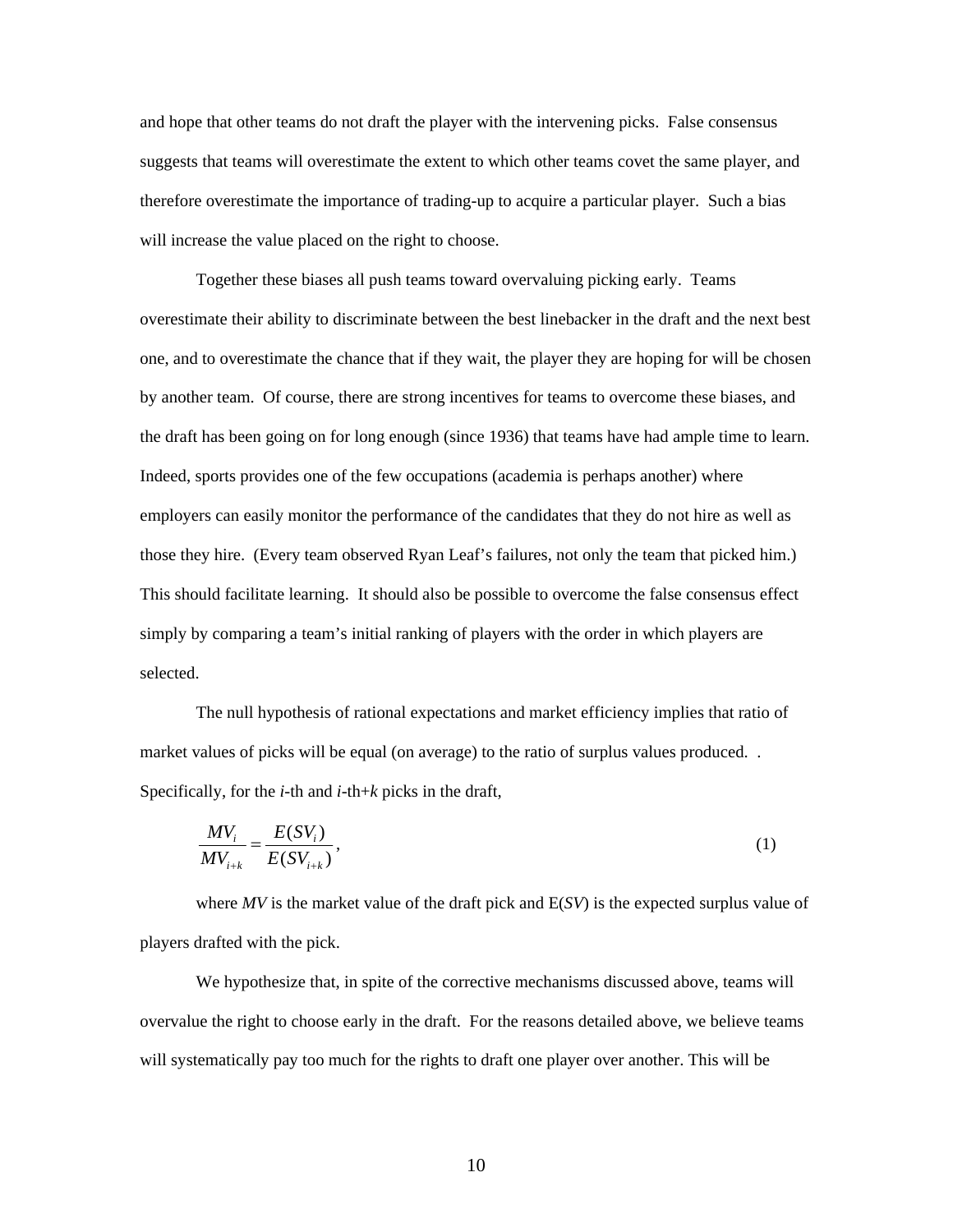reflected in the relative price for draft picks as observed in draft-day trades. Specifically, we predict

$$
\frac{MV_i}{MV_{i+k}} > \frac{E(SV_i)}{E(SV_{i+k})},\tag{2}
$$

i.e., that the market value of draft picks will decline more steeply than the surplus value of players drafted with those picks.<sup>1</sup> Furthermore, we expect this bias to be most acute at the top of the draft, as three of the four mechanisms we've highlighted will be exaggerated there. Regression-to-the-mean effects are strongest for more extreme samples, so we expect the failure to regress predictions to be strongest there as well.<sup>2</sup> Players at the top of the draft receive a disproportionate amount of the attention and analysis, so information-facilitated overconfidence should be most extreme there. And the winner's curse increases with the number of bidders. Although not always the case, we expect more bidders for the typical player near the top of the draft than for the players that come afterwards. False consensus is an exception, as there is typically more true consensus at the top of the draft. We suspect false consensus plays a stronger role with the considerable amount of trading activity that takes place in the middle and lower rounds of the draft. On balance, though, we expect overvaluation to be most extreme at the top of the draft. That is, at the top of the draft we expect the relationship between the market value of draft picks and draft order to be steeper than the relationship between the value of players drafted and draft order.

More generally, we are investigating whether well established judgment and decision making biases are robust to market forces. The NFL seems to provide almost ideal conditions for overcoming these psychological biases. As Michael Lewis, author of *Moneyball*, said of another

 $\overline{a}$ 

<sup>&</sup>lt;sup>1</sup> Note that this expression, by itself, does not imply which side of the equation is "wrong". While our hypothesis is that the left-hand side is the problem, an alternative explanation is that the error is on the right-hand side. This is the claim Bronars (Bronars, 2004) makes, in which he assumes the draft-pick market is rational and points out its discrepancy with subsequent player compensation. A key difference in our approaches is that we also use player performance to explore which of the two sides, or markets, is wrong.

<sup>&</sup>lt;sup>2</sup> Similarly, De Bondt & Thaler (1985) found the strongest mean reversion in stock prices for the most extreme performers over the past three to five years.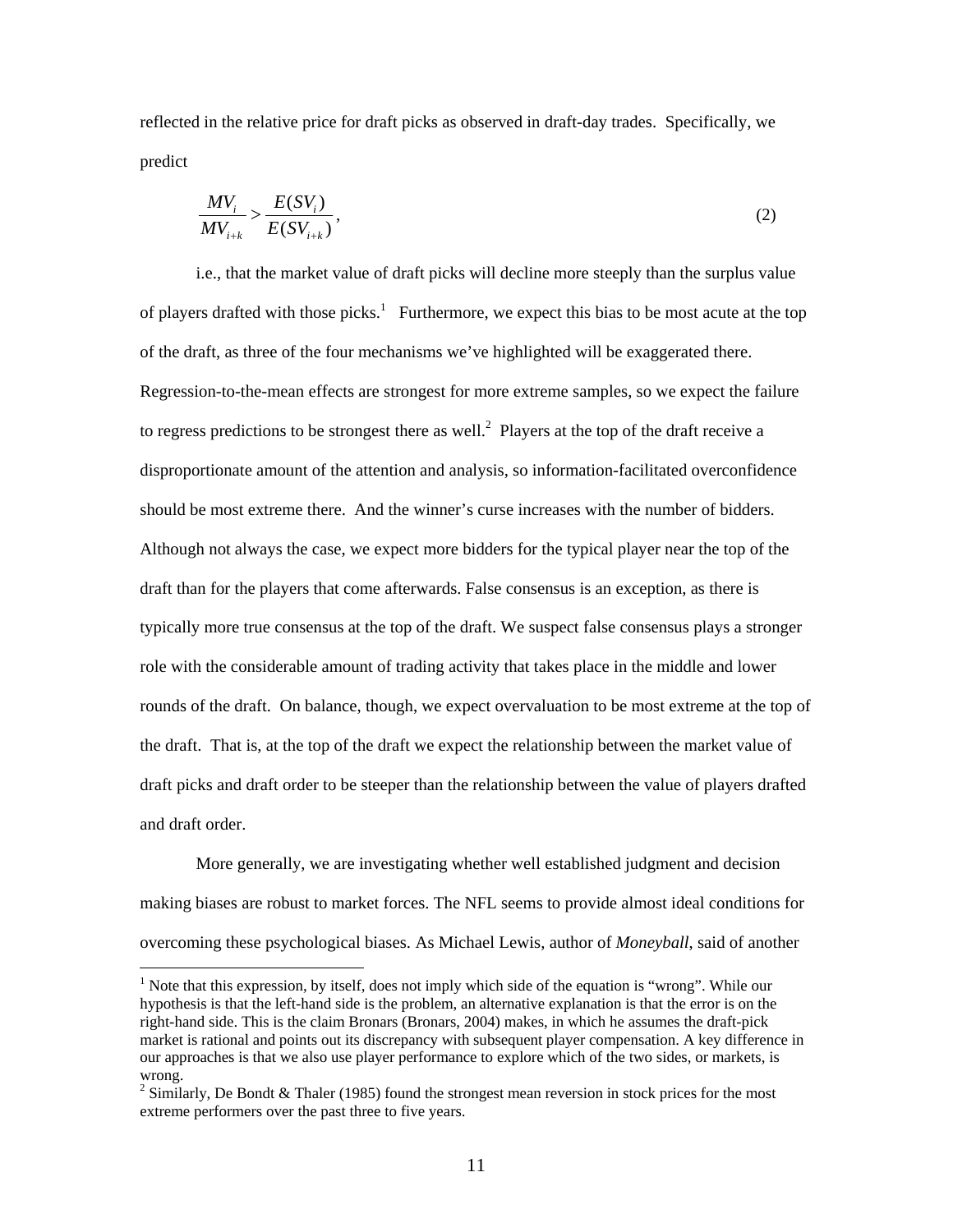sport, "If professional baseball players, whose achievements are endlessly watched, discussed and analyzed by tens of millions of people, can be radically mis-valued, who can't be? If such a putatively meritocratic culture as professional baseball can be so sloppy and inefficient, what can't be?" (Lewis, in Neyer, 2003). On one hand we agree wholeheartedly with Lewis – one would be hard-pressed to generate better conditions for objective performance evaluation. Consequently, we consider our hypothesis a rather conservative test of the role of psychological biases in organizational decision making. But on the other hand, ideal conditions may not be sufficient for rational decision making. Considering that any one of the psychological factors discussed in this section could strongly bias NFL teams, we would not be surprised to find the NFL draft as "sloppy and inefficient" as Lewis found major league baseball.

### II. THE MARKET FOR NFL DRAFT PICKS

In this section we estimate the market value of NFL draft picks as a function of draft order. We value the draft picks in terms of other draft picks. We would like to know, for example, how much the first draft pick is worth relative to say, the fifth, the fifteenth, or the fiftieth. We infer these values from draft-day trades observed over 17 years.

#### A. Data

 $\overline{a}$ 

The data we use are trades involving NFL draft picks for the years 1988 through  $2004<sup>3</sup>$ Over this period we observe 334 draft-day trades. Of these, we exclude 51 (15%) that involve NFL players in addition to draft picks, and 6 (2%) with inconsistencies implying a reporting error. We separate the remaining trades into two groups: 213 (64%) involving draft picks from only one year and 63 (19%) involving draft picks from more than one year. We begin by focusing on trades involving a single draft year and subsequently incorporate the multi-year trades in a more general model.

 $3$  This dataset was compiled from newspaper reports. We are missing the second day (of two) of the 1990 draft.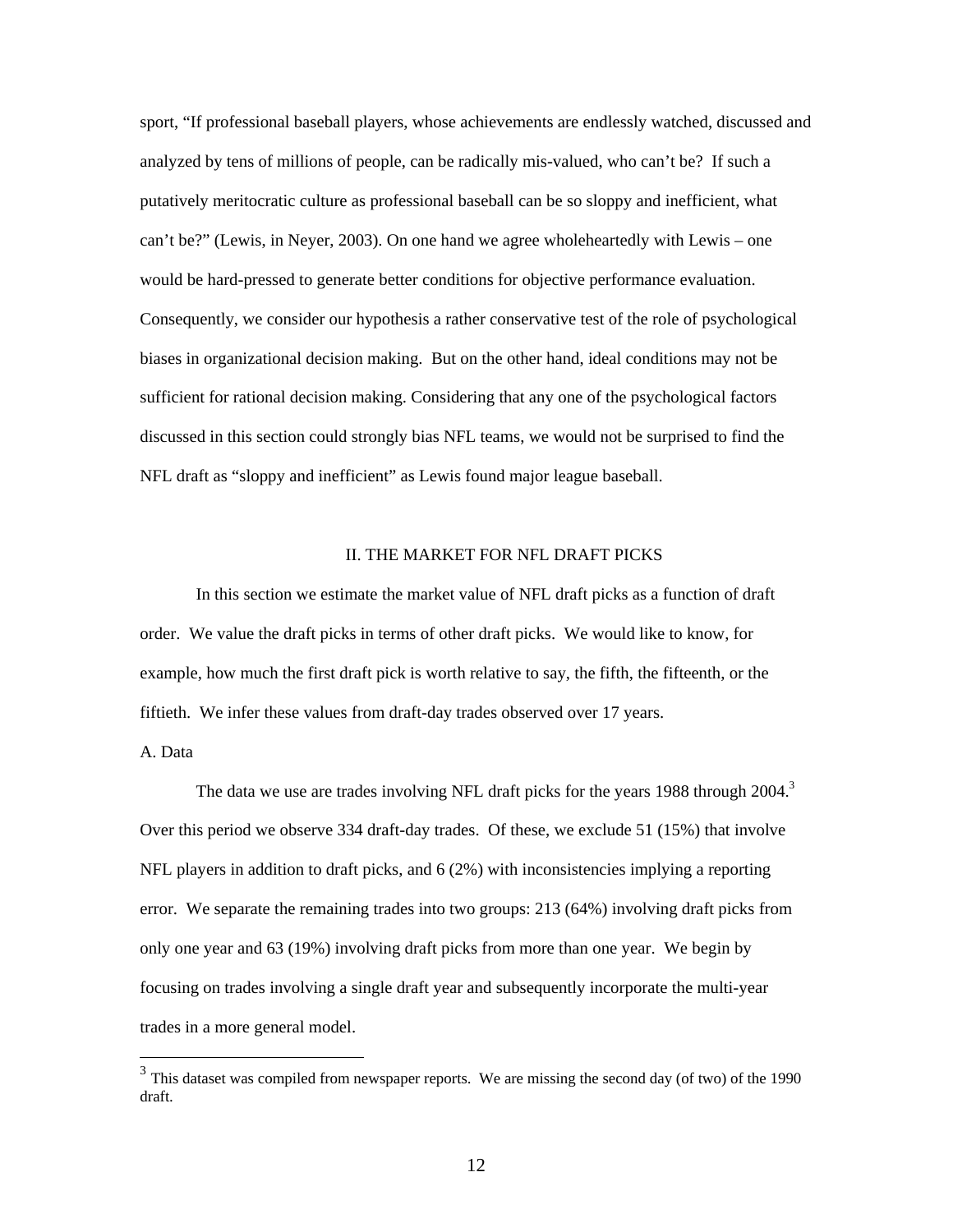The NFL draft consists of multiple rounds, with each team owning the right to one pick per round. (The order that teams choose depends on the team's won-lost record in the previous season—the worst team chooses first, and the winner of the Super Bowl chooses last.) During the period we observe, the NFL expanded from 28 to 32 teams and reduced the number of rounds from 12 to 7. This means the number of draft picks per year ranges from 222 (1994) to 336 (1990). We designate each pick by its overall order in the draft. In the 213 same-year trades, we observe trades involving picks ranging from 1st to 333rd. Figure 1 depicts the location and distance for all trades in which current-year draft-picks were exchanged (n=238). While we observe trades in every round of the draft, the majority of the trades  $(n=126, 53%)$  involve a pick in one of the first two rounds. The average distance moved in these trades (the distance between the top two picks exchanged) was 13.3 (median=10). The average distance moved is shorter for trades involving high draft picks, e.g., 7.8 (median=7) in the first two rounds.

> ------------------------------- Insert Figure 1 about here -------------------------------

Trades often involve multiple picks (indeed, the team trading down requires something beyond a one-for-one exchange of picks). The average number of picks acquired by the team trading down was 2.2 (sd=.83), with a maximum of 8. The average number of picks acquired by the team trading up is 1.2 (sd=.50), with a maximum of 5. The modal trade was 2-for-1, occurring 159 times (58%).

### B. Methodology

We are interested in estimating the value of a draft pick as a function of its order and in terms of other draft picks. We will take the first pick in the draft as the standard against which all other picks are measured. We assume the value of a draft pick drops monotonically with the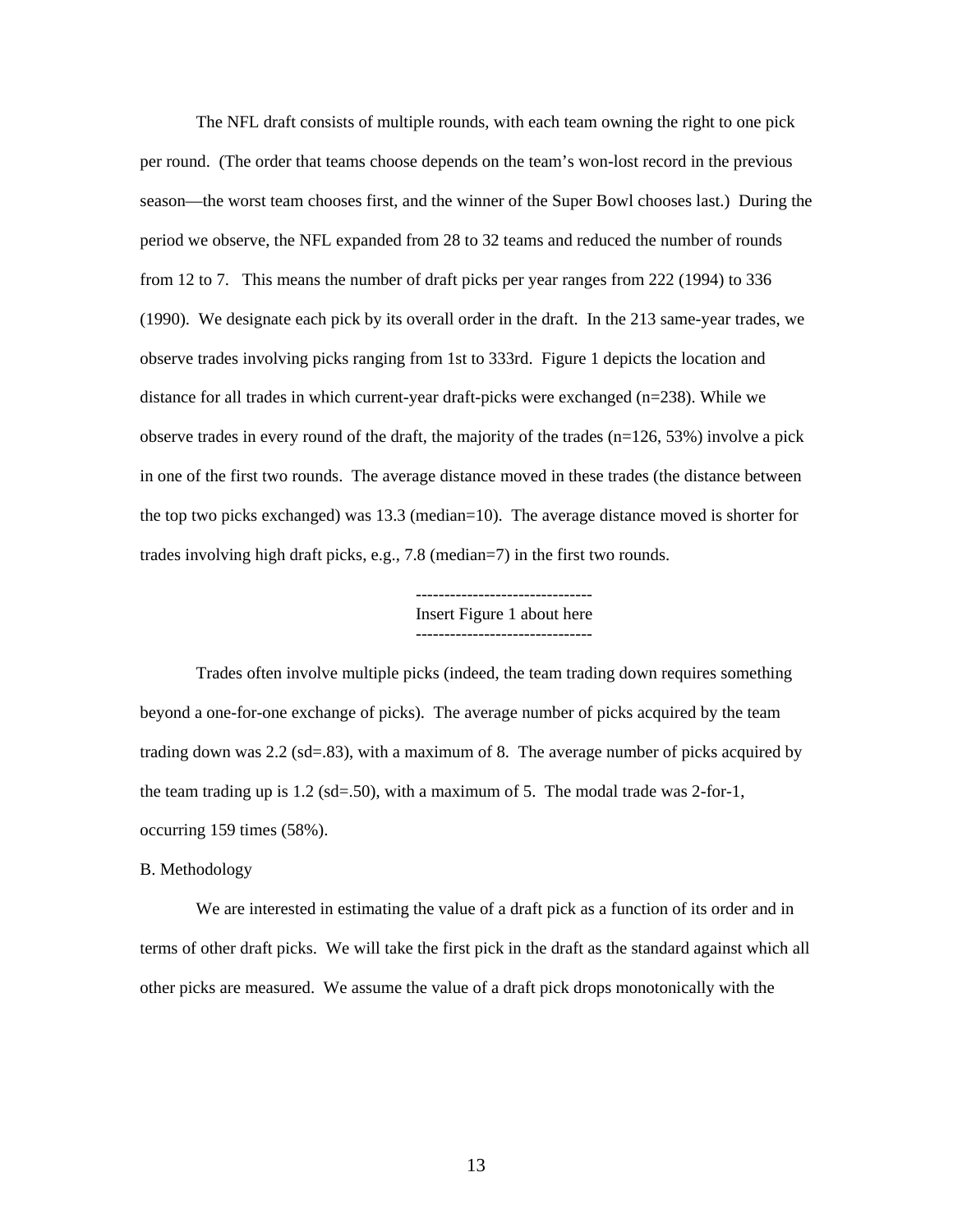pick's relative position and that it can be well described using a Weibull distribution.<sup>4</sup> Our task is then estimating the parameters of this distribution.

Let  $t_i^r$  denote the *t*-th pick in the draft, either for the team with the relatively higher draft position (if *r*=H) and therefore "trading down", or the team with the relatively lower draft position (if *r*=L) and therefore "trading up". The index *i* indicates the rank among multiple picks involved in a trade, with *i*=1 for the top pick involved.

For each trade, we observe the exchange of a set of draft picks that we assume are equal in value. Thus, for each trade we have

$$
\sum_{i=1}^{m} v(t_i^H) = \sum_{j=1}^{n} v(t_j^L)
$$
\n(3)

where *m* picks are exchanged by the team trading down for *n* picks from the team trading up. Assuming the value of the picks follow a Weibull distribution, and taking the overall first pick as the numeraire, let the relative value of a pick be

$$
v(t_i^r) = e^{-\lambda(t_i^r - 1)^\beta},\tag{4}
$$

where  $\lambda$  and  $\beta$  are parameters to be estimated. Note that the presence of the  $\beta$  parameter allows the draft value to decay at either an increasing or decreasing rate, depending on whether its value is greater than or less than one. If  $\beta = 1$  we have a standard exponential with a constant rate of decay. Also, note that for the first pick in the draft,  $v(1) = e^{-\lambda(1-1)^{\beta}} = 1.0$ .

Substituting (4) into (3) and solving in terms of the highest pick in the trade, we have

 $\overline{a}$ 

 $4 \text{ A}$  Weibull distribution is a 2-parameter exponential. The single parameter in an exponential indicates the constant rate at which the distribution "decays". The additional parameter in the Weibull allows this decay rate to either increase or decrease. Consequently, the Weibull provides a very flexible distribution with which to estimate the decay of draft-pick value.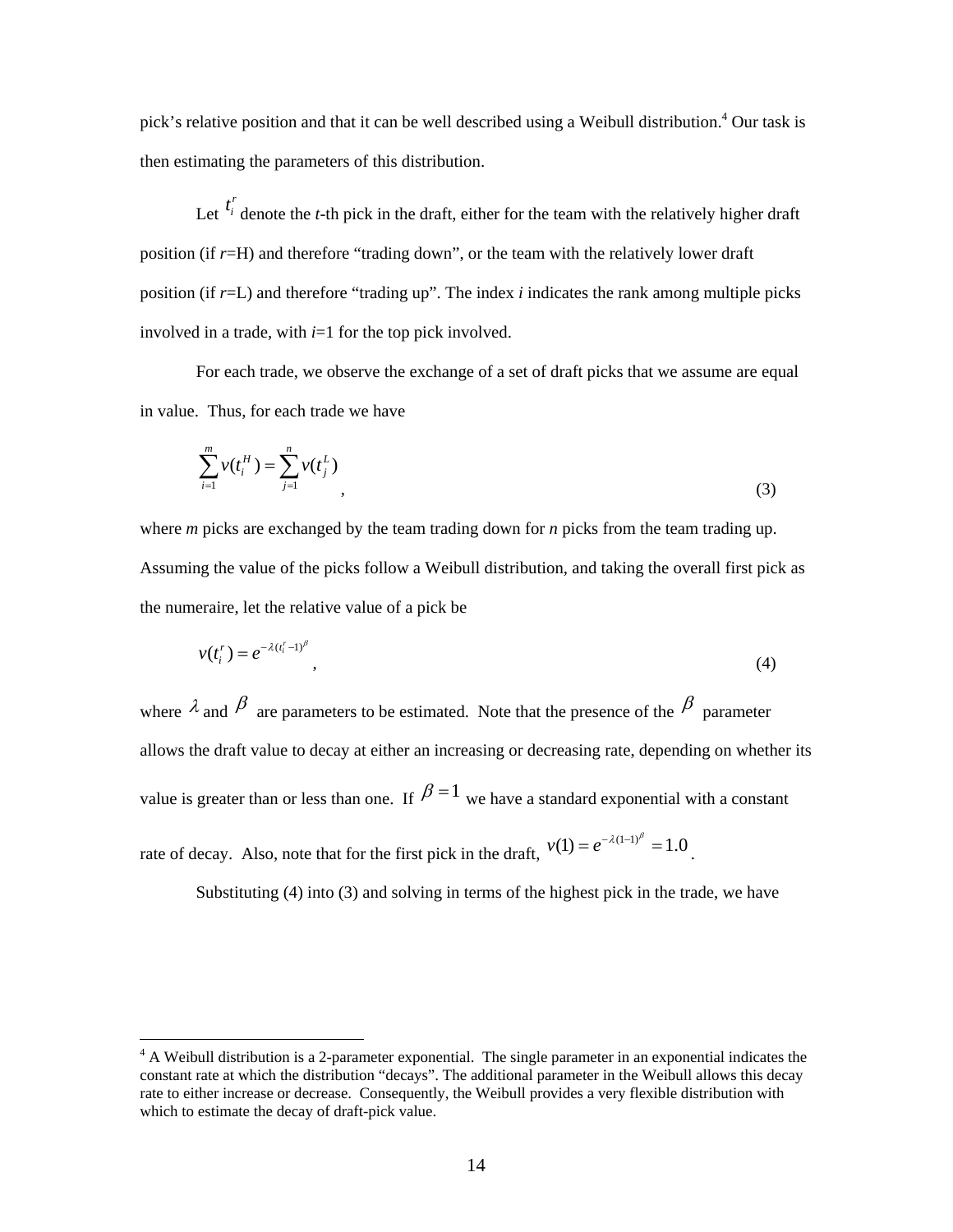$$
t_1^H = \left(-\frac{1}{\lambda}\log\left(\sum_{j=1}^n e^{-\lambda(t_j^L - 1)^\beta} - \sum_{i=2}^m e^{-\lambda(t_i^H - 1)^\beta}\right)\right)^\frac{1}{\beta} + 1\tag{5}
$$

which expresses the value of the top pick acquired by the team trading up in terms of the other picks involved in the trade. Recall that this value is relative to the first pick in the draft. We can now estimate the value of the parameters  $\lambda$  and  $\beta$  in expression (5) using nonlinear regression.<sup>5</sup>

We would also like to value future draft picks. Modifying (4) to include a discount rate,  $\rho$ , gives us

$$
v(t_i^r) = \frac{e^{-\lambda(t_i^r - 1)^\beta}}{\left(1 + \rho\right)^n},\tag{6}
$$

for a draft pick *n* years in the future. This expression reduces to (4) when *n*=0, i.e., the pick is for the current year. Substituting (6) into (3) and solving in terms of the highest pick in the trade, which by definition is in the current year, gives us

$$
t_1^H = \left(-\frac{1}{\lambda}\log\left(\sum_{j=1}^n \left(\frac{e^{-\lambda(t_j^L-1)^\beta}}{(1+\rho)^n}\right)-\sum_{i=2}^m \left(\frac{e^{-\lambda(t_i^H-1)^\beta}}{(1+\rho)^n}\right)\right)\right)^{\frac{1}{\beta}}+1
$$
\n(7)

which simplifies to  $(5)$  if all picks are in the current draft.

C. Results

Using the 213 same-year trades described above, we find  $\lambda = 148$  (se=.03) and  $\beta = 700$ (se=.033). The model fits the data exceedingly well, with  $R^2$  =0.999. These results are summarized in Table 1, column 1. A Weibull distribution with these parameters is graphed in Figure 2. This graph shows the value of the first 100 draft picks (approximately the first 3 rounds) relative to the first draft pick. This curve indicates that the  $10<sup>th</sup>$  pick is worth 50% of the  $1<sup>st</sup>$  overall pick, the  $20<sup>th</sup>$  is worth 31%, the 30<sup>th</sup> is worth 21%, etc.

<sup>&</sup>lt;sup>5</sup> We first take the log of both sides of expression (5) before estimation in order to adjust for lognormal errors.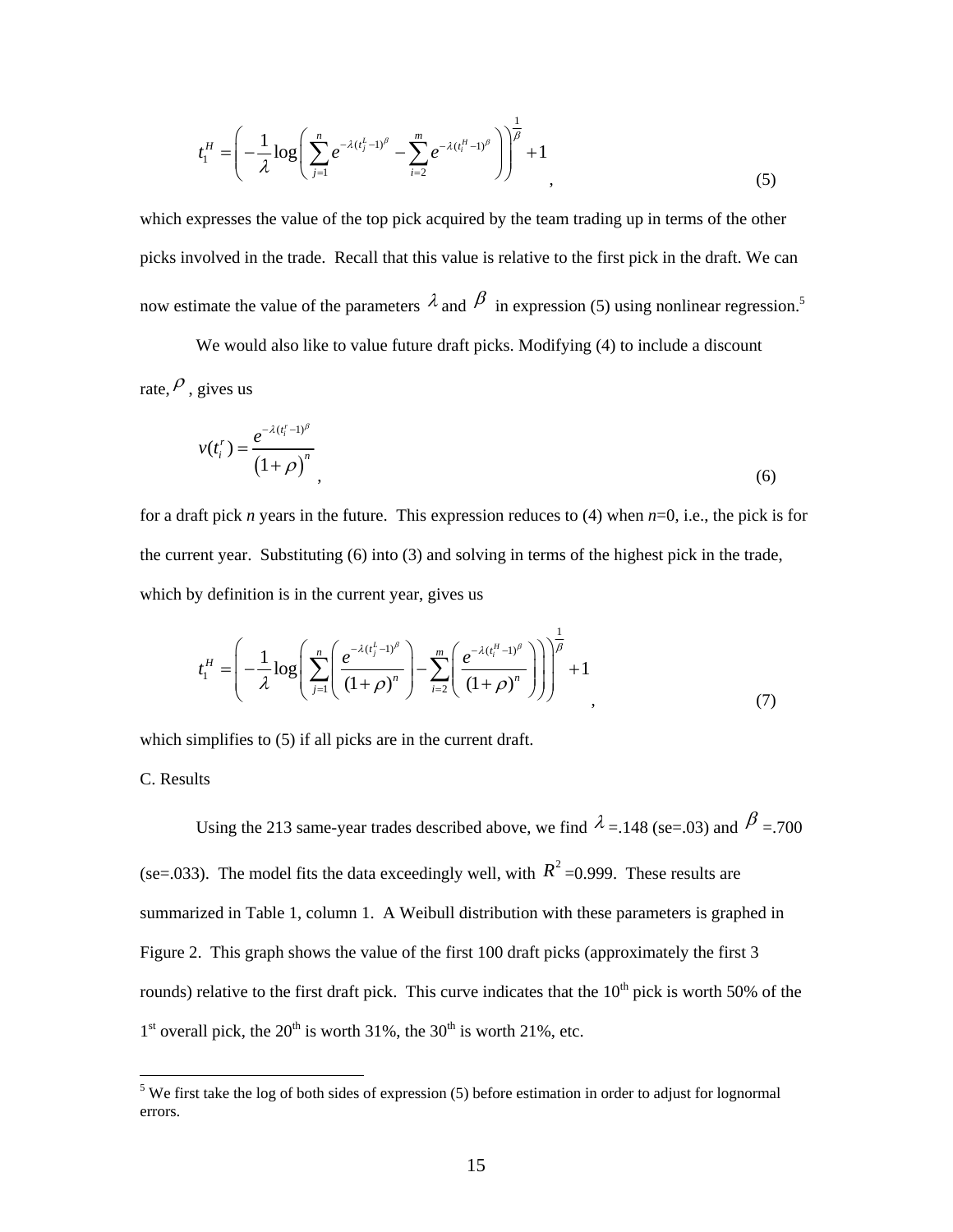#### ------------------------------- Insert Table 1 about here -------------------------------

Figure 3 provides another means of evaluating the model's fit. This graph compares the estimated values for "both sides" of a trade – the value of the top pick acquired by the team moving up (  $e^{-\hat{\lambda}(t_1^H - 1)^{\hat{\beta}}}$ ), and the value paid for that pick by the team moving up net of the value of

additional picks acquired (
$$
\sum_{j=1}^{n} e^{-\hat{\lambda}(t_j^L - 1)^{\hat{\beta}}} - \sum_{i=2}^{m} e^{-\hat{\lambda}(t_i^H - 1)^{\hat{\beta}}}
$$
), where  $\hat{\lambda}$  and  $\hat{\beta}$  are estimated parameters.

The model fits the data quite well. We can also identify on this graph those trades that appear to be "good deals" for the team trading up (those below the line) and those that appear to be "bad deals" for the team trading up (those above the line), relative to the market price.

### ------------------------------- Insert Figure 2 about here -------------------------------

We also estimated (7), which includes a third parameter for the discount rate. This expression allows us to include trades involving future picks, expanding our sample to 276 observations. Results are presented in Table 1, column 2. The estimated curve is close to the previous one, with  $\lambda = 121$  (se=.023) and  $\beta = 730$  (se=.030), though a bit flatter – e.g., the 10<sup>th</sup> pick is valued at 55% of the first. The estimated discount rate,  $\rho$ , is a staggering 173.8%  $(se=.141)$  per year.

> ------------------------------- Insert Figure 3 about here

Finally, we investigate how these draft-pick values have changed over time. To do this we estimate separate models for the first half (1988-1996, n=131) and second half (1997-2004, n=145) of our sample. Results are presented in Table 1, columns 3 and 4. In the first period we find  $\lambda = 0.092$  (se=.029),  $\beta = 775$  (se=.052), and  $\beta = 159\%$  (se=.237). In the second period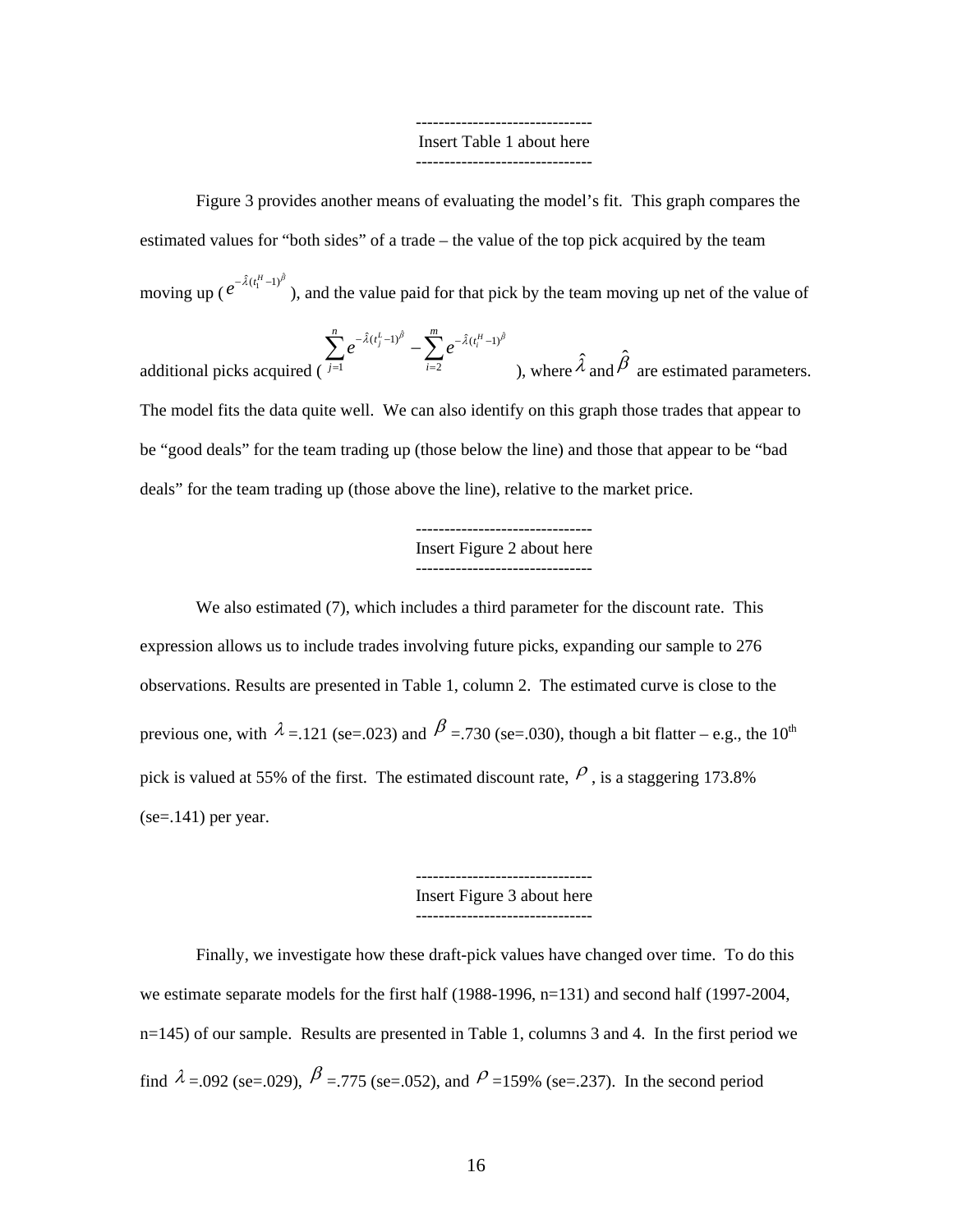$\lambda = 249$  (se=.064),  $\beta = 608$  (se=.042), and  $\beta = 173.5\%$  (se=.126). Differences in the estimates for the Weibull parameters,  $\lambda$  and  $\beta$ , are statistically significant, while the difference in the discount rate estimates are not. We graph the curves for both periods in Figure 4.

> ------------------------------- Insert Figure 4 about here -------------------------------

The change in the market value of the draft picks is most easily seen by comparing across time the implied value of various picks. In the first period, for example, the  $10<sup>th</sup>$  pick is worth 60% of the 1<sup>st</sup>, while in the second period it is worth only 39% of the 1<sup>st</sup>. The value of the 20<sup>th</sup> pick dropped from 41% to 22%, and the value of the  $30<sup>th</sup>$  from 29% to 15%. Overall, the draftpick value curve is steeper in the second period than in the first for all picks in the first round. D. Discussion

One of the most striking features of these data is how well ordered they are  $-$  it seems clear there is a well understood market price for draft picks. Indeed, the use of this kind of "value curve" has caught on throughout the NFL in recent years. A few years ago Jimmy Johnson, a former coach turned television commentator, discussed such a curve during television coverage of the draft, and in 2003 ESPN.com posted a curve it said was representative of curves that teams use.<sup>6</sup> The ESPN curve very closely approximates the one we estimate for the 1997-2004 period. The close fit we obtain for our model suggests there is wide agreement among teams (or at least those who make trades) regarding the relative value of picks. This historical consensus may lend the considerable power of inertia and precedent to the over-valuation we suggest has psychological roots.

A second striking feature is how steep the curve is. The drop in value from the  $1<sup>st</sup>$  pick to the  $10^{th}$  is roughly 50%, and another 50% drop from there to the end of the first round. As, we

 $\overline{a}$ 

<sup>&</sup>lt;sup>6</sup> An NFL team confirmed that "everybody has one" of these curves. The one they shared with us was very close to the one we estimate for the second half of our sample, with the notable exception that it was not continuous.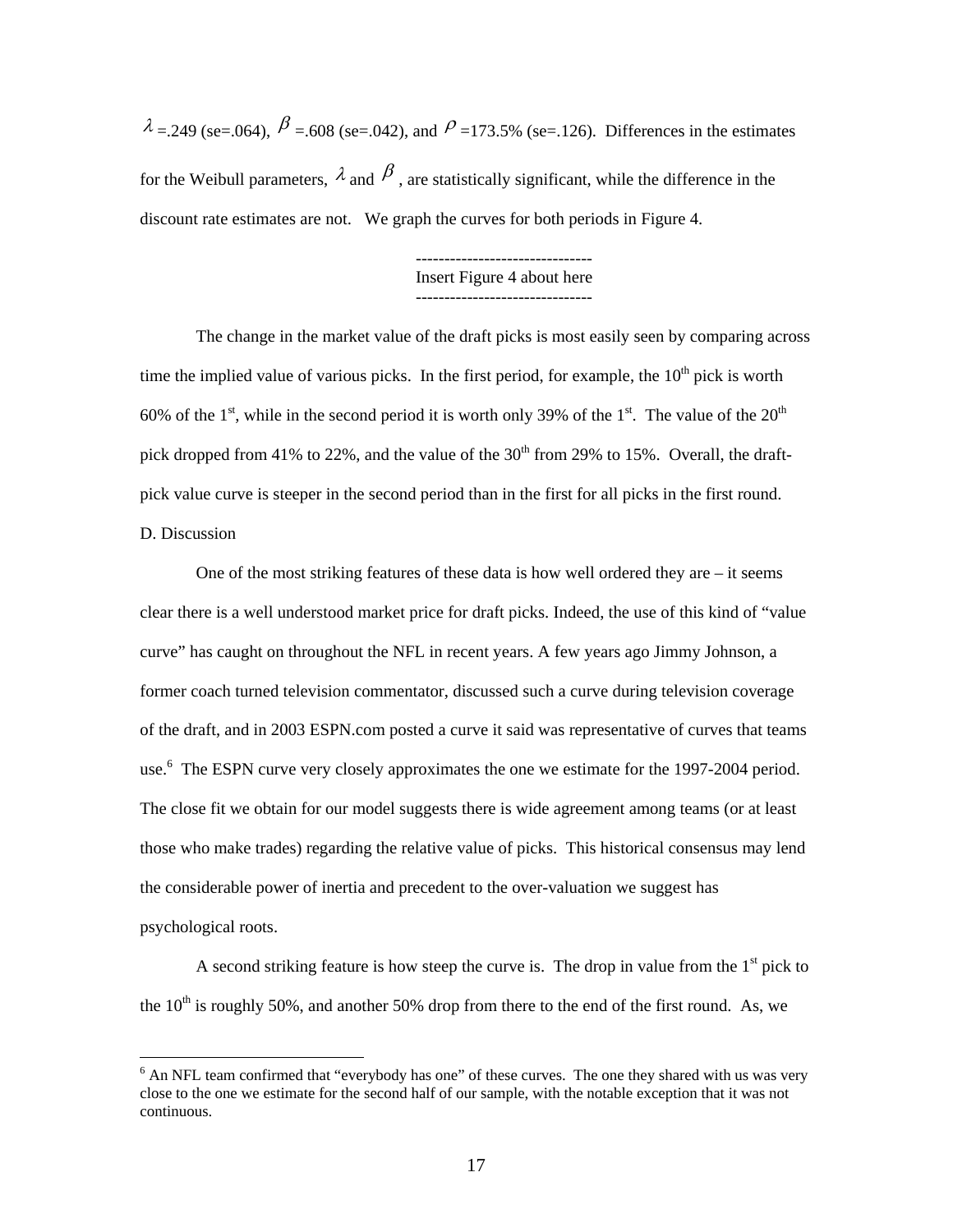report in the following section, compensation costs follow a very similar pattern. Moreover, the prices are getting steeper with time. In the first period, the value of the  $10^{th}$  pick is 60% of the  $1^{st}$ pick, whereas in the later period, the  $10<sup>th</sup>$  pick is only worth 39% of the 1<sup>st</sup> pick. Since we will argue that even the earlier curve was too steep, the shift has been in the "wrong" direction, that is, it has moved further away from rational pricing.

A third notable feature of these data is the remarkably high discount rate, which we estimate to be 174% per year. A closer look at trading patterns suggests that this rate, though extreme, accurately reflects market behavior. Specifically, teams seem to have adopted a rule of thumb indicating that a pick in this year's round *n* is equivalent to a pick in next year's round *n*-1. For example, a team trading this year's 3<sup>rd</sup>-round pick for a pick in next year's draft would expect to receive a  $2<sup>nd</sup>$ -round pick in that draft. This pattern is clear in the data. Eighteen of the 26 trades involving 1-for-1 trades for future draft picks follow this pattern. Importantly, the 8 trades that do not follow it all involve picks in the  $4<sup>th</sup>$  round or later, where more than one pick is needed to compensate for the delay, since one-round differences are smaller later in the draft (i.e., the curve is flatter).

This trading pattern means that the discount rate must equate the value of picks in two adjacent rounds. The curve we estimated above suggests that the middle pick of the  $1<sup>st</sup>$  round is worth .39 (relative to the top pick), the middle pick of the  $2<sup>nd</sup>$  round is worth .12, and the middle pick of the  $3<sup>rd</sup>$  is worth 0.05. The discount rate required to equate this median  $1<sup>st</sup>$ -round pick with the median  $2<sup>nd</sup>$ -round pick is 225%, while the rate required to equate the median  $2<sup>nd</sup>$ -round pick with the median  $3<sup>rd</sup>$ –round pick is 140%. Given these rates, and where trades occur (the majority involve a pick in one of the top two rounds), our estimate seems to very reasonably capture market behavior.

This huge premium teams pay to choose a player this year rather than next year is certainly interesting, but is not the primary focus of this paper so we will not analyze it in any detail. We suspect that one reason why the discount rate is high is that picks for the following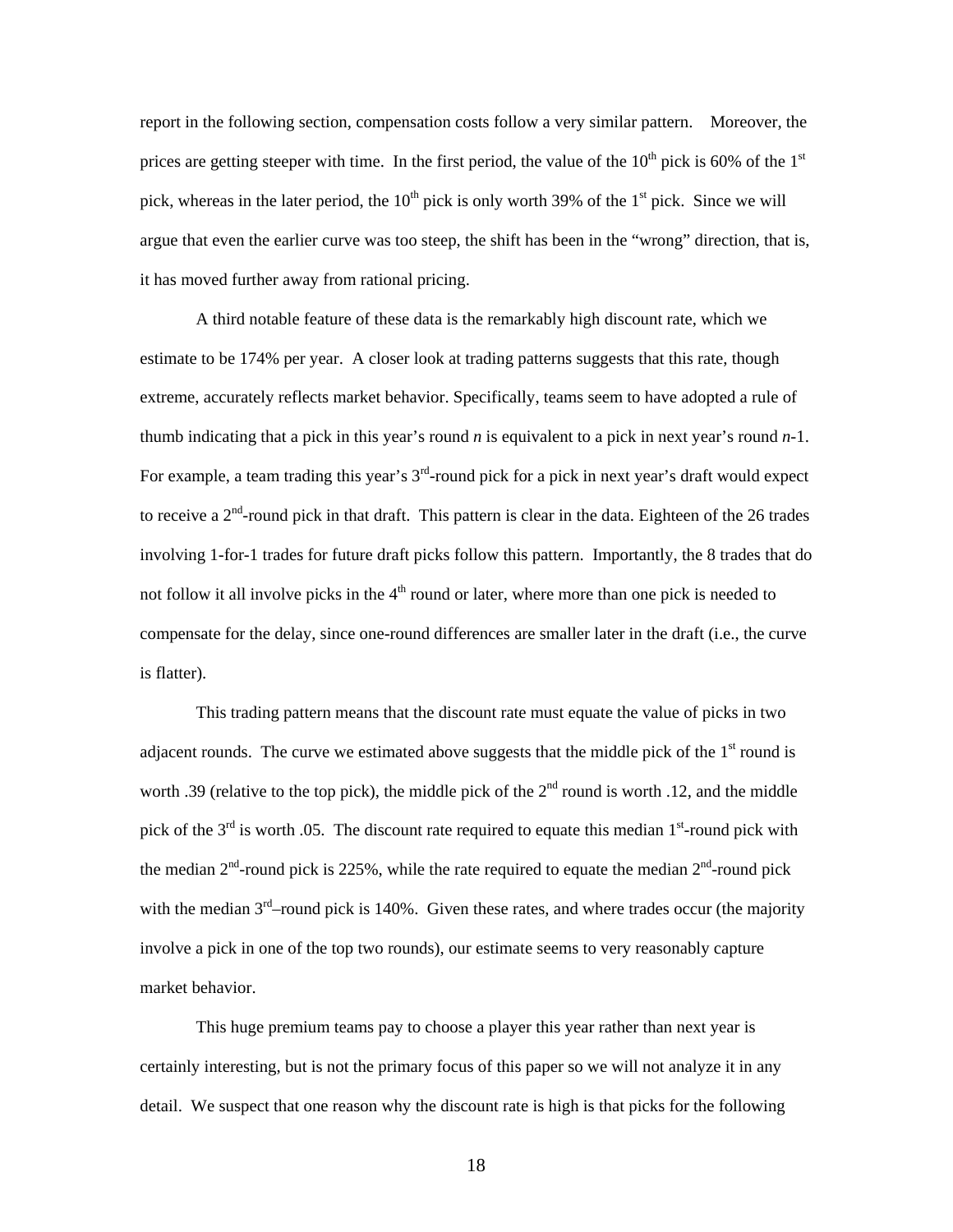year have additional uncertainty attached to them since the exact value depends on the performance of the team trading away the pick in the following year.<sup>7</sup> Still, this factor alone cannot explain a discount rate of this magnitude. Clearly teams giving up second-round picks next year for a third-round pick this year are displaying highly impatient behavior, but it is not possible to say whether this behavior reflects the preferences of the owners or the employees (general manger and coach) who make the choices (or both). Regardless, it is a significant arbitrage opportunity for those teams with a longer-term perspective.

### III. INITIAL COMPENSATION COSTS

We have shown that the cost of moving up in the draft is very high in terms of the opportunity cost of picks. Early picks are expensive in terms of compensation as well. NFL teams care about salary costs for two reasons. First, and most obviously, salaries are outlays, and even behavioral economists believe that owners prefer more money to less. The second reason teams care about compensation costs is that NFL teams operate under rules that restrict how much they are allowed to pay their players—a salary cap. We will spare the reader a full description of the salary cap rules – for an excellent summary see Hall & Limm (2002). For our purposes, a few highlights will suffice. Compensation is divided into two components: salary and bonus. A player's salary must be counted against the team's cap in the year in which it is paid. Bonuses, however, even if they are paid up front, can be amortized over the life of the contract as long as the player remains active. If the player leaves the league or is traded, the remaining bonus is charged to the team's salary cap.

In addition to this overall salary cap, there is a rookie salary cap, a "cap within a cap". Teams are allocated an amount of money they are permitted to spend to hire the players they selected in the draft. These allocations depend on the particular picks the team owns, e.g., the

 $\overline{a}$ 

<sup>&</sup>lt;sup>7</sup> We simply use the middle pick of the round when calculating the discount rate. Empirically, there is no reliable difference between the average pick position of teams acquiring future picks (15.48) and those disposing future picks (16.35).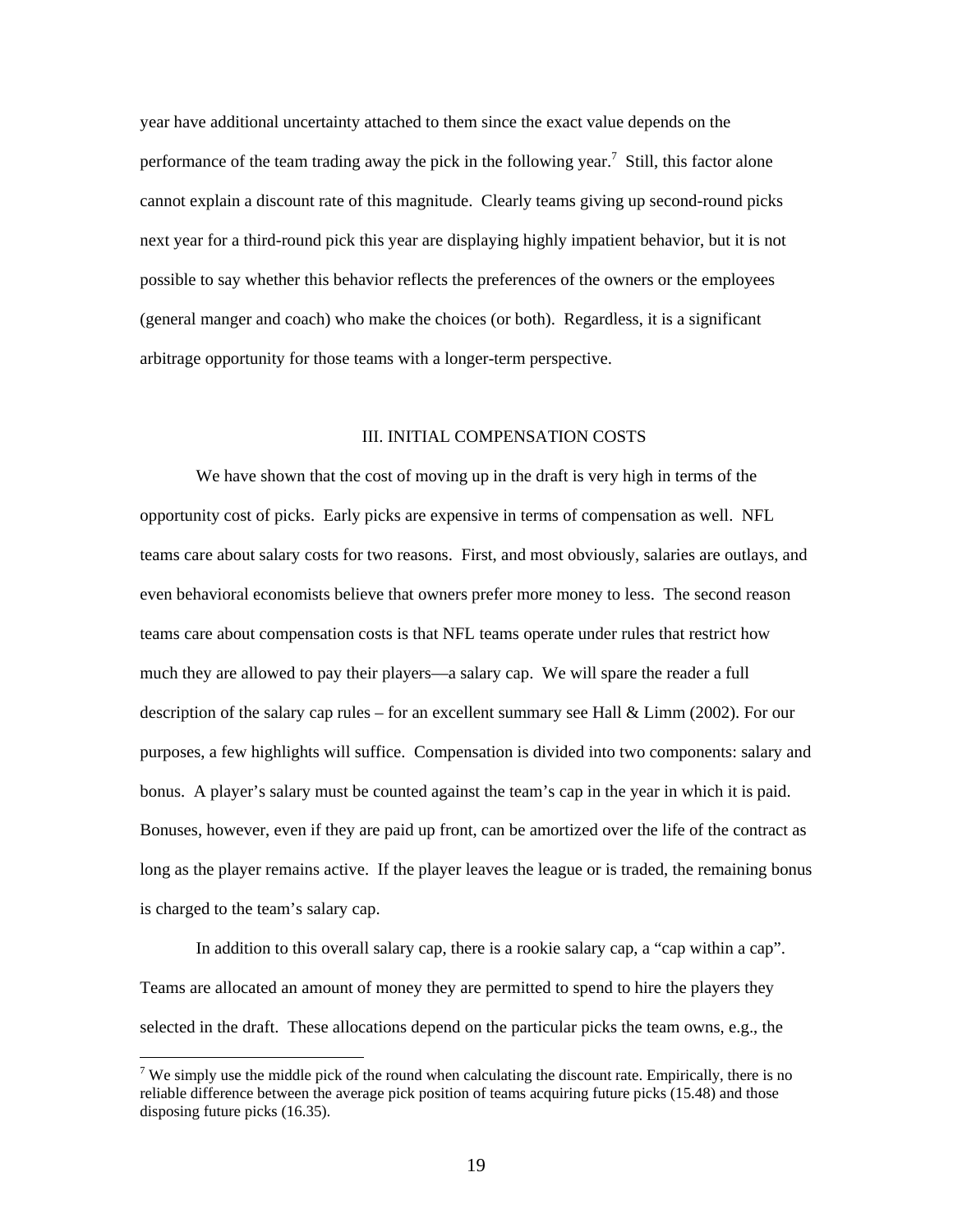team that owns the first pick is given more money to spend on rookies than the team with the last pick, all else equal. When teams and players negotiate their initial contracts, the rookie salary cap plays an important role. The team that has drafted the player has exclusive rights to that player within the NFL. A player who is unhappy with his offer can threaten to hold out for a year and reenter the draft, or go play in another football league, but such threats are very rarely carried out. Teams and players typically come to terms, and the rookie salary cap seems to provide a focal point for these negotiations. As we will see briefly, initial compensation is highly correlated with draft order.

The salary data we use here and later come from published reports in USA Today and its website. For the period 1996-2002 the data include base salary and bonuses paid, i.e., actual team outlays. For 2000-2002 we also have the "cap charge" for each player, i.e., each players' allocation against the team's salary cap. The distinguishing feature of this accounting is that signing bonuses are prorated over the life of the contract, meaning that cap-charge compensation measures are "smoother" than the base+bonus measures.<sup>8</sup>

> ------------------------------- Insert Figure 5 about here -------------------------------

At this stage we are interested only in the initial costs of signing drafted players, so we consider just the first year's compensation using our 2000-2002 cap-charge dataset. Figure 5 shows first-year compensation (cap charges) as a function of draft order for 1996-2002. This pattern holds – though tempered over time – through the players' first five years, after which virtually all players have reached free agency and are therefore under a new contract, even if remaining with their initial teams.<sup>9</sup> The slope of this curve very closely approximates the draft-

 $\overline{a}$ 

 $8$  If players are cut or traded before the end of their contract, the remaining portion of the pro-rated bonuses is accelerated to that year's salary cap. So the real distinction between base+bonus numbers and cap charges is that the base+bonus charges are disproportionately distributed at the beginning of a player's relationship with a team, while the cap charges are, on average, disproportionately distributed at the end.  $\degree$  Players are not eligible for free agency until after their  $3^{rd}$  year in the league. After 4 years players are eligible for restricted free agency. After 5 years players are unrestricted free agents and can negotiate with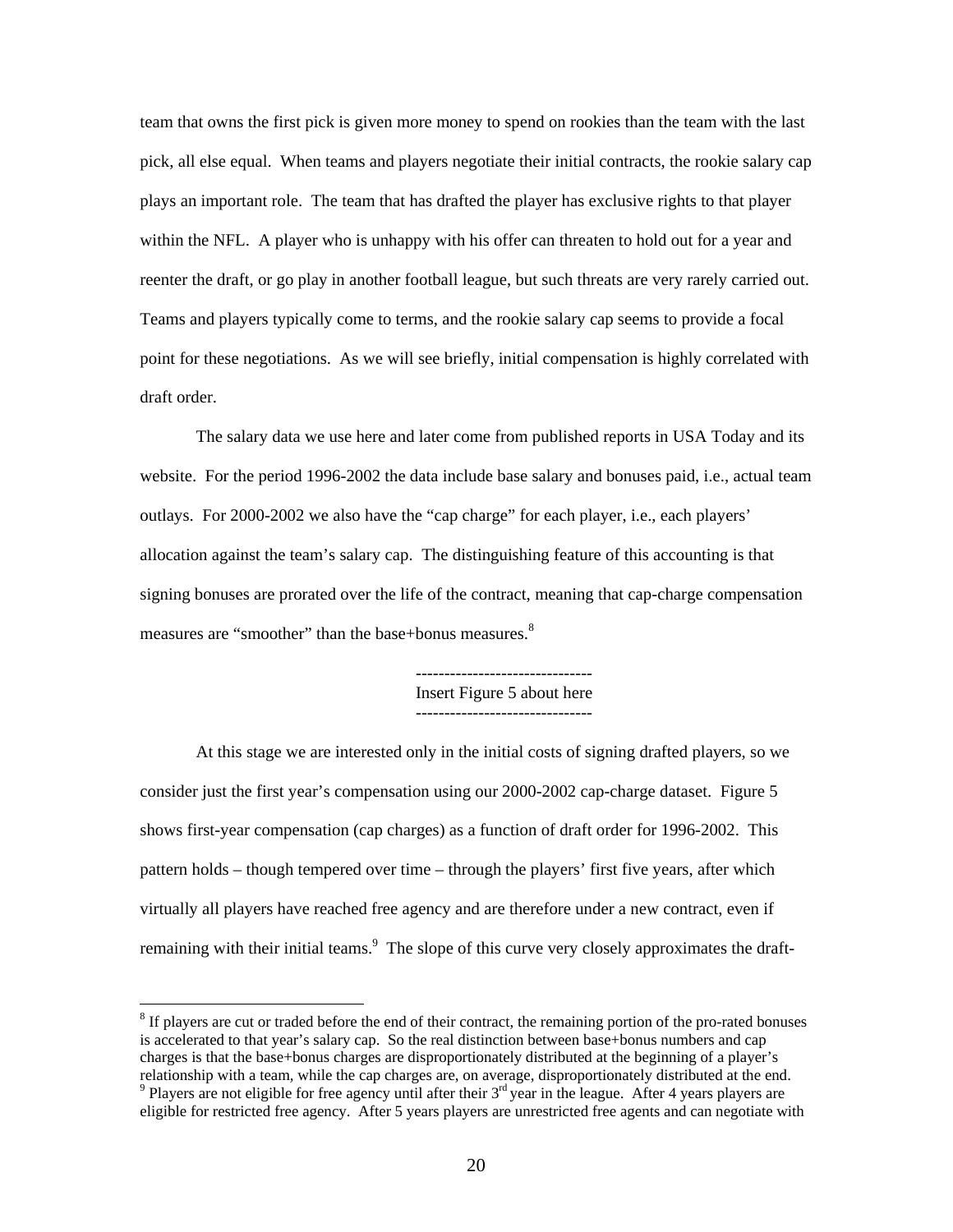pick value curve estimated in the previous section. Players taken early in the draft are thus expensive on both counts: foregone picks and salary paid. Are they worth it?

#### IV. ON-FIELD PERFORMANCE

Recall that in order for the high value associated with early picks to be rational the relation between draft order and on-field performance must be very steep. The market value of the first pick in the first round, for example, is roughly four times as high as the last pick in the first round, and the player selected first will command a salary nearly four times higher than the player taken  $30<sup>th</sup>$ . Does the quality of performance fall off fast enough to justify these price differences? In the section following this one we will answer that question using a simple econometric model of compensation, but before turning to that we offer a few direct measures of on-field performance.

### A. Data

Since we want to include players in every position in our analyses we report four performance statistics that that are common across all positions: probability of being on a roster (i.e., in the NFL), number of games played, number of games started, and probability of making the Pro Bowl (a season ending "All-Star" game). We have these data for the 1991-2002 seasons.<sup>10</sup>

Our analysis involves all players drafted between 1991 and 2002. This means that we observe different cohorts of players for different periods of time  $-e.g.,$  we observe the class of 1991 for 12 seasons, but the class of 2002 for only one. While we cannot avoid this cohorting effect, meaning draft classes carry different weights in our analysis, we are not aware of any

any team. This timeframe can be superseded by an initial contract that extends into the free-agency period, e.g., 6 years and longer. Such contracts were exceedingly rare in the period we observe, though they have become more common lately.

 $10$  All performance data are from Stats.Inc. 1991 is the earliest season for which the "games started" are reliable.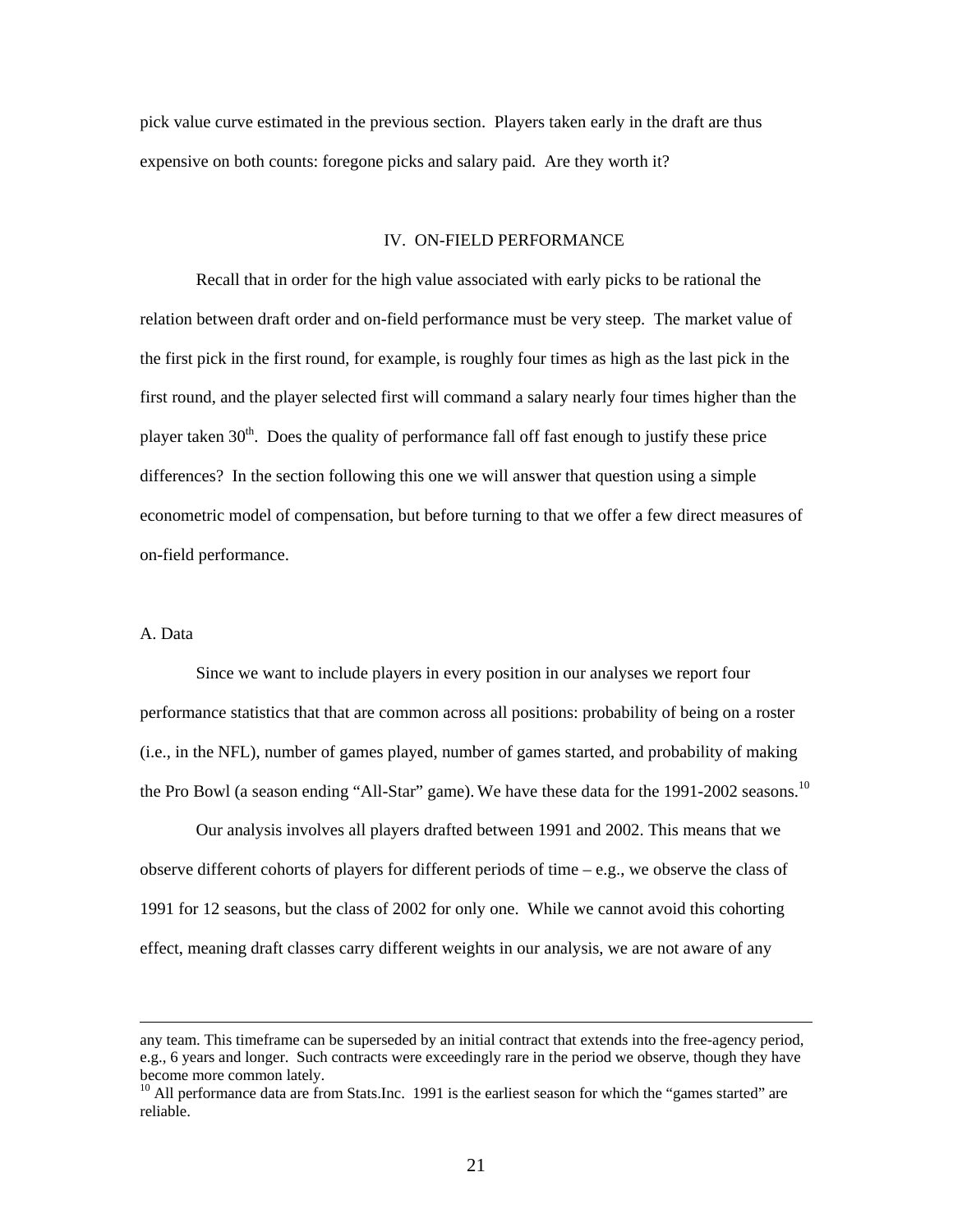systematic bias this imparts to our analyses.<sup>11</sup> An additional methodological issue is how to treat players who leave the NFL. For our analysis it is important that our sample is conditioned on players who are drafted, not players who are observed in the NFL during a season. Consequently, we keep all drafted players in our data for all years, recording zeros for performance statistics for those seasons a player is not in the NFL.

#### ------------------------------- Insert Table 2 about here -------------------------------

Observations in these data are player-seasons. We have 20,874 such observations, which are summarized in Table 2. In our sample, the mean probability of making an NFL roster is 47% per year, while the probability of making the Pro Bowl is 2% per year. The mean number of games started per season is 3.19, and the mean number of games played in per season is 6.0 (NFL teams play 16 regular season games per year. We do not include play-off games in our analysis). Panel B of Table 2 shows how these performance measures change over time. The probability of making a roster peaks in the player's first year (66%). Games played peaks in year 2 (mean=8.2), starts in year 4 (mean=4.2), and the probability of making the Pro Bowl in year 6 (3.9%). Recall that the sample is conditioned on the player being drafted, so these means include zeros for those players out of the league. This panel also highlights the cohort effect in our sample, with the number of observations declining with experience. One consequence is that our data are weighted toward players' early years, e.g., 52% of our observations are from players' first 4 years.

#### B. Analysis

 $\overline{a}$ 

Our main interest is how player performance varies with draft order. Table 3 summarizes our data by draft order, showing the average performance for players taken in each round of the draft. Mean performance generally declines with draft round. For example, first-round picks start an average of 8.79 games per season in our sample, while  $7<sup>th</sup>$ -round picks start 1.21 games per

 $11$  We have done similar analyses on a sample restricted to players drafted 1991-1998, so that we observe a full five years from all players. The graphs are virtually identical.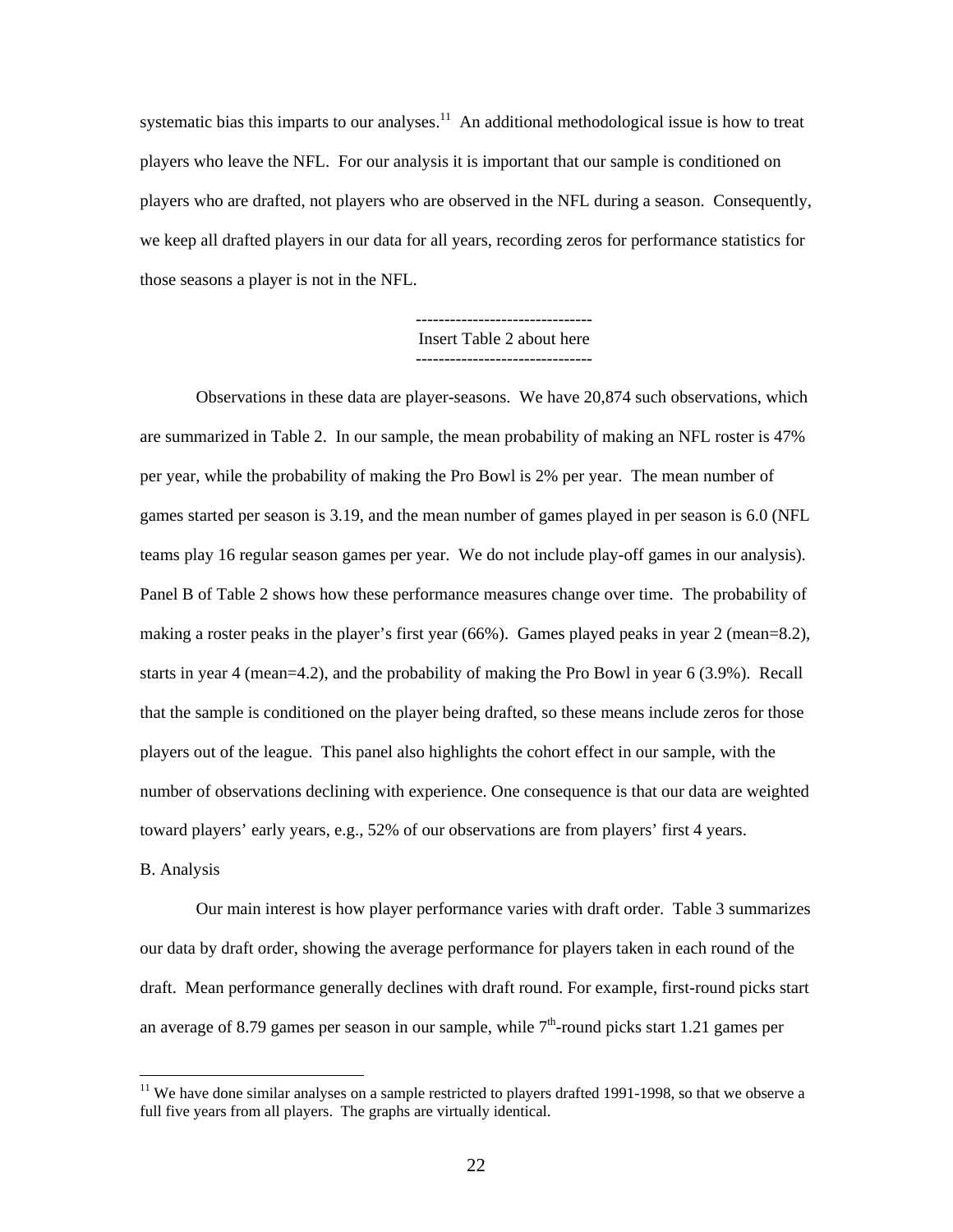season. The table also lists performance in each round relative to the first round, placing all four statistics on the same scale. We graph these relative performance statistics in Figure 6. We limit this graph to the first 7 rounds, the length of the draft since 1994. The graph shows that all performance categories decline almost monotonically with draft round. This decline is steepest for the more extreme performance measures – probability of Pro Bowl is steeper than starts, which is steeper than games played, which is steeper than probability of roster. Finally, we include on the graph the compensation curve we estimated in the previous section. This curve is steeper than all the performance curves except the Pro Bowl curve, which it roughly approximates. The fact that performance declines more slowly than compensation suggests that early picks may not be good investments, just as we report in the next section.

#### ------------------------------- Insert Table 3 about here -------------------------------

This analysis shows how performance varies with large differences in draft position – the average difference across our one-round categories is 30 picks. A complementary analysis is to consider performance variation with smaller differences in draft position. After all, teams trading draft picks typically do not move up entire rounds, but rather half rounds (recall that the overall average move is 13.3 picks), and even less at the top of the draft (the average move is 7.8 picks in the top two rounds). One way to investigate these smaller differences is to consider whether a player is better than the next player drafted at his position. Two observations suggest such an analysis would be appropriate. First, draft-day trades are frequently for the purpose of drafting a particular player, implying the team prefers a particular player over the next one available at his position. So a natural question is whether there are reliable differences in the performance of two "adjacent" players. A second observation suggesting this analysis is the average difference between "adjacent" draftees of the same position, 8.26 picks, very closely matching the average move by teams trading picks in the top 2 rounds (7.8).

23

-------------------------------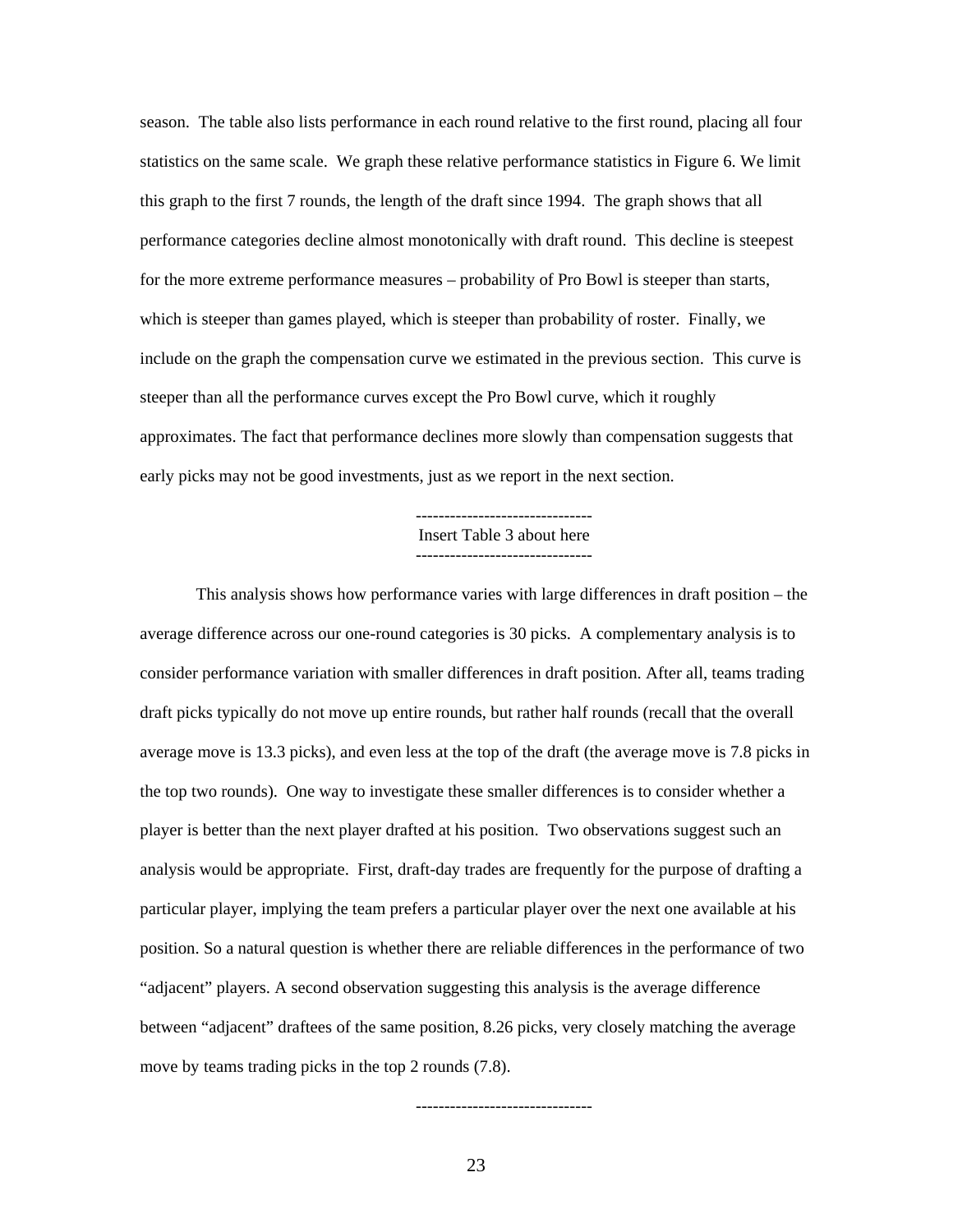#### Insert Figure 6 about here -------------------------------

For this analysis we consider a player's performance over his observed career. Using the performance data described above, we observe 3,114 drafted players for an average of 4.8 years. We use two comparisons to determine which player is "better" – the average number of games started per season, and the per-season probability of making the Pro Bowl. Using all players from 1991-2002 drafts, we consider whether a player performs better than subsequent players drafted at his same position. We use two different samples in this analysis – one that includes all rounds of the draft, and one that includes only the first round. Finally, we vary the lag between players – from 1 (i.e., the next player at drafted at his position) to 4. One way to think of this analysis is that we're asking how far a team has to trade up (within a position) in order to obtain a player that is significantly better than the one they could have picked without moving. Note that this analysis is silent on the cost of trading up, focusing exclusively on the benefits.

One methodological challenge in this analysis is dealing with ties. Since we are interested in the probability a player performs better than another player, we would normally expect a binary observation – 1 for yes and 0 for no. But ties are relatively common, and informative. Censoring them would remove valuable information, while grouping them with either of the extreme outcomes would create a significant bias. Hence we code ties as .5.

> ------------------------------- Insert Figure 7 about here -------------------------------

The results are shown in Figure 7. There are three notable features in the data. First, for the broadest samples, the probabilities are near chance. Across all rounds, the probability that a player starts more games than the next player chosen at his position is 53%. For the same sample, the probability that a player makes more Pro Bowls than the next player chosen at his position is 51%. Second, these probabilities are higher in the first-round sample than in the full sample. For example, the probabilities of the higher pick performing better in 1-player-lagged comparisons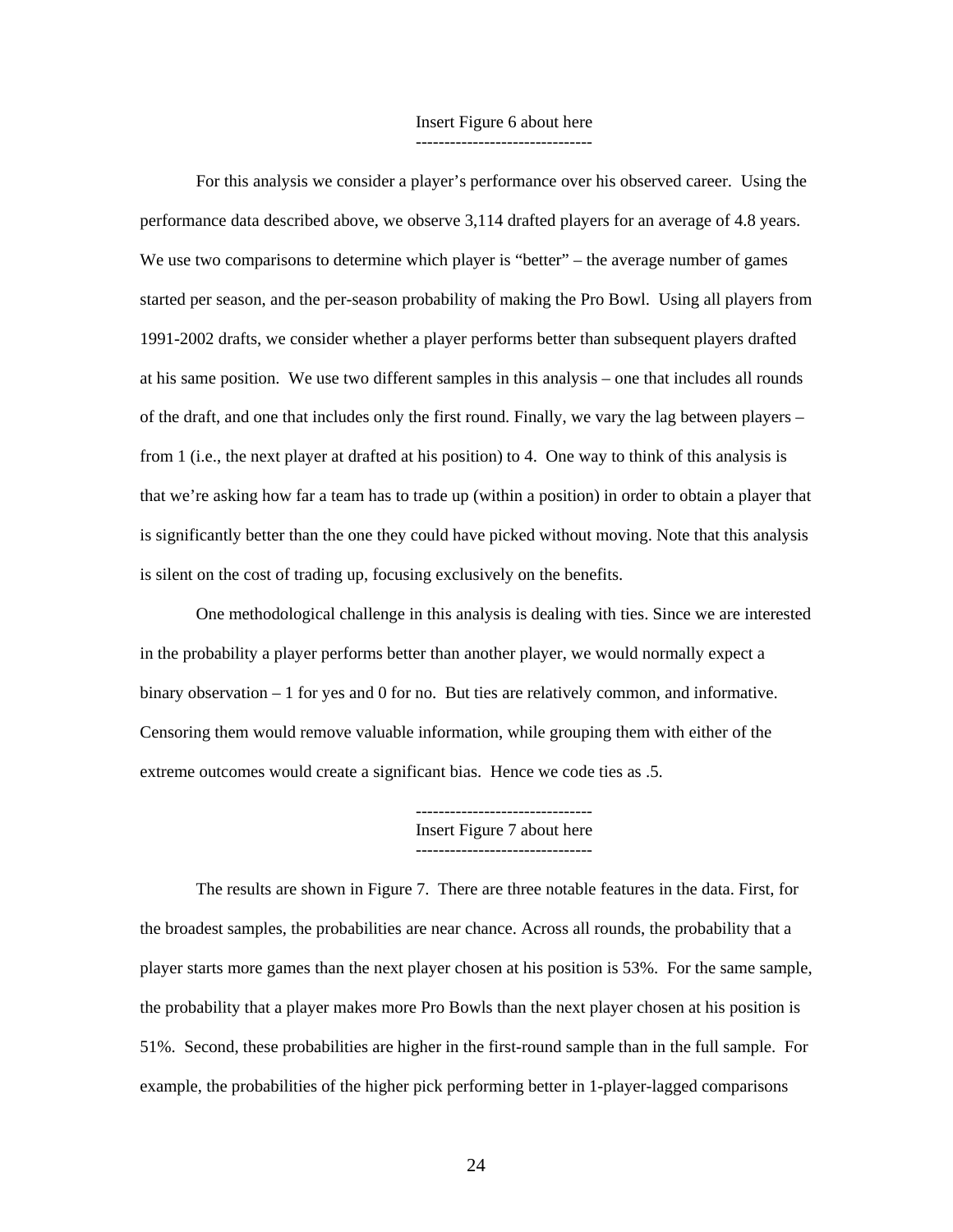are 58% and 55% for starts and Pro Bowls, respectively, for players drafted in the first round. Finally, longer lags improve discrimination for starts but not for Pro Bowls. For example, across all rounds, the probability of the higher pick starting more games rises from 53% to 58% as we move from 1-player lags to 4-player lags. The rise is even steeper in the first round, increasing from 58% to 69%. The probability of making the Pro Bowl, however, is quite constant for all lags, in both samples.

### C. Discussion

There are three important features of the relationship between on-field performance and draft order: 1) performance declines with the draft round (for all measures and almost all rounds), 2) the decline is steeper for more extreme performance measures, and 3) only the steepest decline (Pro Bowls) is as steep as the compensation costs of the draft picks.

We should note that there are two biases in the data that work toward making measured performance decline more steeply than actual performance. First, teams may give high draft picks, particularly early first round picks, "too much" playing time. Such a bias has been found in the National Basketball Association (by Camerer & Weber, 1999; and Staw & Hoang, 1995). These researchers found that draft-order predicts playing time beyond that which is justified by the player's performance. The explanation is that teams are loath to give up on high draft-choices because of their (very public) investment in them. It seems likely this bias exists in the NFL as well, which has a similarly expensive, high-profile college draft. If so, our performance statistics for high draft-choices will look better than they "should". This is especially true in our sample, which is disproportionately weighted by players' early years. To the extent that such a bias exists in the NFL, these results suggest even more strongly that draft-pick value declines too steeply.

The data on Pro Bowl appearances are also biased in a way that makes the performancedraft-order curve too steep. Selections to the Pro Bowl are partly a popularity contest, and players who were high first round picks are likely to have greater name recognition.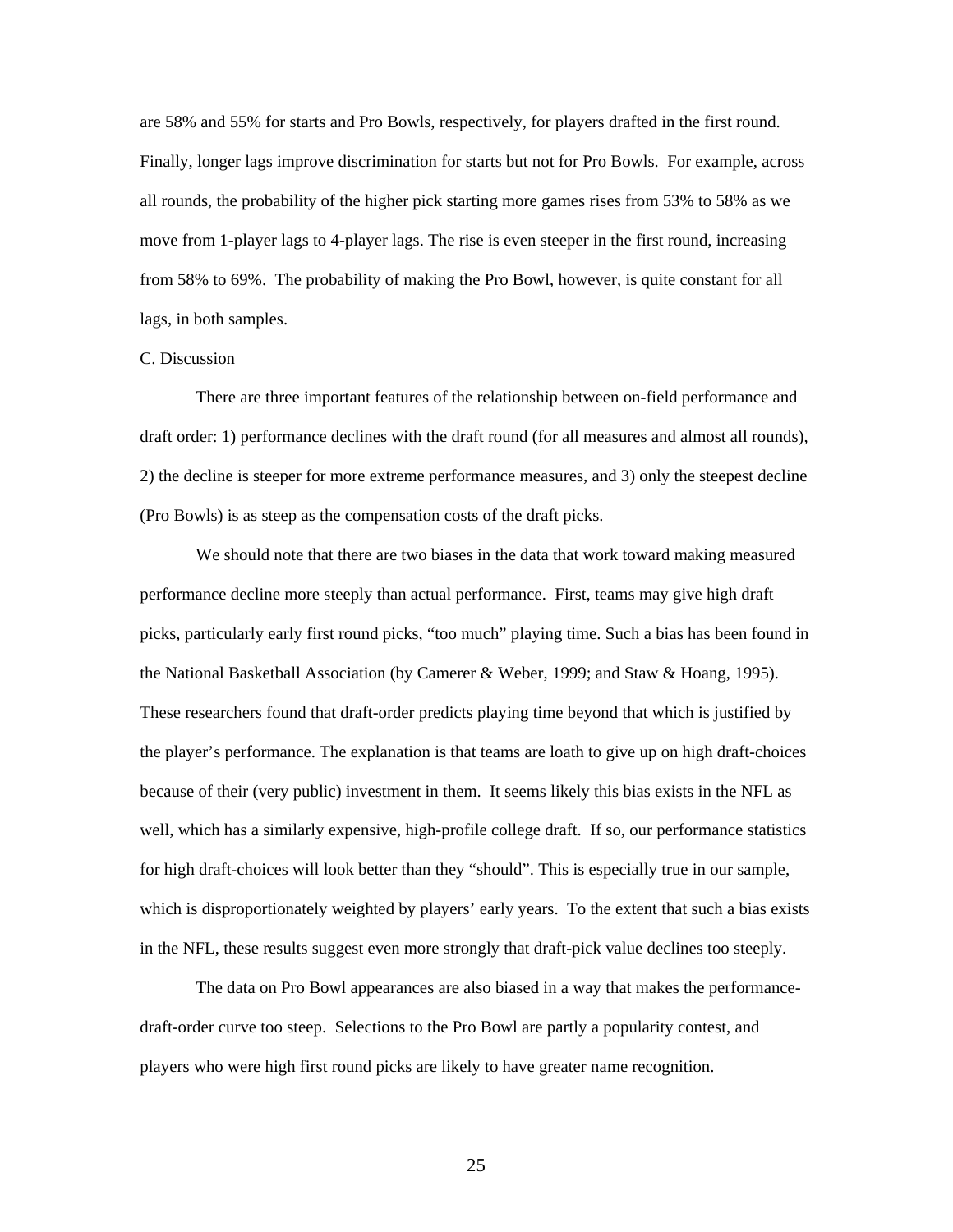The within-position analysis provides a finer-grain look at performance by draft order. Here we see that whether a player will be better than the next player taken at his position is close to a coin-flip. These odds can be improved by comparing against those who are taken 3 or 4 players later (again, within position), or by focusing on first-round comparisons only. But even in those cases the probability that one player is better than those taken after him are relatively modest. Combined these analyses suggest that player performance is quite different across draft rounds, but not very different within rounds. In other words, draft order provides good information "in the large", but very little "in the small".

Overall, these analyses support one of the main premises of this paper, namely that predicting performance is difficult, and that the first players taken are not reliably better than ones taken somewhat later. Still, we have not yet addressed the question of valuation—do the early picks provide sufficient value to justify their high market prices? To answer this question we need a method that considers costs and benefits in terms of utility to the team. We turn to such an approach in the next section.

#### V. COST-BENEFIT ANALYSIS

In this section we estimate the *surplus value* of drafted players, that is the value they provide to the teams less the compensation they are paid. To estimate the value teams assign to various performance levels we start with the assumption that the labor market for veteran players (specifically, those in their  $6<sup>th</sup>$  year in the league) is efficient. By the time a player has reached his sixth year in the league he is under no obligation to the team that originally drafted him, and has had the opportunity to sign (as least one) "free agent" contract. Players at this point have also had five years to establish their quality level, so teams should have a good sense of what they are buying, especially when compared to rookie players with no professional experience. Using these data on the compensation of sixth-year players we estimate the value teams assign to various performance categories for each position (quarterback, linebacker, etc.). We then use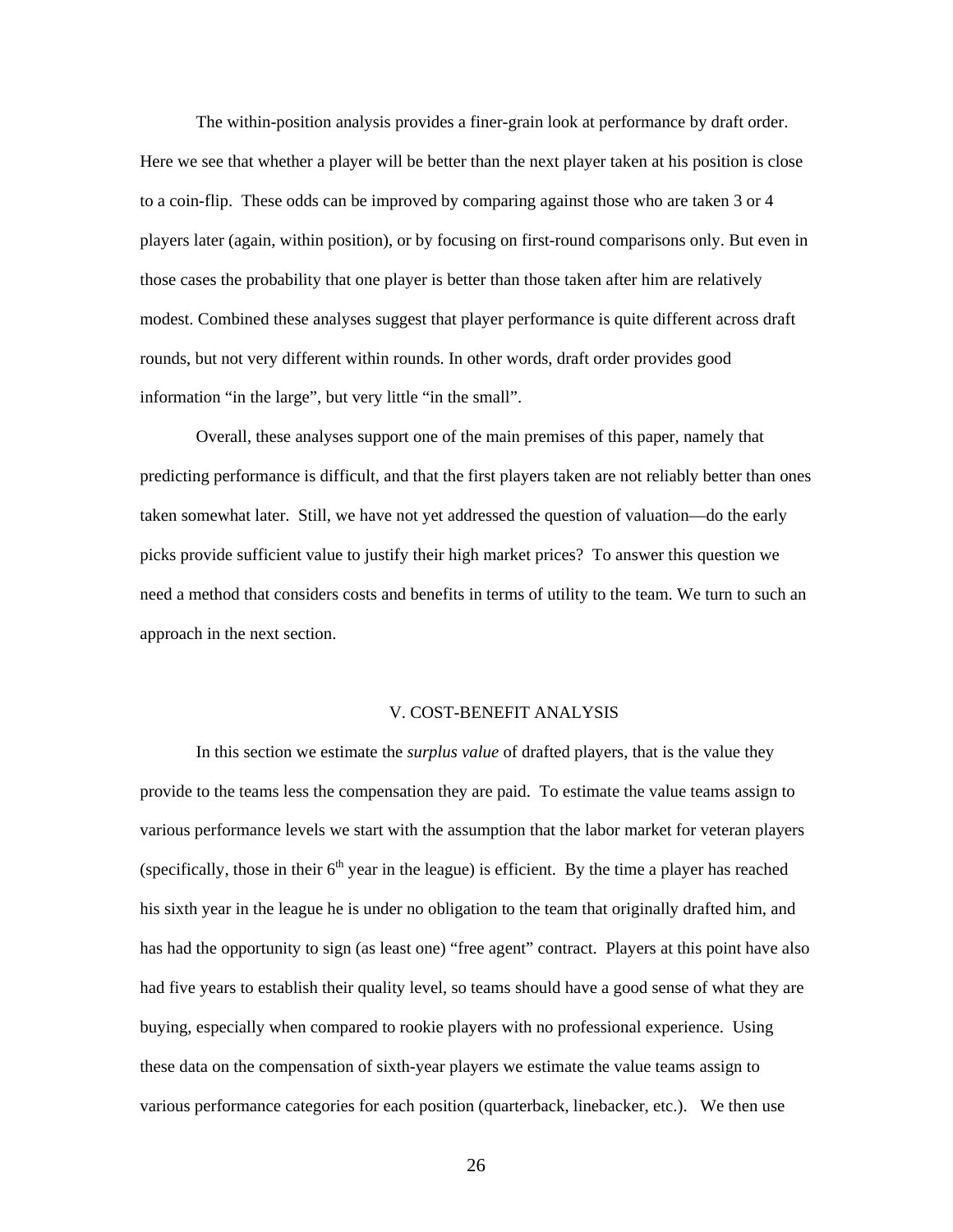these estimates to value the performance of all drafted players in their first five years and compare these performance valuations to the players' compensation in order to calculate the surplus value a team receives. Our interest is the relationship between surplus value and draft order.

A. Data

We use the performance data described in the previous section and summarized in Table 2. For this analysis, the sample we use is all players who were drafted 1991-1998 so that we observe five years of performance for every player. We place each player-season into one of five mutually exclusive categories: 1) not in the league ("NIL"), 2) started 0 games ("DNS"), 3) started 8 or fewer games ("Backup"), 4) started more than 8 games ("Starter"), 5) selected to the Pro Bowl ("Pro Bowl"). While the first and last performance categories are obvious boundaries, the middle three can be created in a variety of ways. We chose this particular division to emphasize "starters", defined here as players who started more than half the games (each team plays 16 games in the NFL's regular season). This scheme also has the empirical virtue of creating three interior categories of roughly equal size.

For player *i* in his *t*-th year in the league, this scheme produces five variables of the form

$$
Cat_{-}n_{i,t} = \{0,1\},\tag{8}
$$

indicating qualification for performance category *n* according to the criteria discussed above. We also calculate the average of these performance variables,

$$
Cat_{-} \overline{n}_{i,t} = \frac{1}{t} \sum_{j=1}^{t} Cat_{-} n_{i,j}, \qquad (9)
$$

over the first *t* years in player *i*'s career.

------------------------------- Insert Table 4 about here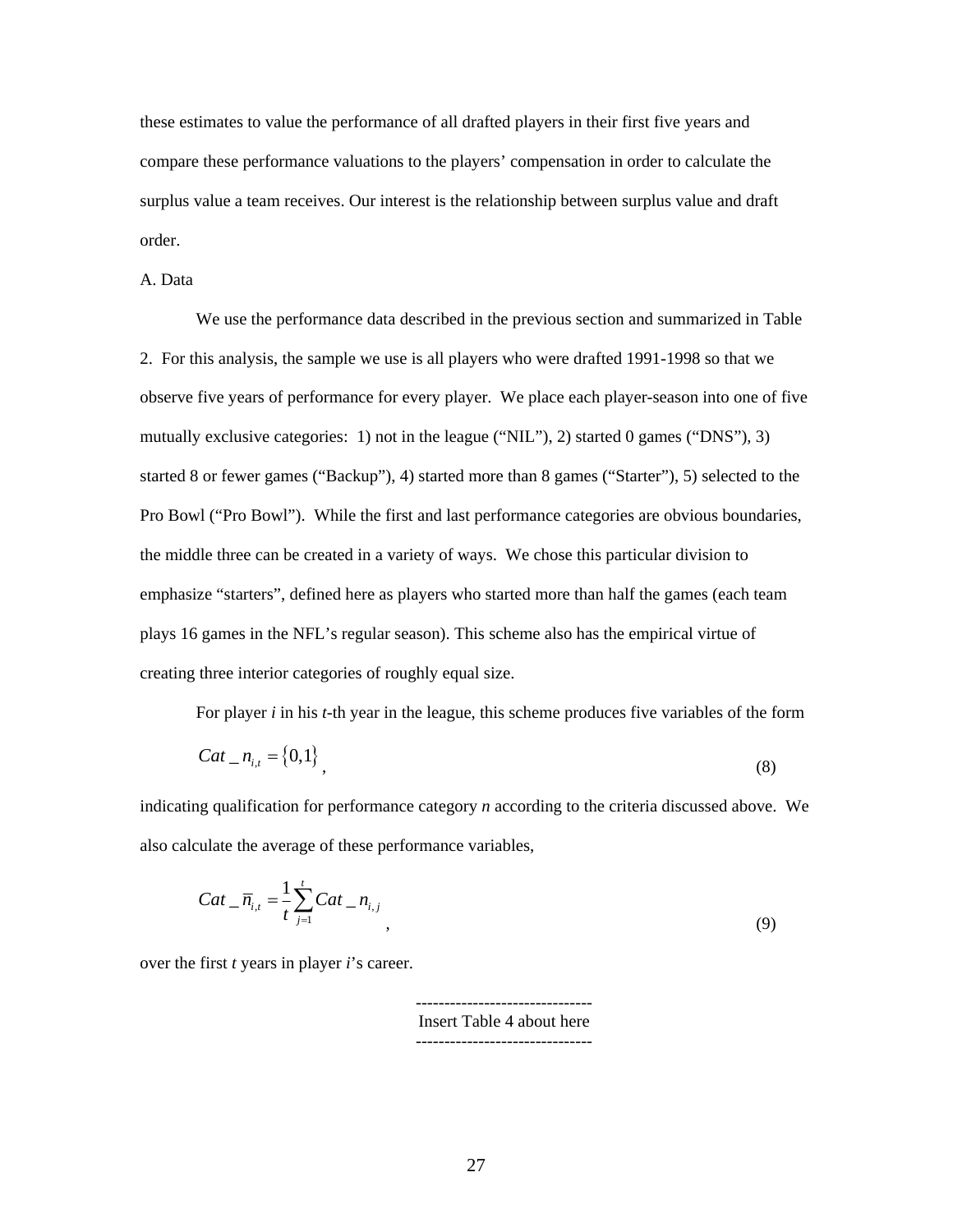The data are summarized in Table 4. In Panel A, observations are player-seasons. The first category – players who are not in the league – is easily the largest, with 43% of the observations. Categories 2 through 4 are roughly equal in size, with 18%, 17% and 19%, respectively. The  $5<sup>th</sup>$  category, Pro Bowls, is the smallest, with 2% of the player-seasons. In Panel B, observations are aggregated over a player's first five seasons. While the averages for each category remain the same, the complete distribution provides a bit more information. For example, we see that the median drafted player is out of the league for two of his first five years, and never starts a game.

#### B. Analysis

 $\overline{a}$ 

We are interested in the market value of different levels of player performance – backups, starter, Pro Bowl, etc. To do this we investigate the relation between a player's  $6<sup>th</sup>$ -year compensation and his performance during his first five years after being drafted. Specifically, we estimate compensation models of the form:

$$
Log(Comp_{i,6}) = \alpha + \beta_1 Cat_{i,5} + \beta_2 Cat_{i,5} + \beta_3 Cat_{i,5} + \beta_4 Cat_{i,5} + \beta_5 Cat_{i,5} + \beta_6 Cat_{i,5}
$$
  
+  $\beta_5 Cat_{i,5} + BI_i + \varepsilon_{i,t}$ , (10)

in which **I** is a vector of indicator variables for the player's position (quarterback, running back, etc.) and  $Cat - \overline{n}_{i,5}$  is player *i*'s relative frequency in performance category *n* over his first five years. We take the model's predicted values as the estimated market value of each positionperformance pair. This general approach is similar to that of previous research on NFL compensation (Ahlburg & Dworkin, 1991; Kahn, 1992; Leeds & Kowalewski, 2001) though we rely more heavily on performance *categories* instead of individual statistics. We omit the bottom two performance categories for our estimation.<sup>12</sup> We use tobit regression for our estimates since our compensation measure is left-censored at the league minimum.<sup>13</sup>

 $12$  This of course collapses them into a single category for this estimation. We do this because we will assume, in the second stage of our analysis, that the value of a player's performance is zero if he is not on a roster. Collapsing these two categories is a means of imposing the zero-value assumption for the category.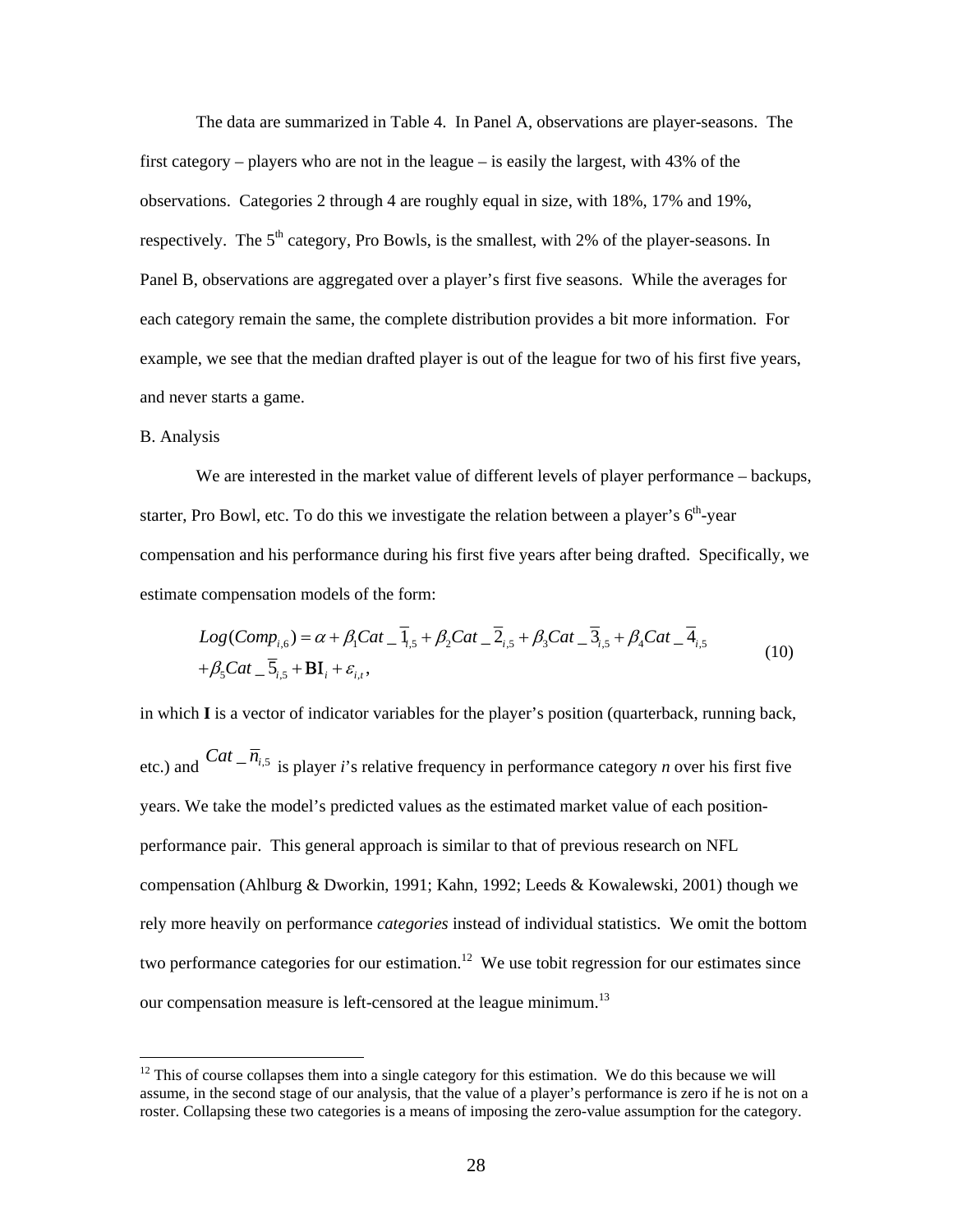------------------------------- Insert Table 5 about here -------------------------------

Table 5 summarizes the compensation data we use as our dependent measures. We show the results of this estimation in Table 6. Model 1 uses the player's cap charge as the dependent measure. Coefficient estimates are in log terms so are difficult to interpret directly – below we turn to a table of transformed values to see model implications in real terms. The coefficients are ordered monotonically, as we would expect. Categories 4 and 5 are significantly different than the omitted categories  $(1\&2)$  and from each other. In Model 2 we include a variable for the draftpick value of each player to test whether, controlling for our performance categories, draft position explains  $6<sup>th</sup>$ -year compensation. To examine this we add a variable equal to the estimated value (from section 3) of the draft pick used to select a player. The coefficient on this variable is not significantly different from zero, and the estimated coefficients on the other variables are essentially unchanged. This is important because it tells us that draft order is not capturing some other unobserved measure of quality. In other words, there is nothing in our data to suggest that former high draft picks are better players than lower draft picks, beyond what is measured in our broad performance categories.

> ------------------------------- Insert Table 6 about here -------------------------------

In the remaining models we use base+bonus compensation as the dependent measure. Because we have a longer history of compensation in these terms, using this variable increases the size of our sample. This also serves as a robustness test of our model. In model 3 we restrict the estimates to the same sample we use for the cap-charge models so we can compare the results directly. The results are broadly similar, with coefficients ordered monotonically and the top two

There are relatively few player-seasons in the bottom category among the players receiving compensation in year 6 (77 out 1370), but their inclusion presumably biases downward the estimates for Category-2 performance.

<sup>&</sup>lt;sup>13</sup> These models are censored at \$300,000.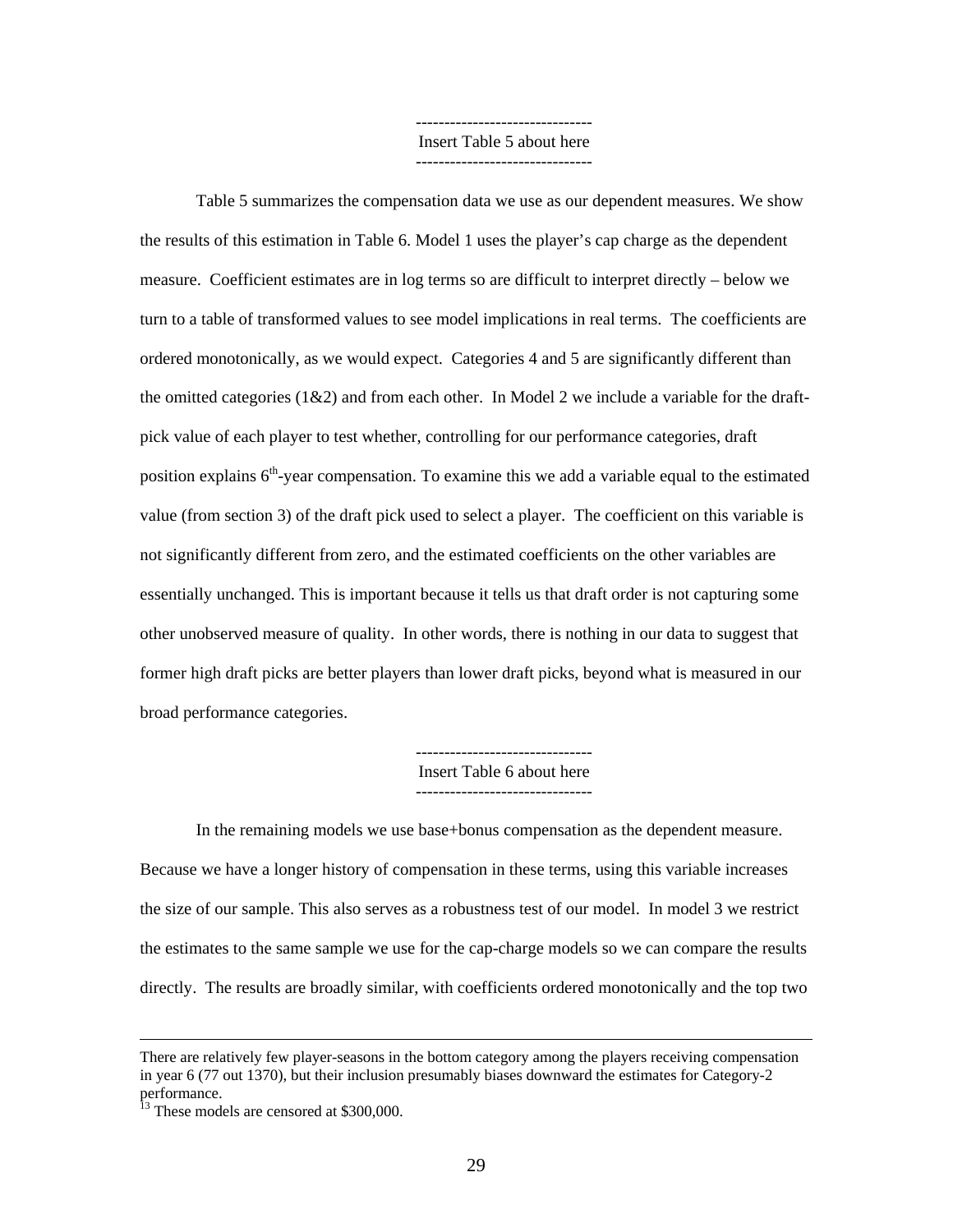categories significantly different from the bottom two and from each other. Draft-pick value is positive in this model, though not significantly so. We expand the sample for model 4, using all seven years of data rather than just the three for which cap-charge information is available. All patterns and formal tests are the same.

To ease the interpretation of model estimates, we transform the predicted values for each position and performance category. These values are summarized for each model in Table 7. The most distinct feature of these value estimates is that they increase with performance, as expected. For model 1, for example, values range from \$0.5 to 1.0 million for category 2 (Starts==0), \$0.7 to 1.36 million in category 3 (Starts<=8), \$2.1 to 4.2 million for category 4 (Starts>8), and \$5.0 to 10.1 million for category 5 (Pro Bowl). A second feature is that while there are small differences across positions, the only significant difference is that quarterbacks are valued more highly than other positions. There are also some differences across models, though these are subtle. Broadly, the models give very similar values despite varying both the dependent variable and the sample period.

> ------------------------------- Insert Table 7 about here -------------------------------

 The second step in our analysis is to evaluate the costs and benefits of drafting a player. To do this we apply the performance value estimates from the previous section to performances in players' first five years. This provides an estimate of the benefit teams derive from drafting a player, having exclusive rights to that player for three years and restricted rights for another two. Specifically, we calculate the surplus value for player *i* in year *t*,

$$
S\hat{V}_{i,t}^{Cap} = P\hat{V}_{i,t}^{Cap} - C_{i,t}^{Cap} \,,\tag{11}
$$

where  $P\hat{V}_{i,t}^{Cap}$ , a function of the player's performance category and position, is the predicted value from the compensation model estimated in the previous section, and  $C_{i,t}^{Cap}$  is the player's compensation costs. Our interest is in the relationship between surplus value and draft order.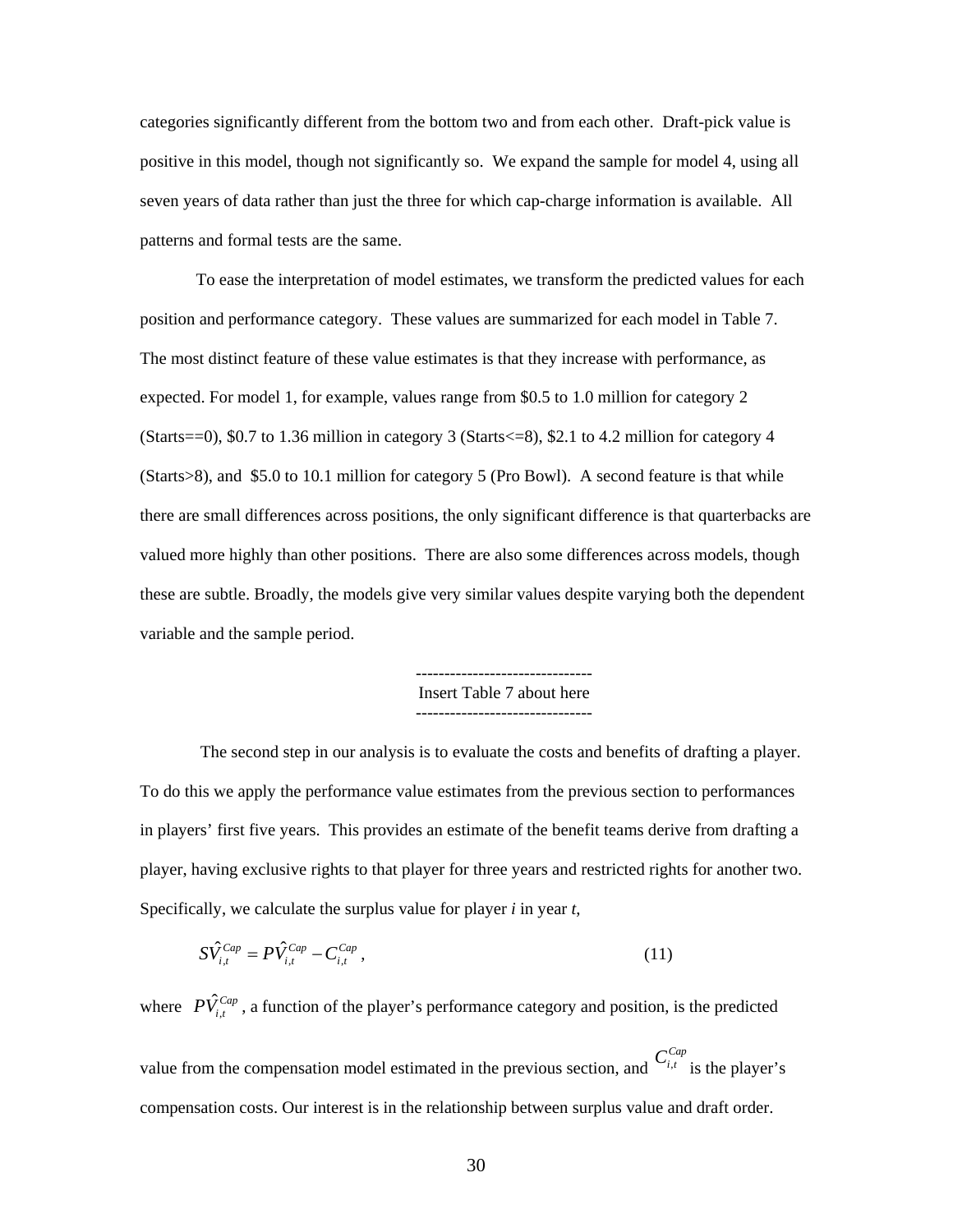Note that we make all calculations using the player's cap charge, both for compensation costs and as the basis for the performance value estimates. We also calculate an alternative measure of surplus value,

$$
S\hat{V}_{i,t}^{Base} = P\hat{V}_{i,t}^{Base} - C_{i,t}^{Base},
$$
\n(12)

 $\overline{a}$ 

in which the variables are calculated in the same way but rely on base+bonus compensation rather than cap charges. We prefer the cap charge to base+bonus both because it is smoother and, since the salary cap is a binding constraint, this charge reflects the opportunity cost of paying a player – a cap dollar spent on one player cannot be spent on any other. A downside of using cap charges is that our data span fewer years. For this reason, and to check the robustness of our results, we will use both approaches. We explicate our analysis using the cap-charge calculations, but then include both in the formal tests.



Our sample is for the 2000-2002 seasons, including all drafted players in their first five years in the league. The performance value estimates, compensation costs, and surplus value calculations are summarized in Table 8. The mean cap charge is \$485,462, while the mean estimated performance value is \$955,631, resulting in a mean surplus value of \$470,169.<sup>14</sup> We graph all three variables in Figure 8. We are most interested in the third panel, estimated surplus value as a function of draft order. The market value of draft picks suggests that this relationship should be negative – that there should be less surplus value later in the draft. In fact, the market-

<sup>&</sup>lt;sup>14</sup> Our compensation data include only players who appear on a roster in a given season, meaning our cap charges do not include any accelerated charges incurred when a player is cut before the end of his contract. This creates an upward bias in our cap-based surplus estimates. We cannot say for sure whether the bias is related to draft order, though we strongly suspect it is *negatively* related to draft order – i.e,. there is less upward bias at the top of the draft – and therefore works against our research hypothesis. The reason for this is that high draft picks are much more likely to receive substantial signing bonuses. Recall that such bonuses are paid immediately but amortized across years for cap purposes. Thus when a top pick is cut we may miss some of what he was really paid, thus underestimating his costs. Note that this bias does not exist with the base+bonus compensation measure since the bonus is charged when paid.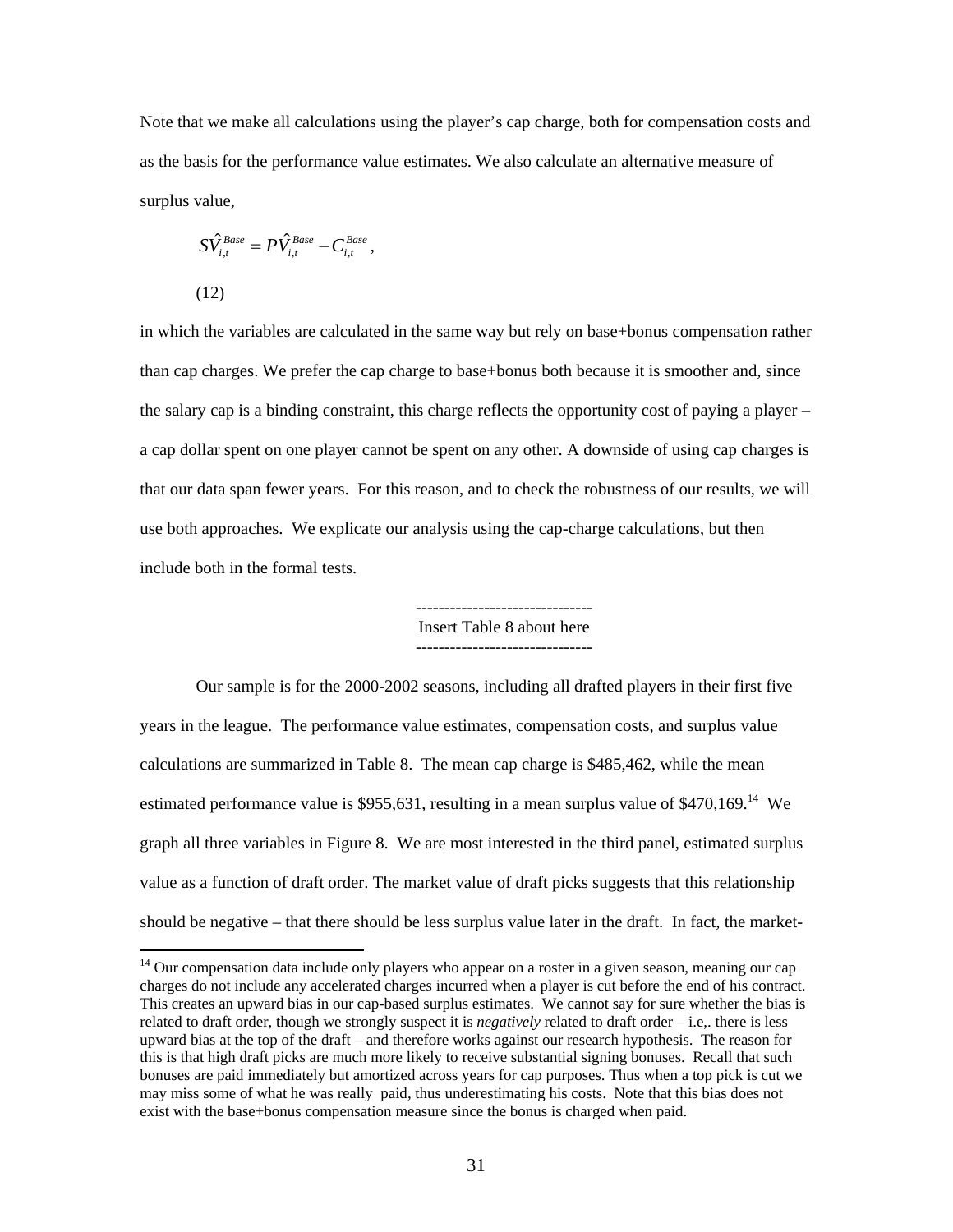value curve suggests the relationship should be steeply negative at the top of the draft. By contrast, this graph appears to show a positive relationship between surplus value and draft order, especially at the top of the draft.

> ------------------------------- Insert Figure 8 about here

To represent the data in a more helpful manner we fit lowess curves to these three scatterplots. We show these curves in Figure 9. It is noteworthy that performance value is everywhere higher than compensation costs, and so surplus is always positive. This implies that the rookie cap keeps initial contracts artificially low, at least when compared to the  $6<sup>th</sup>$  year players who form the basis of our compensation analysis. More central to the thrust of this paper is the fact that while both performance and compensation decline with draft order, compensation declines more steeply. Consequently, surplus value *increases* at the top of the order, rising throughout the first round and into the second. That treasured first pick in the draft is, according to this analysis, actually the least valuable pick in the first round! To be clear, the player taken with the first pick does have the highest expected performance (that is, the performance curve is monotonically decreasing), but he also has the highest salary, and in terms of performance per dollar, is less valuable than players taken in the second round.

> ------------------------------- Insert Figure 9 about here -------------------------------

-------------------------------

To look more closely at the relation between surplus value and draft order we graph that lowess curve in isolation in Figure 10. The curve shows positive value everywhere, increasing over the first 43 picks before declining for the subsequent 200. Surplus value reaches its maximum of ~\$750,000 at the 43<sup>rd</sup> pick, i.e., the 10<sup>th</sup> pick in the 2<sup>nd</sup> round of the draft.<sup>15</sup>

 $\overline{a}$ 

 $15$  The curve goes back up toward the end of the draft but we do not think much should be made of this. It is primarily due to a single outlier, Tom Brady, the all-pro quarterback for the Patriots who was drafted in the  $6<sup>th</sup>$  round, position 199!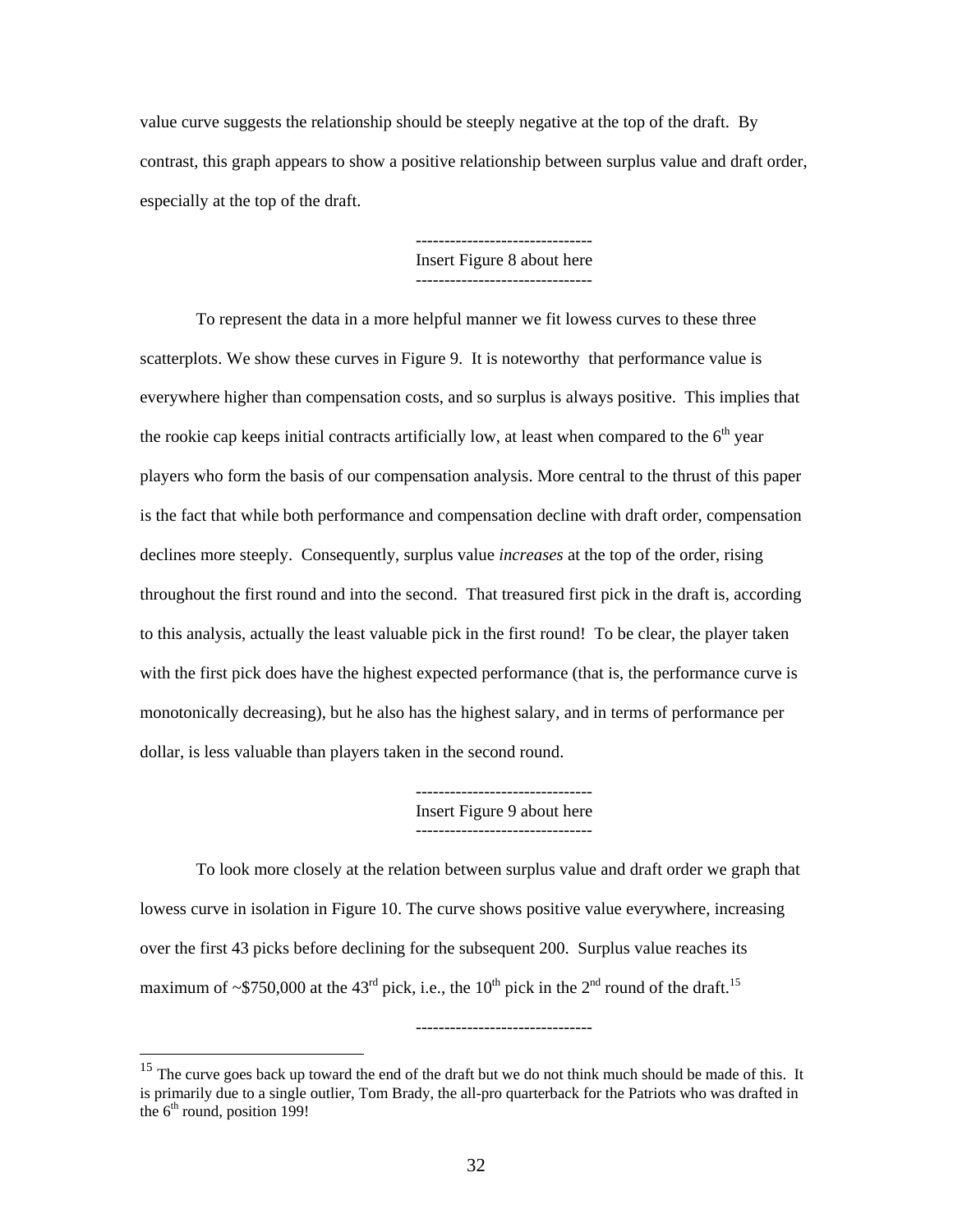#### Insert Figure 10 about here -------------------------------

Clearly, considerable caution should be used in interpreting this curve; it is meant to summarize the results simply. We do not have great confidence in its precise shape. More important for our hypothesis is a formal test of the relationship between the estimated surplus value and draft order. Specifically, we need to know whether this relationship is less negative than the market value of draft picks. Having established in section 3 that the market value is strongly negative, we will take as a sufficient (and very conservative) test of our hypothesis whether the relationship between surplus value and draft order is ever positive. Of course this relationship varies with draft-order, so the formal tests need to be specific to regions of the draft. We are distinctly interested in the top of the draft, where the majority of trades – and the overwhelming majority of value-weighted trades – occur. Also, the psychological findings on which we base our hypothesis suggest the over-valuation will be most extreme at the top of the draft.

As a formal test we regress estimated surplus value on a linear spline of draft order. The spline is linear within round and knotted between rounds. Specifically, we estimate

$$
S\hat{V}_{i,t}^{Cap} = \alpha + \beta_1 Round1 + \beta_2 Round2 + \beta_3 Round3 + \beta_4 Round4
$$
  
+  $\beta_5 Round5 + \beta_6 Round6 + \beta_7 Round7 + \varepsilon_{i,t}$ , (13)

where Round*j* is the linear spline for round *j*. In this model, then,  $\beta_j$  provides the estimated perpick change in surplus value during round j. Estimation results are shown in Table 9, model 1. The estimate for *Round1* is significantly positive (p<.01), with a slope of +\$18,500 per draft pick. Five of the subsequent six rounds are negative, though only the estimate for Round2 is significantly so  $(p<.05)$ .

> Insert Table 9 about here -------------------------------

-------------------------------

We also estimate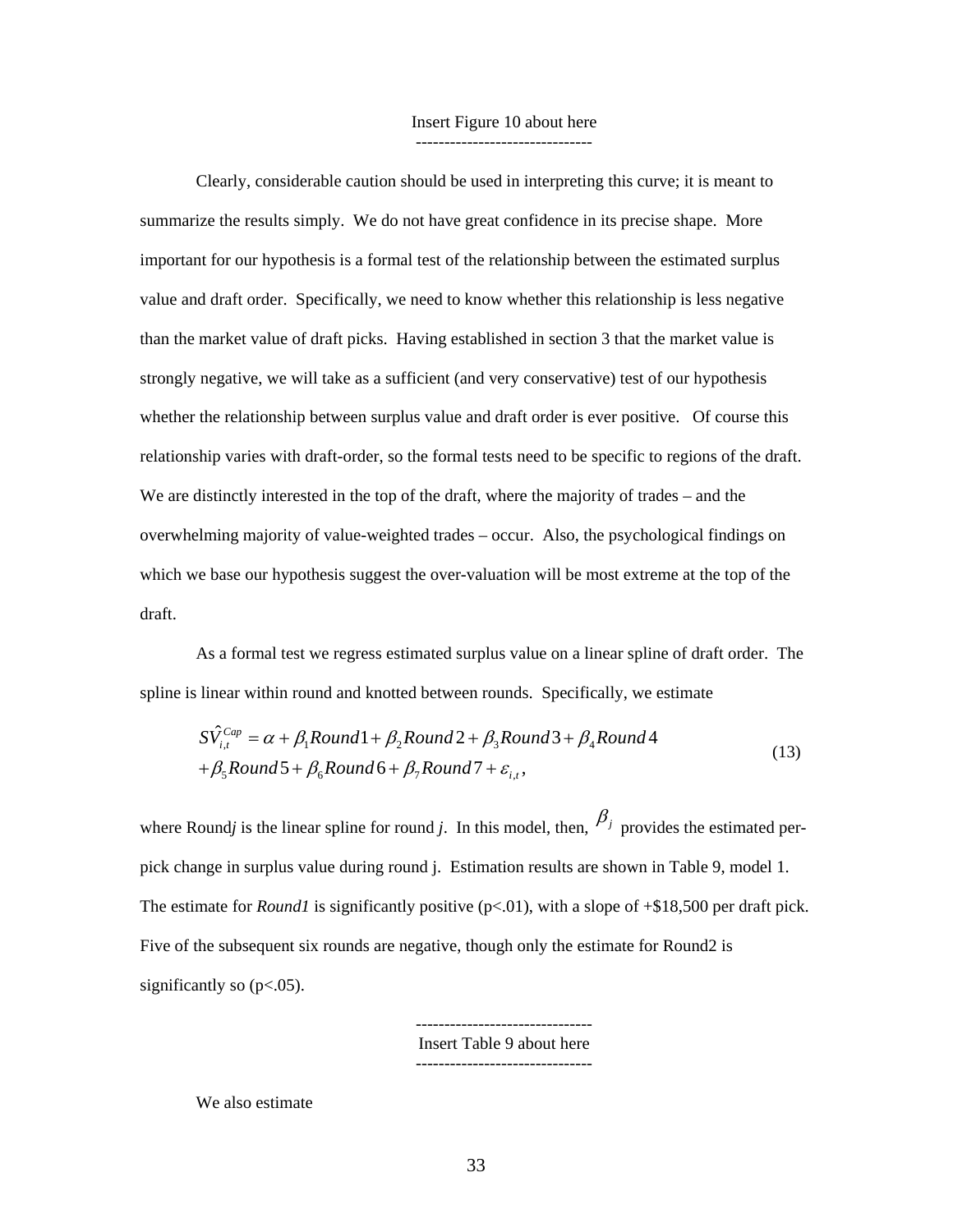$$
S\hat{V}_{i,t}^{Base} = \alpha + \beta_1 Round1 + \beta_2 Round2 + \beta_3 Round3 + \beta_4 Round4
$$
  
+  $\beta_5 Round5 + \beta_6 Round6 + \beta_7 Round7 + \varepsilon_{i,t}$ , (14)

using the surplus value calculation,  $S\hat{V}^{Base}_{i,t}$ , which relies on the base+bonus measure of compensation. We estimate this model over two time periods. The first is for the same time period as the cap-charge model (2000-2002), while the second is for the broader sample (1996- 2002). Results are shown in Table 9, models 2 and 3, respectively. Most important, the slope for the first round is significantly positive in both models  $(p<0.01)$ . Estimated first-round slopes are actually steeper in these models than in the cap-charge model. As in the cap-charge model, the slopes of subsequent rounds are almost universally negative, though not significantly so.

Finally, we consider a model for player "careers" rather than seasons. We calculate a new surplus value measure,

$$
S\hat{V}_{i,t}^{Car} = \frac{1}{t} \sum_{j=1}^{t} S\hat{V}_{i,t}^{Base} , \qquad (15)
$$

for player *i*'s average surplus value over the first *t* years of his career.<sup>16</sup> We then estimate the model for how the average surplus value over a player's first five years varies with draft order,

$$
S\hat{V}_{i,5}^{Car} = \alpha + \beta_1 Round1 + \beta_2 Round2 + \beta_3 Round3 + \beta_4 Round4
$$
  
+  $\beta_5 Round5 + \beta_6 Round6 + \beta_7 Round7 + \varepsilon_{i,5}$ . (16)

The results of this estimation are in Table 9, model 4. We find the same pattern as in the previous models – the first round is significantly positive  $(p<0.05)$  and subsequent rounds are negative but not significantly so. The estimated slope on the first round is  $\frac{1}{4}$ ,000/pick.

> ------------------------------- Insert Figure 11 about here -------------------------------

We graph the predicted values from these four models in Figure 10. The models all peak between the first and second round, though we cannot conclude much about the precise location

 $\overline{a}$ 

<sup>&</sup>lt;sup>16</sup> We are unable to calculate a cap-charge version of this 5-year average since we our sample includes only three years of cap-charge data.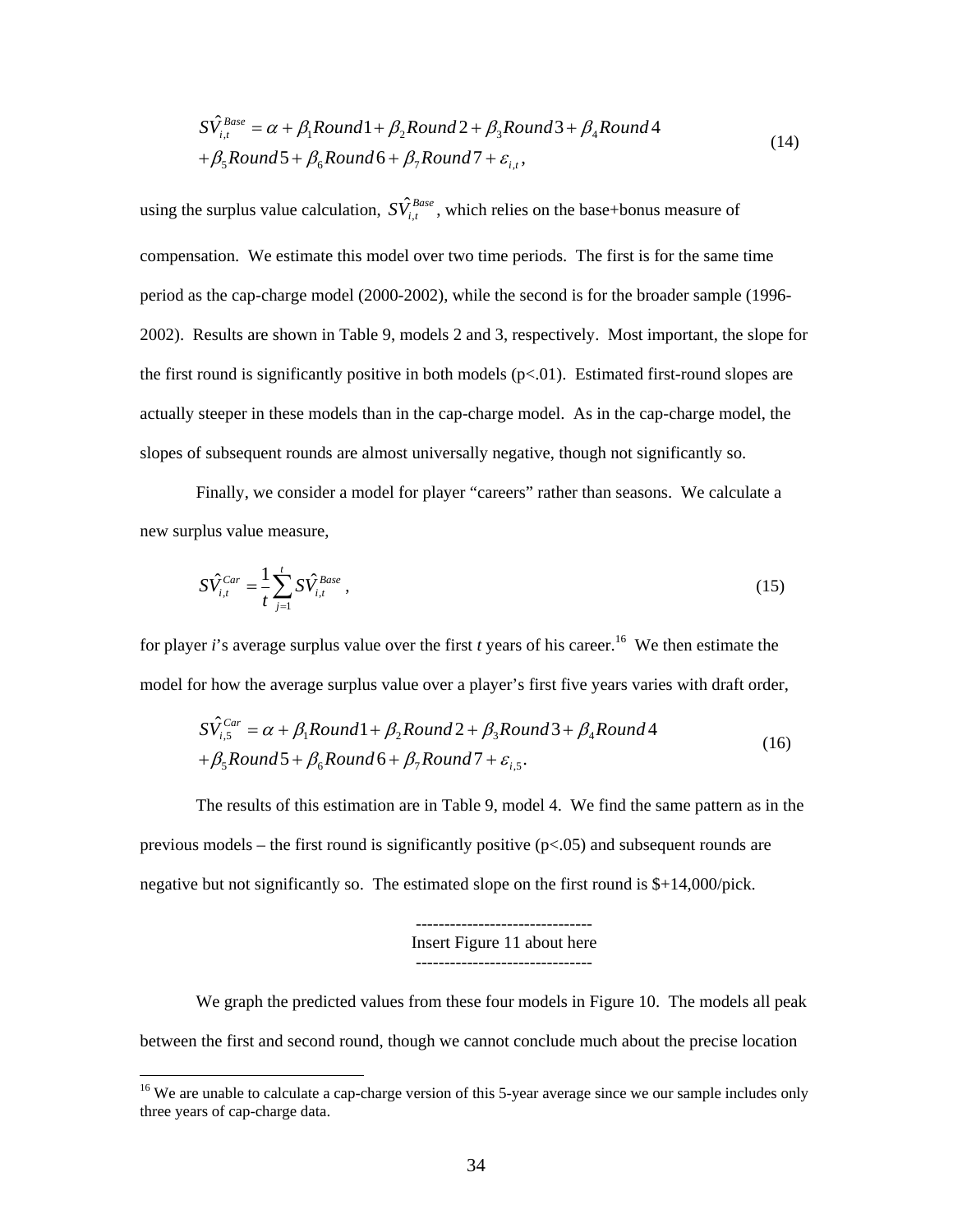of the peak since the splines are identical for each model and were constructed independently of surplus value. The four models produce patterns that are broadly similar – sharp first-round increases followed by gradual, almost monotonic declines. The maximum surplus value is highest for the models based on the 2000-2002 period, peaking near \$1 million, while the two models based on broader samples peak near \$750,000. The first-round increase is sharpest for the two base+bonus models using player-season data, both of which show surplus value to be approximately \$0 at the very top of the draft.

#### C. Discussion

Let's take stock. We have shown that the market value of draft picks declines steeply with draft order—the last pick in the first round is worth only 25 percent of the first pick even though the last pick will command a much smaller salary than the first pick. These simple facts are incontrovertible. In a rational market such high prices would forecast high returns; in this context, stellar performance on the field. And, teams do show skill in selecting players—using any performance measure, the players taken at the top of the draft perform better than those taken later. In fact, performance declines steadily thoughout the draft. Still, performance does not decline steeply enough to be consistent with the very high prices of top picks. Indeed, we find that the expected surplus to the team declines throughout the first round. The first pick, in fact, has an expected surplus lower than any pick in the second round!

The magnitude of the market discrepancy we have uncovered is strikingly large. A team blessed with the first pick could, though a series of trades, swap that pick for as many as six picks in the middle of the second round, each of which is worth considerably more than the single pick they gave up. Mispricing this pronounced raises red flags: is there something we have left out of our analysis that can explain the difference between market value and expected surplus?

Since both the market value of picks and the compensation to players are easily observable, the only place our measurements can be seriously off is in valuing performance. Two specific sources of measurement error come to mind. 1. Do top draft picks provide superior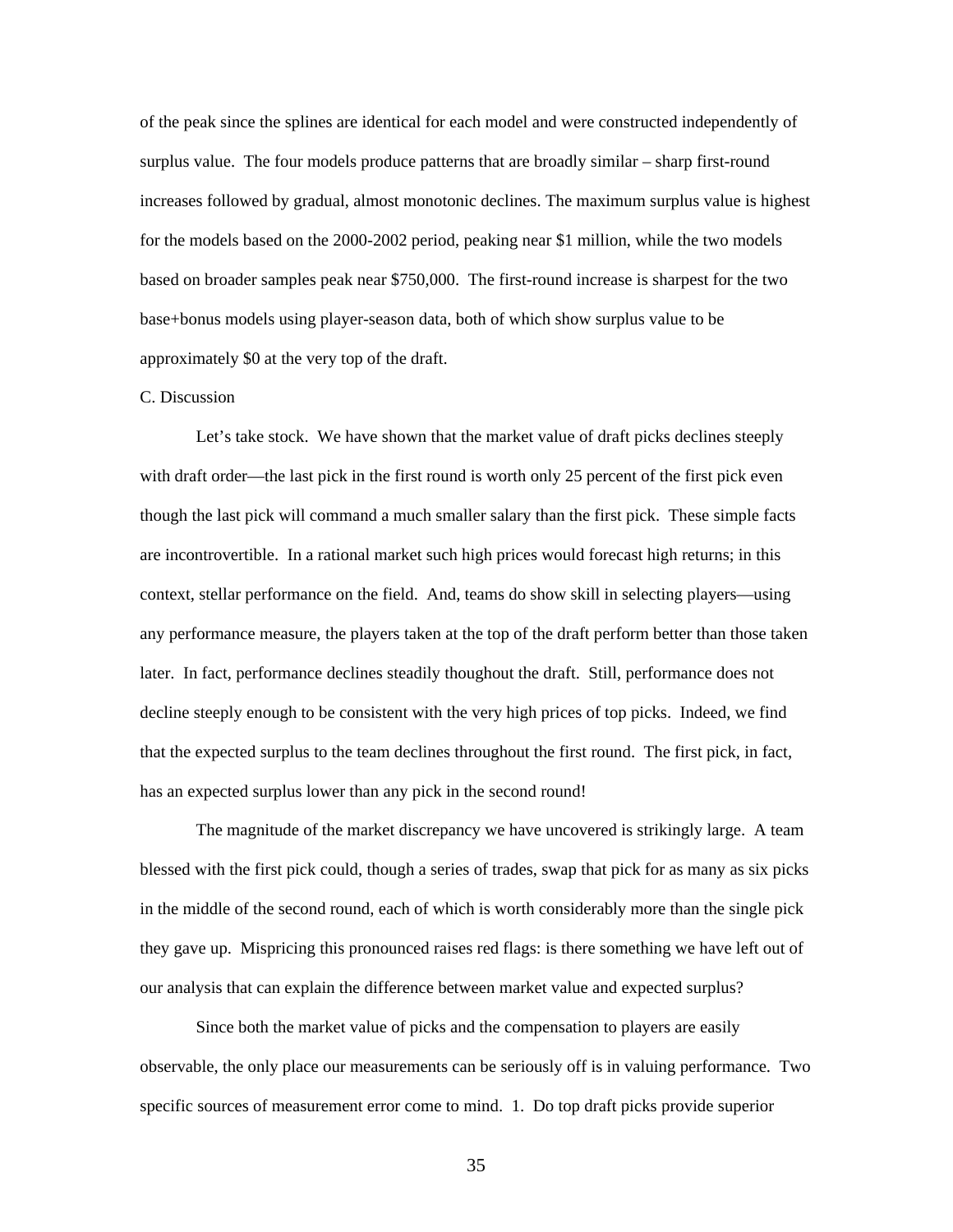performance in ways that our crude performance measures fail to capture? 2. Do superstars (some of whom are early draft picks) provide value to teams beyond their performance on the field, e.g., in extra ticket sales and/or sales of team apparel such as uniform jerseys? We discuss each in turn.

It is certainly possible that a player such as Peyton Manning provides value to a team (leadership?) that is not captured in statistics such as passing yards. However, we do not think this can explain our results. Most of the variance in player surplus is generated by whether a player becomes a regular. Recall that even first-round draft picks are about as likely to be out of the league as playing in the Pro Bowl. The possibility of landing a so-called "franchise" player is simply too remote to be able to explain our results. Furthermore, if high draft-choices had some intangible value to teams beyond their on-field performance this presumably would be revealed by a significant coefficient on the draft-order term in our compensation regressions. Instead, we find that draft order is not a significant explanatory variable after controlling for prior performance.

A more subtle argument is that the utility to the team of signing a high draft pick is derived from something beyond on-field performance. A very exciting player, Michael Vick comes to mind, might help sell tickets and team paraphernalia even if he doesn't lead the team to many victories. We are skeptical of such arguments generally. Few football players (Vick may be the only one) have the ability to bring in fans without producing wins. But in any case, if high draft-picks had more fan appeal this should show up in their  $6<sup>th</sup>$  year contracts, and we find no evidence for it.

We have also conducted some other analyses not reported here that add support to the interpretation that high draft-picks are bad investments. For example, for running backs and wide receivers we have computed the statistic "yards gained per dollar of compensation" (using total rushing, receiving and return yards). This simple performance statistic *increases* with draft order at the top of the draft in each of the players' 4 years. We have also computed the number of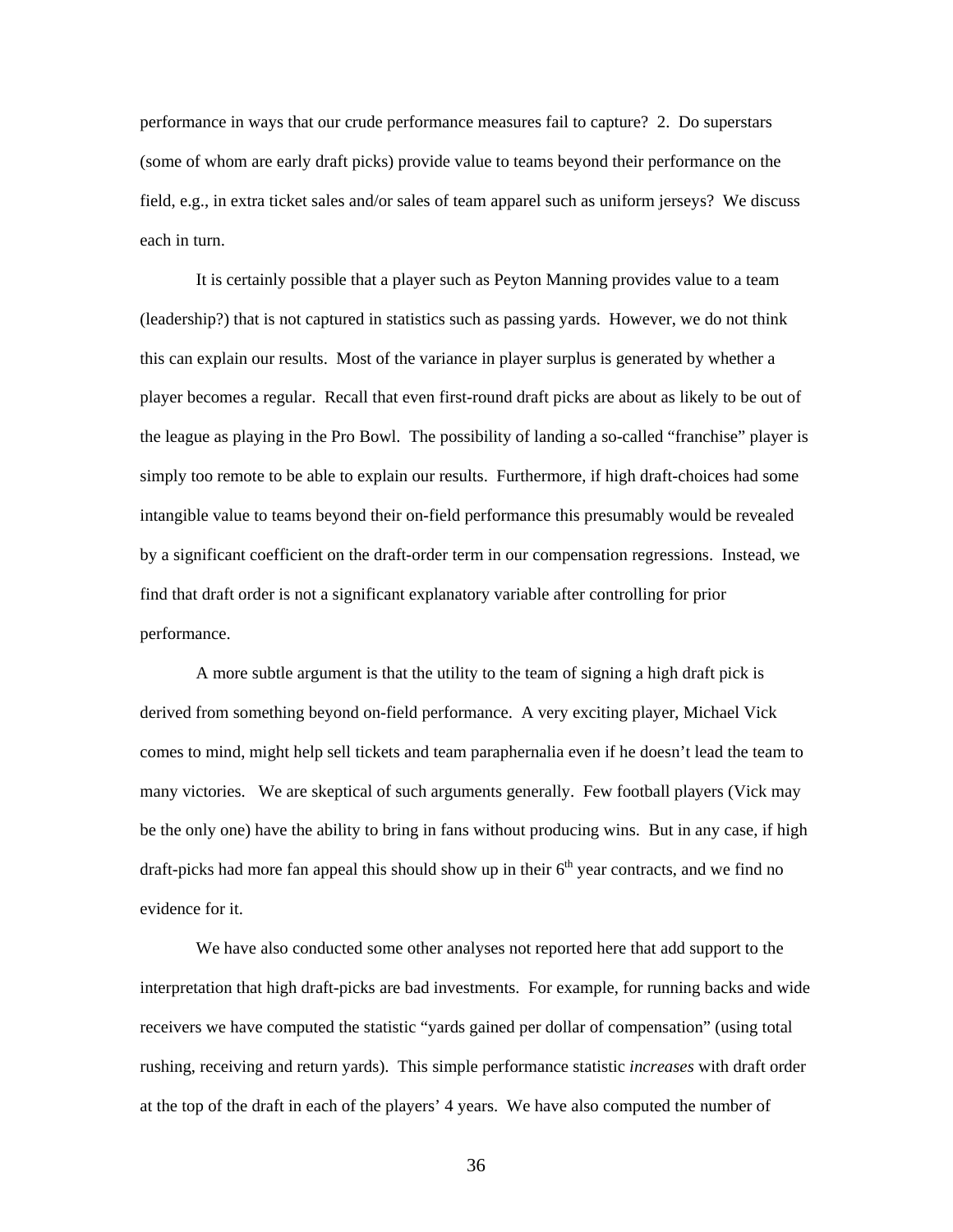games started divided by compensation paid for the first two rounds of the draft, and we find similar results: games started per dollar increases throughout the first two rounds. Pro Bowl appearances per dollar of compensation also increases, even more sharply. Finally, we have estimated the surplus-value-by-draft-order curve shown in Figure 10 separately for two groups of players: "ball handlers" (quarterbacks, wide-receivers and running backs) and others. Presumably, if teams are using high draft-picks to generate fan interest for reasons beyond winning games this argument would apply primarily to the ball handlers who generate the most attention. Yet, we find a significantly positive slope of the surplus value curve for non-ballhandlers throughout the first round.

#### VI. CONCLUSION

.

Psychologists who study decision making are sometimes criticized for devising what are said to be artificial, contrived, laboratory experiments in which subjects are somehow tricked into making a mistake. In the "real world", the critics allege, people learn over time to do pretty well. Furthermore, the critics add, people specialize, so many difficult decisions are taken by those whose aptitude, training, and experience make them likely to avoid the mistakes that are so prevalent in the lab. This criticism is misguided on many counts. For example, we all have to decide whether to marry, choose careers, and save for retirement, whether or not we are experts whatever that might mean—in the relevant domain. More germane to the topic of this paper, even professionals who are highly skilled and knowledgeable in their area of expertise are not necessarily experts at making good judgments and decisions. Numerous studies find, for example, that physicians, among the most educated professionals in our society, make diagnoses that display overconfidence and violate Bayes' rule (cf. Christensen-Szalanski & Bushyhead, 1981; Eddy, 1982). The point, of course, is that physicians are experts at medicine, not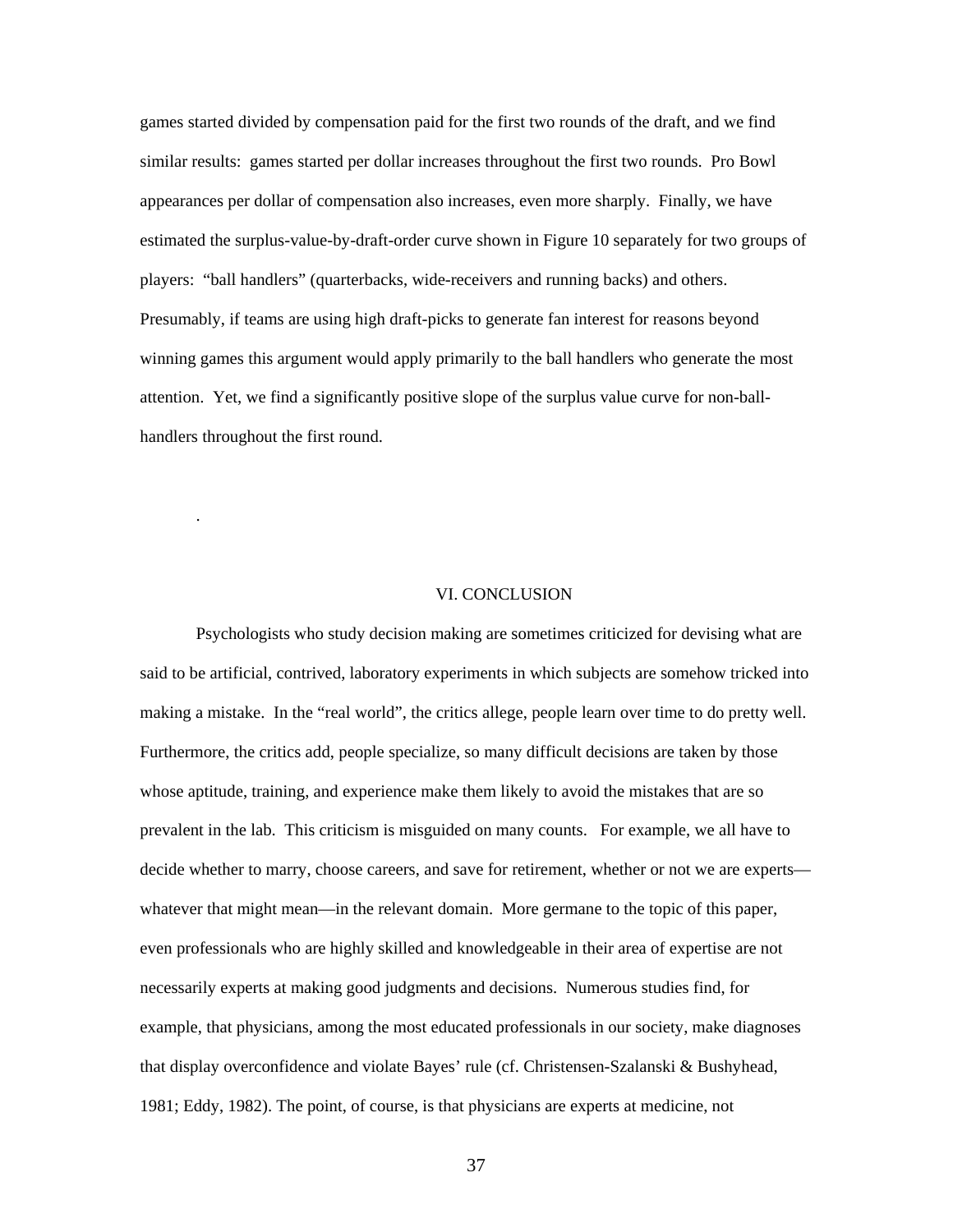necessarily probabilistic reasoning. And it should not be surprising that when faced with difficult problems, such as inferring the probability that a patient has cancer from a given test, physicians will be prone to the same types of errors that subjects display in the laboratory. Such findings reveal only that physicians are human.

Our modest claim in this paper is that the owners and managers of National Football League teams are also human, and that market forces have not been strong enough to overcome these human failings. The task of picking players, as we have described here, is an extremely difficult one, much more difficult than the tasks psychologists typically pose to their subjects. Teams must first make predictions about the future performance of (frequently) immature young men. Then they must make judgments about their own abilities: how much confidence should the team have in its forecasting skills? As we detailed in section 2, human nature conspires to make it extremely difficult to avoid overconfidence in this task. The more information teams acquire about players, the more overconfident they will feel about their ability to make fine distinctions. And, though it would seem that there are good opportunities for teams to learn, true learning would require the type of systematic data collection and analysis effort that we have undertaken here. Organizations rarely have the inclination to indulge in such time-intensive analysis. In the absence of systematic data collection, learning will be inhibited by bad memories and hindsight bias.

We began this study with the strong intuition that teams were putting too high a value on choosing early in the draft. We thought it crazy for the Giants to give up so many picks for the opportunity to move up from the fourth pick to the first one (regardless of which player they chose). But we concede that we did not expect the findings to be as strong as those we report. Rather than a treasure, the right to pick first appears to be a curse. If picks are valued by the surplus they produce, then the first pick in the first round is the worst pick in the round, not the best! In paying a steep price to trade up, teams seem to be getting the sign wrong! We have done numerous "reality checks" to see whether these surprising conclusions are robust, and every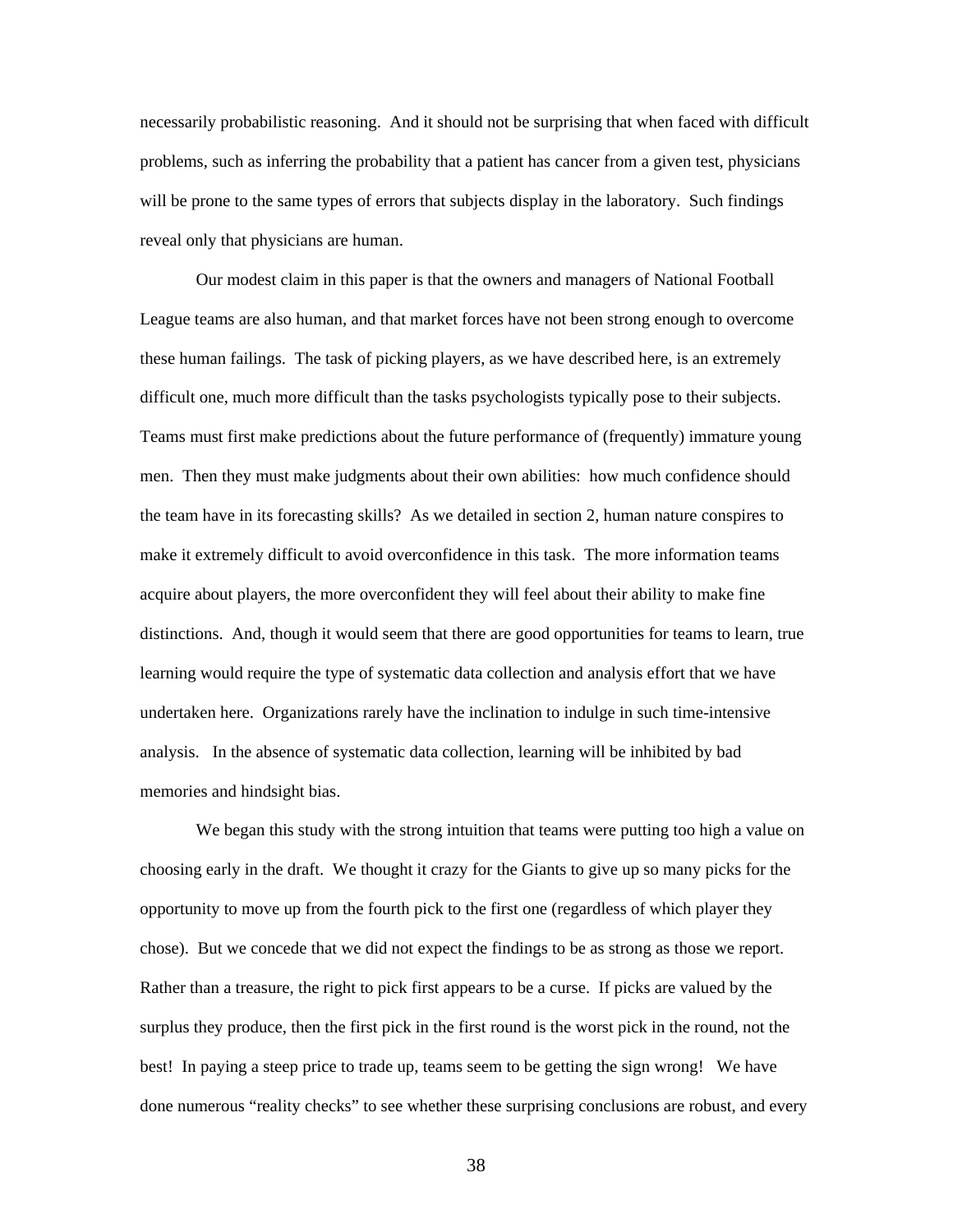analysis gives qualitatively similar results. So, suppose our analyses are taken at face value. Can they be right? This is a big market, after all, with franchises worth perhaps \$1 billion or more.

We think that while our results are surprising, they are plausible. We suspect that some teams have not fully come to grips with the implications of the salary cap, a relatively new innovation. Buying expensive players, even if they turn out to be great performers, imposes opportunity costs elsewhere on the roster. Spending \$10 million on a star quarterback instead of \$5 million on a journeyman implies having \$5 million less to spend on offensive linemen to block or linebackers to tackle. Some of the successful franchises seem to understand these concepts, most notably the New England Patriots, but others do not. Whether because they are smart about these ideas or others, the Patriots have been doing well recently, and so have not had high draft picks to use. We can only speculate about whether they would trade down if they somehow ended up with one of the earliest and most overvalued picks. But notice that if a few teams do learn and have winning records, there is no market action they can take to make the implied value of draft picks rational. Indeed, the irony of our results is that the supposed benefit bestowed on the worst team in the league, the right to pick first in the draft, is really not a benefit at all, unless the team trades it away.<sup>17</sup> The first pick in the draft is the loser's curse.

The loser's curse can persist even in competitive markets for a reason similar to why the winner's curse can persist: there are limits to arbitrage. If naïve oil companies bid too much for drilling rights, then sophisticated competitors can only sit on the sidelines and hope their competitors go broke – or eventually learn. Since there is no way to sell the oil leases short, the smart money cannot actively drive the prices down. Similarly, since there is no way to sell the first draft pick short, there is no way for any team other than the one that owns the pick to exploit the teams that put too high a value on it Finally, now that the draft-pick value curve is widely used and accepted in the NFL a team that owns a top draft pick and would like to trade it may be

 $\overline{a}$ 

<sup>&</sup>lt;sup>17</sup> We do note that the San Diego Chargers, the team that took Ryan Leaf with the second pick only to have him flop, has now traded the number one pick twice. This year they are headed to the playoffs. Lesson learned?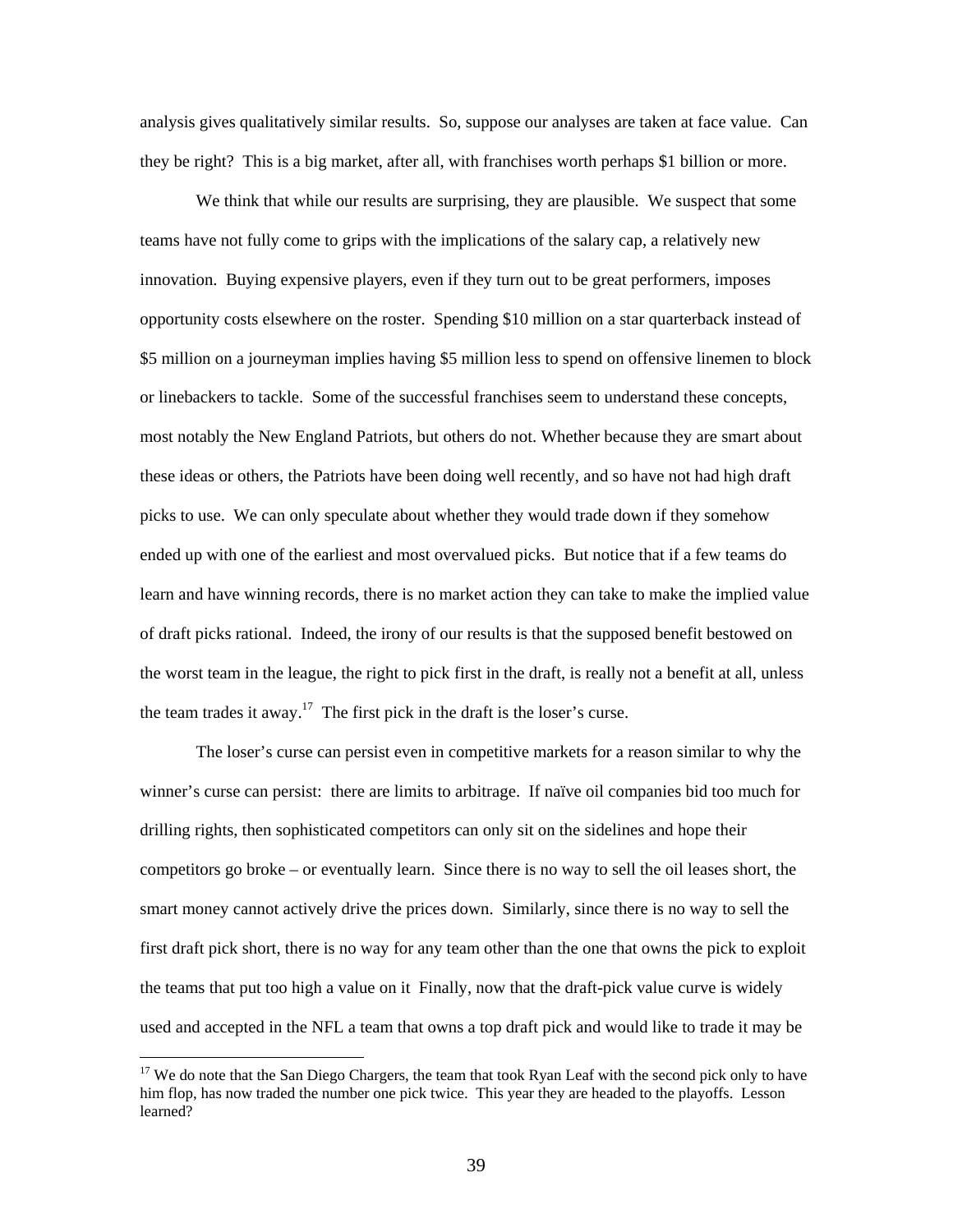reluctant to make a trade at less than "full value". So, even trading down will be hard unless there is a buyer willing to pay the inflated but conventional price.

The implications of this study extend beyond the gridiron. Football players are surely not the only employees whose future performance is difficult to predict. In fact, football teams almost certainly are in a better position to predict performance than most employers choosing workers. Teams get to watch their job candidates perform a very similar task at the college level and then get to administer additional tests on highly diagnostic traits such as strength and speed. Finally, once hired, performance can and is graded, with every action visible on film from multiple angles! Compare that to a company looking to hire a new CEO (or an investment bank hiring an analyst, a law firm hiring an associate, etc.). Candidates from outside the firm will have been performing much of their job out of view. Outside observers see only a portion of the choices made, and options not taken are rarely visible externally. And, even once a CEO is hired, the company's board of directors is unlikely to be able measure his or her performance nearly as accurately as a team can evaluate its quarterback. In our judgment, there is little reason to think that the market for CEOs is more efficient than the market for football players. Perhaps innovative boards of directors should start looking for the next Tom Brady as CEO rather than Eli Manning.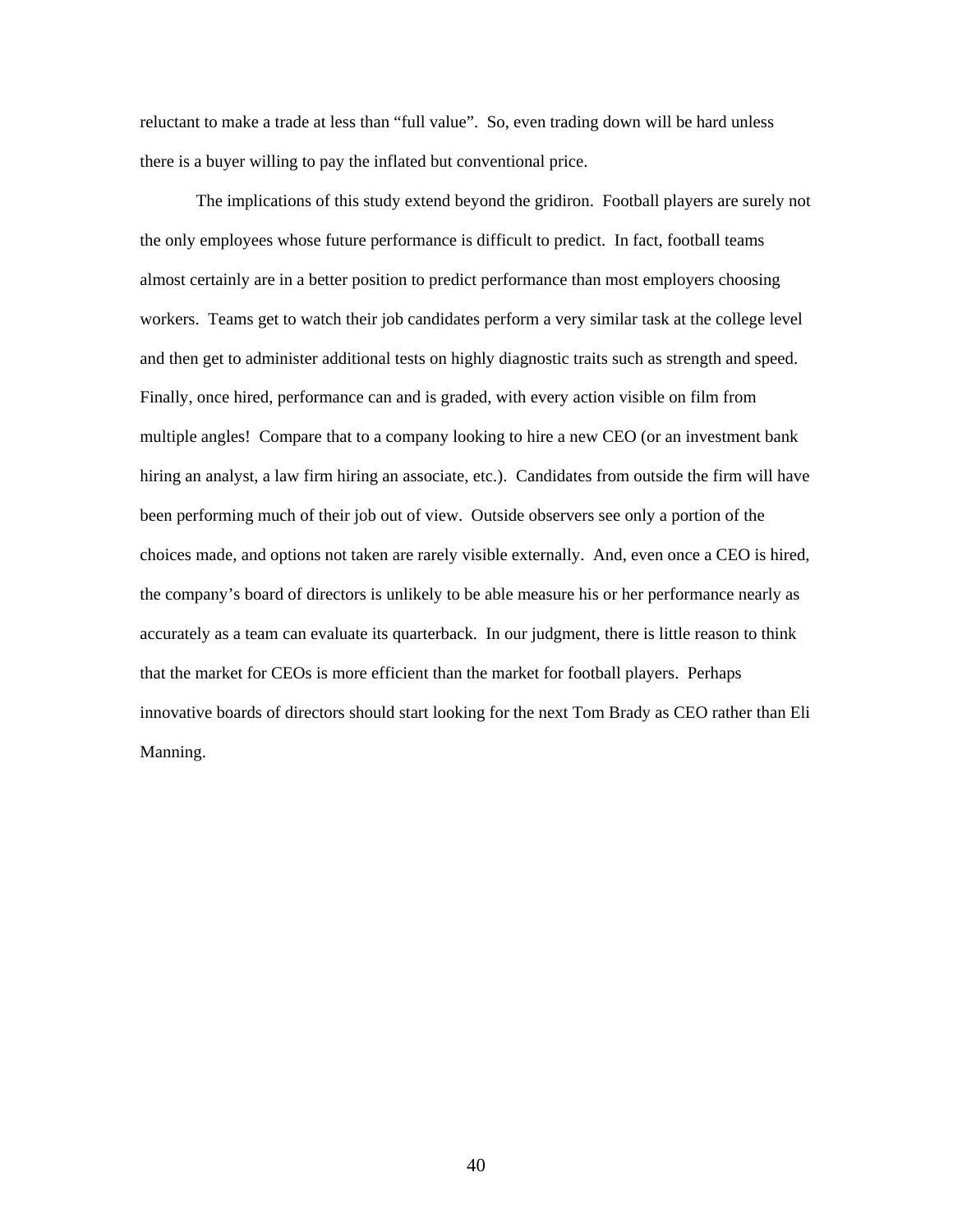#### References

- Ahlburg, D. A., & Dworkin, J. B. 1991. Player compensation in the National Football League. In P. D. Staudohar, & J. A. Mangan (Eds.), *The Business of Professional Sports*. Urbana: University of Illinois Press.
- Bronars, S. G. 2004. Bargaining in Professional Football: Why NFL Superstars are Underpaid. *Working paper.*
- Camerer, C., & Weber, R. 1999. The econometrics and behavioral economics of escalation of commitment: a re-examination of Staw and Hoang's NBA data. *Journal of Economic Behavior & Organization*, 39(1): 59-82.
- Capen, E. C., Clapp, R. V., & Campbell, W. M. 1971. Competitive bidding in high-risk situations. *Journal of Petroleum Technology*, 23: 641-653.
- Christensen-Szalanski, J. J. J., & Bushyhead, J. B. 1981. Physicians' use of probabilistic information in a real clinical setting. *Journal of Experimental Psychology: Human Perception and Performance*, 7: 928-935.
- De Bondt, W. F. M., & Thaler, R. 1985. Does the Stock-Market Overreact. *Journal of Finance*, 40(3): 793-805.
- Dessauer, J. P. 1981. *Book Publishing*. New York: Bowker.
- Eddy, D. M. 1982. Probabilistic reasoning in clinical medicine: Problems and opportunities. In D. Kahneman, P. Slovic, & A. Tversky (Eds.), *Judgment Under Uncertainty: Heuristics and Biases*: 249-267. Cambridge: Cambridge.
- Gilovich, T., Griffin, D. W., & Kahneman, D. 2002. *Heuristics and biases: the psychology of intuitive judgement*. Cambridge: Cambridge University Press.
- Hall, B. J., & Lim, J. P. 2002. A note on incentives in the NFL. *Harvard Business School case*.
- Harrison, J. R., & Bazerman, M. H. 1995. Regression to the mean, expectation inflation, and the winner's curse in organizational contexts. In R. Kramer, & D. M. Messick (Eds.), *The Social Context of Negotiation*: 69-94. Thousand Oaks, CA.: Sage Publications.
- Harrison, J. R., & March, J. G. 1984. Decision-making and post-decision surprises. *Administrative Science Quarterly*, 29(1): 26-42.
- Kagel, J. H., & Levin, D. 1986. The winner's curse and public information in common value auctions. *American Economic Review*, 76(5): 894-920.
- Kahn, L. M. 1992. The effects of race on professional football players compensation. *Industrial & Labor Relations Review*, 45(2): 295-310.
- Kahneman, D., & Tversky, A. 1973. On the psychology of prediction. *Psychological Review*, 80: 237-251.
- Kahneman, D., & Tversky, A. 2000. *Choices, values, and frames*. Cambridge / New York: Cambridge / Russell Sage Foundation.
- King, P. 2004. Three-quarterback monte: SI.com.
- Leeds, M. A., & Kowalewski, S. 2001. Winner take all in the NFL: The effect of the salary cap and free agency on the compensation of skill position players. *Journal of Sports Economics*, 2(3): 244-256.
- Lichtenstein, S., Fischhoff, B., & Phillips, L. 1982. Calibration of probabilities: The state of the art to 1980. In D. Kahneman, P. Slovic, & A. Tversky (Eds.), *Judgment Under Uncertainty: Heuristics & Biases*: 306-333. Cambridge: Cambridge University Press.
- Neyer, R. 2003. Examining the art of evaluating: ESPN.com.
- Oskamp, S. 1965. Overconfidence in case-study judgments. *The Journal of Consulting Psychology*, 29: 261-265.
- Roll, R. 1986. The hubris hypothesis of corporate takeovers. *Journal of Business*, 59(2): 197- 216.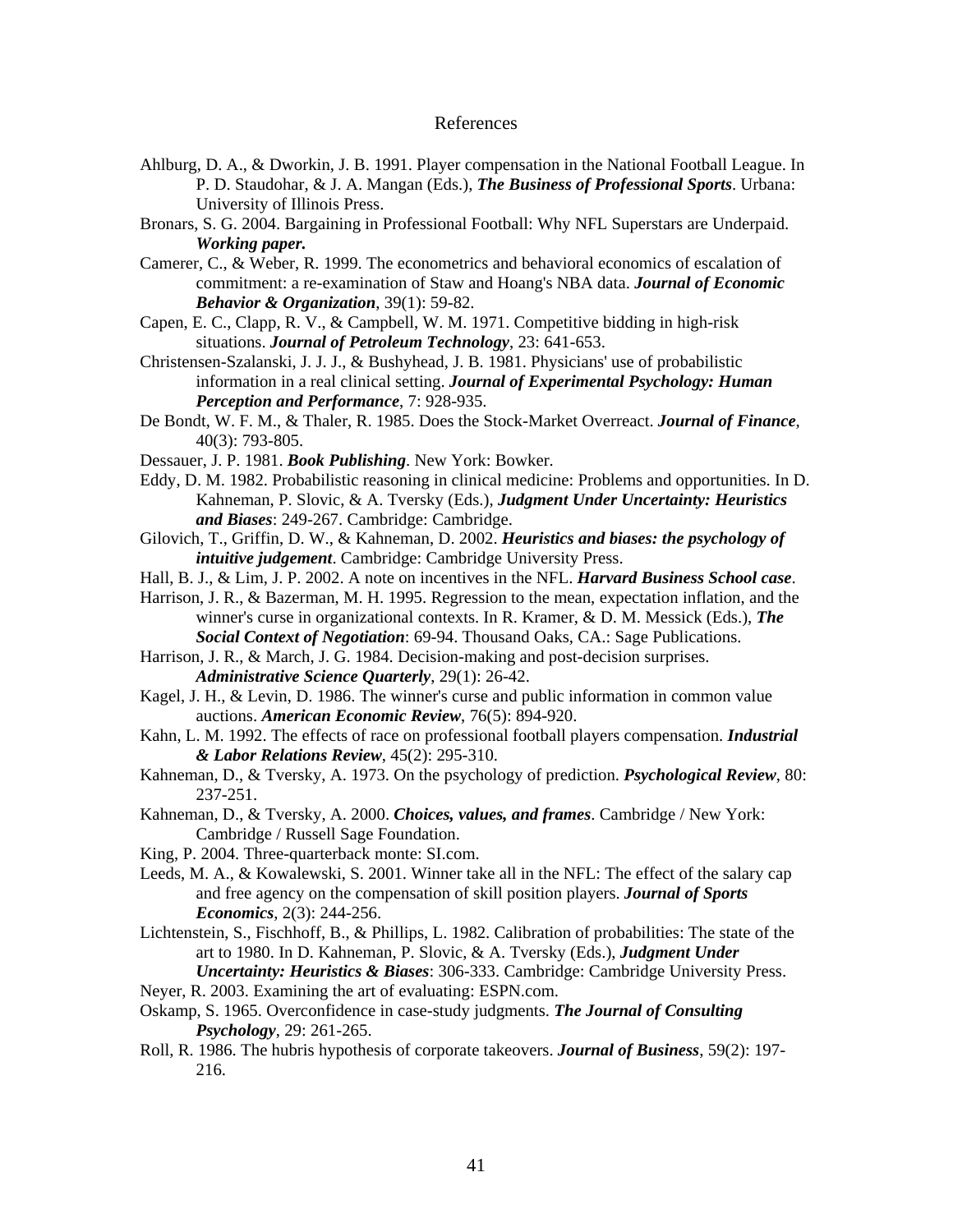- Ross, L., Greene, D., & House, P. 1977. The false consensus effect: an egocentric bias in social perception and attribution processes. *Journal of Experimental Social Psychology*, 13: 279-301.
- Russo, J. E., & Schoemaker, P. J. H. 2002. *Winning Decisions: Getting It Right The First Time*. New York: Doubleday.
- Samuelson, W. F., & Bazerman, M. H. 1985. The winner's curse in bilateral negotiations. *Research in Experimental Economics*, 3: 105-137.
- Slovic, P., & Corrigan, B. 1973. *Behavioral problems of adhering to a decision policy*, Institute for Quantitative Research in Finance.
- Staw, B. M., & Hoang, H. 1995. Sunk costs in the NBA why draft order affects playing time and survival in professional basketball. *Administrative Science Quarterly*, 40(3): 474- 494.
- Thaler, R. H. 1988. The winner's curse. *Journal of Economic Perspectives*, 2(1): 191-202.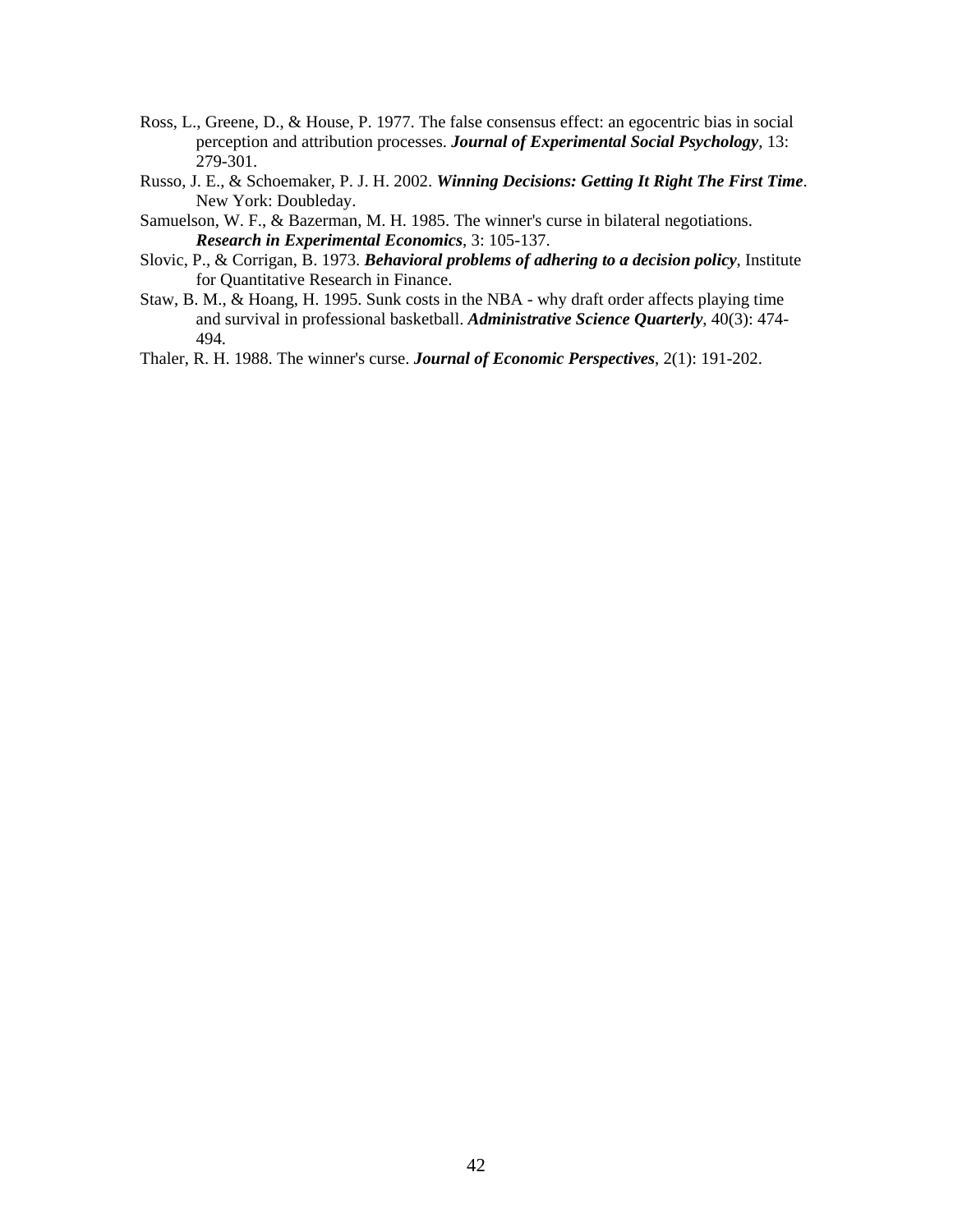# **Figure 1 Draft-day trades**

```
1998-2004. Excludes trades for which one team exchanged only players or future picks, 
as well as two picks in rounds 11 & 12. n=238.
```
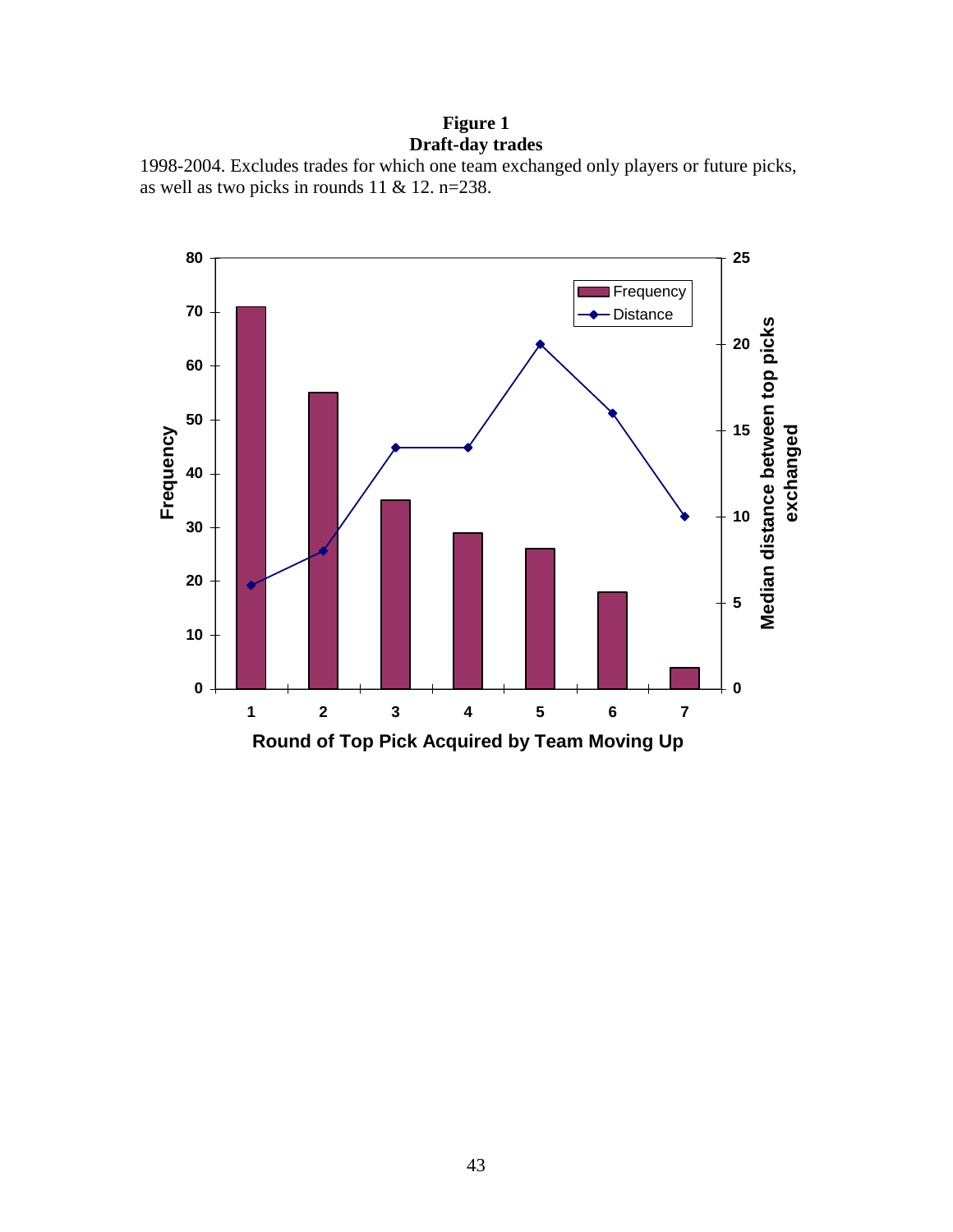**Figure 2 Market value of draft picks** 

The estimated value of picks in the NFL draft, relative to the first pick. Shown is a Weibull distribution with an estimated scale parameter of .148 (se=.03) and an estimated shape parameter of .700 (se=.033). Estimates are based on 213 draft-day trades observed between 1988 and 2004, excluding trades involving players or future picks.

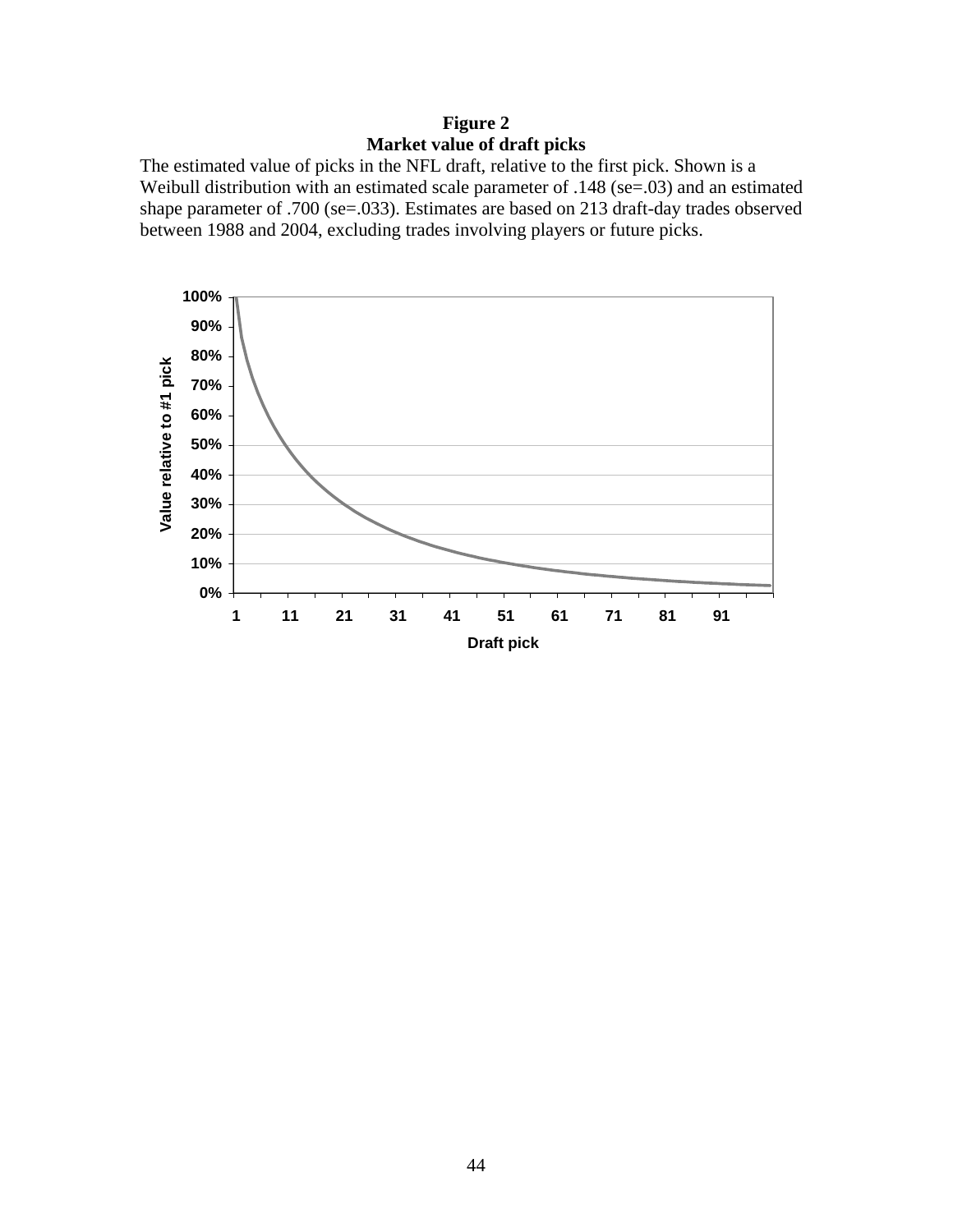### **Figure 3**

**Market value of draft picks, top pick versus rest of bundle, estimated values**  A comparison of estimated values for "both sides" of a trade – the top pick acquired, and the net exchange of all other picks in the trade. These equate to the left-hand and righthand sides of expression (4), respectively, calculated with the estimated Weibull parameters. There are at least two interpretations of this graph. First, it provides an evaluation of the fit of the estimated model. Second, it suggests the relative "bargain" of each trade – those below the line represent trades that cost less (from the perspective of the party trading up) than expected by the model, while those above the line represent trades that cost more (from the perspective of the party trading up) than expected.

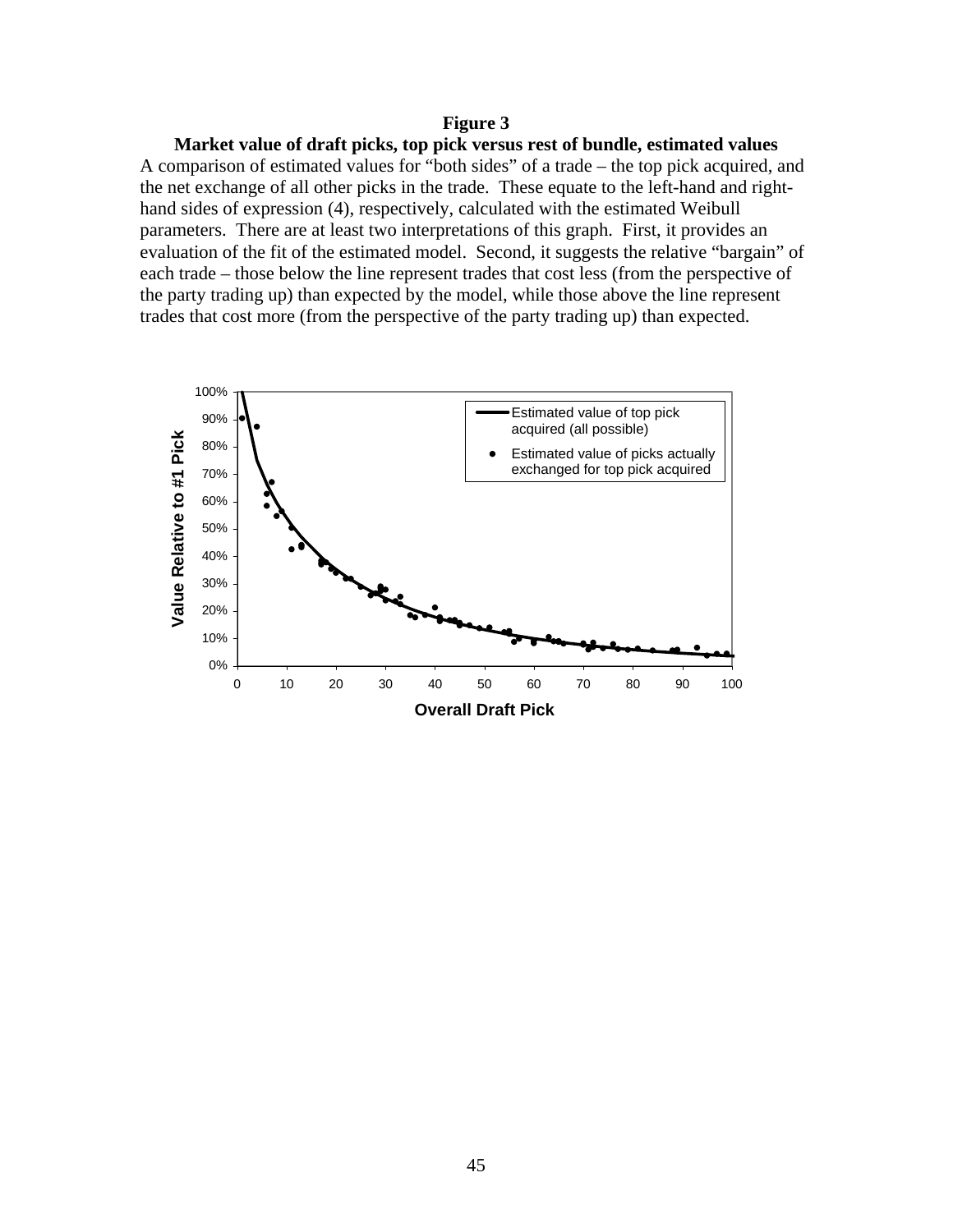# **Figure 4 Market value of draft picks over time**

The estimated value of picks in the NFL draft, relative to the first pick. Shown are separate estimates for the first half (1988-1996) and second half of the sample period (1997-2004). Estimates are based on 276 draft-day trades observed between 1988 and 2004, excluding trades involving players.

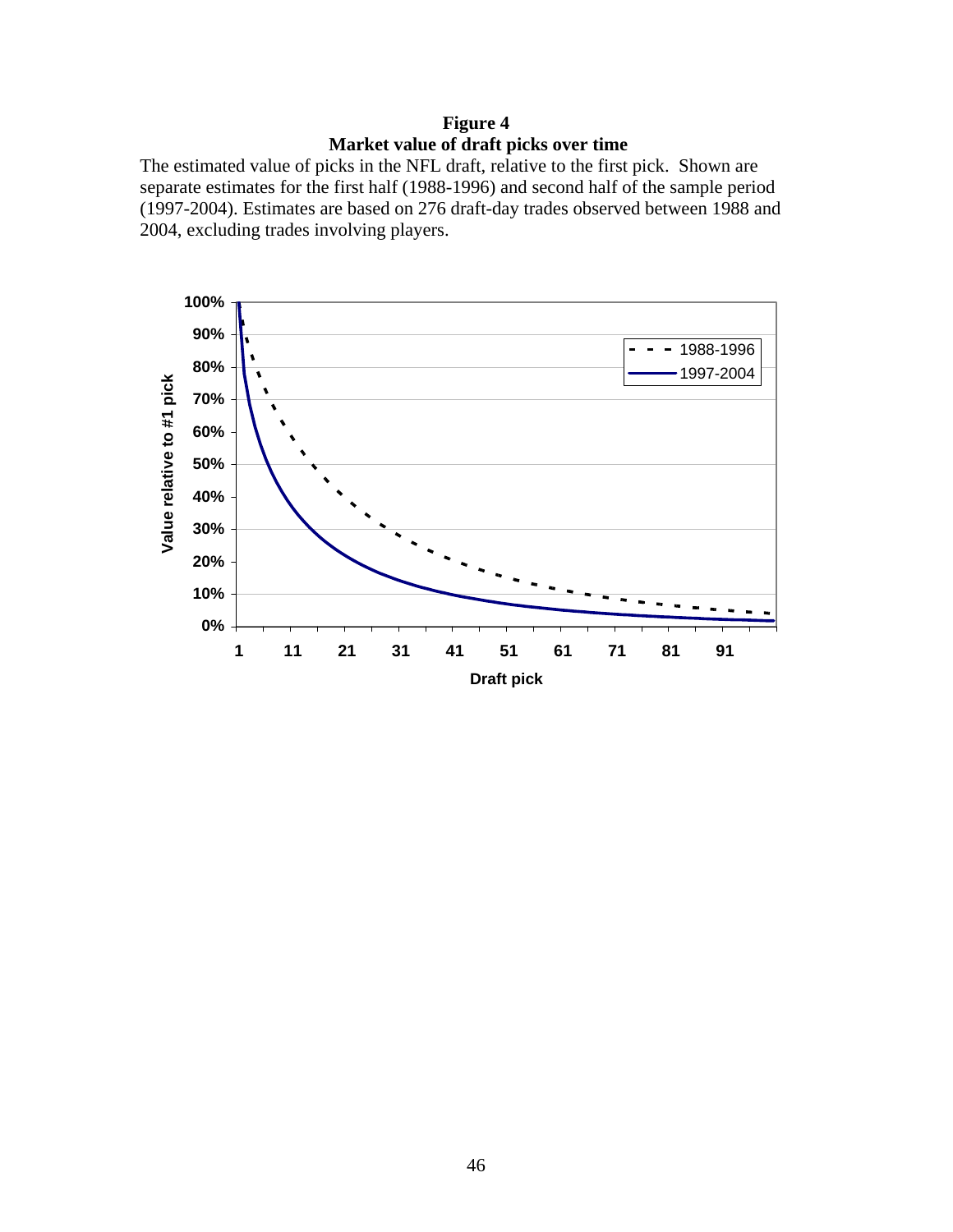# **Figure 5 1st-year Compensation, by draft order**

Compensation is the cap charge. Drafted players only, 2000-2002. Showing only the first 150 picks.

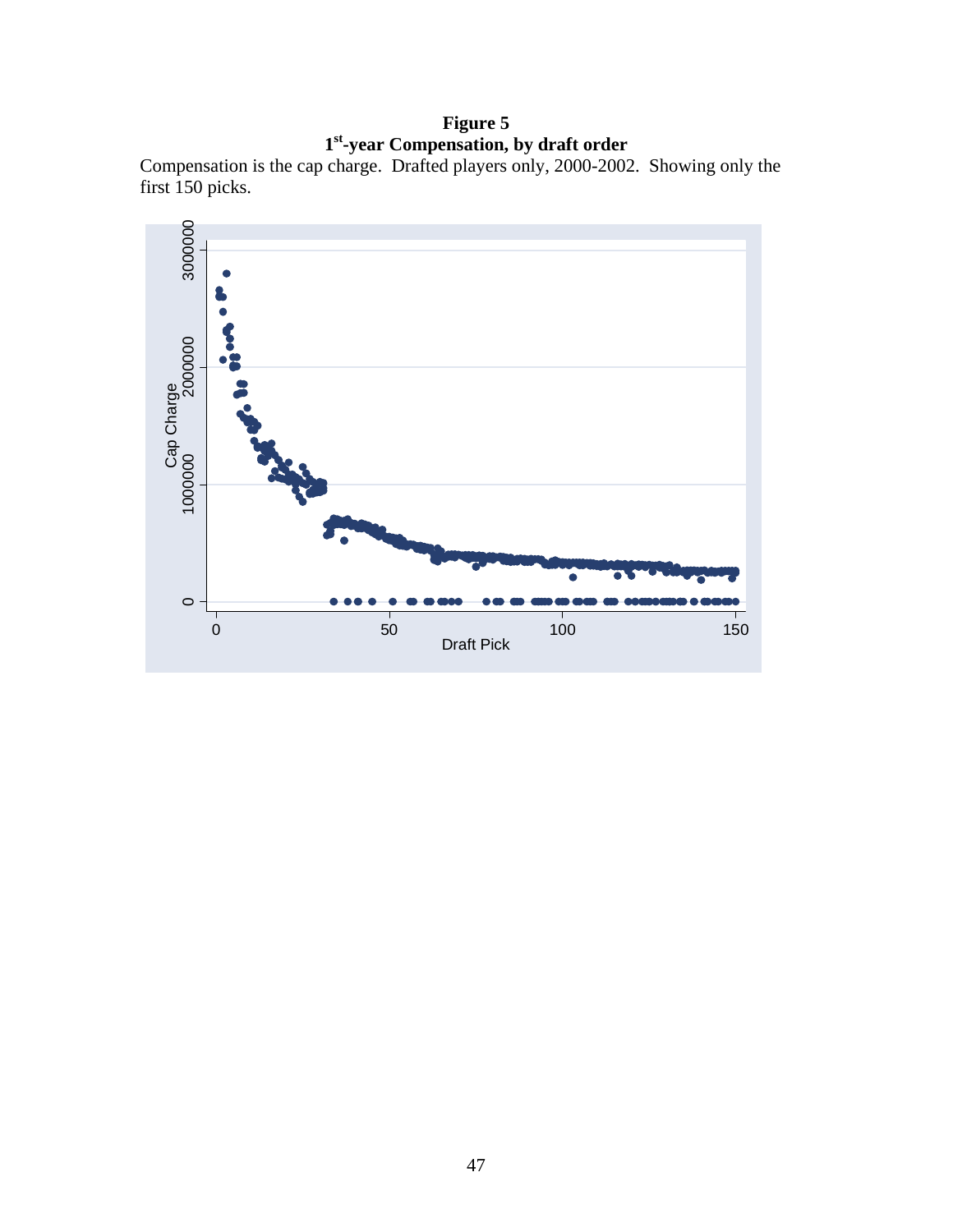**Figure 6 Performance statistics, by draft round**

Observations are player-seasons, for the 1991-2002 seasons, for all players drafted 1991- 2002. N=20,874. Graphed are averages for players drafted in each round, relative to the averages for players drafted in the first round. Compensation is average base+bonus during the players' first five years,  $1996-2002$  (N=8,072).

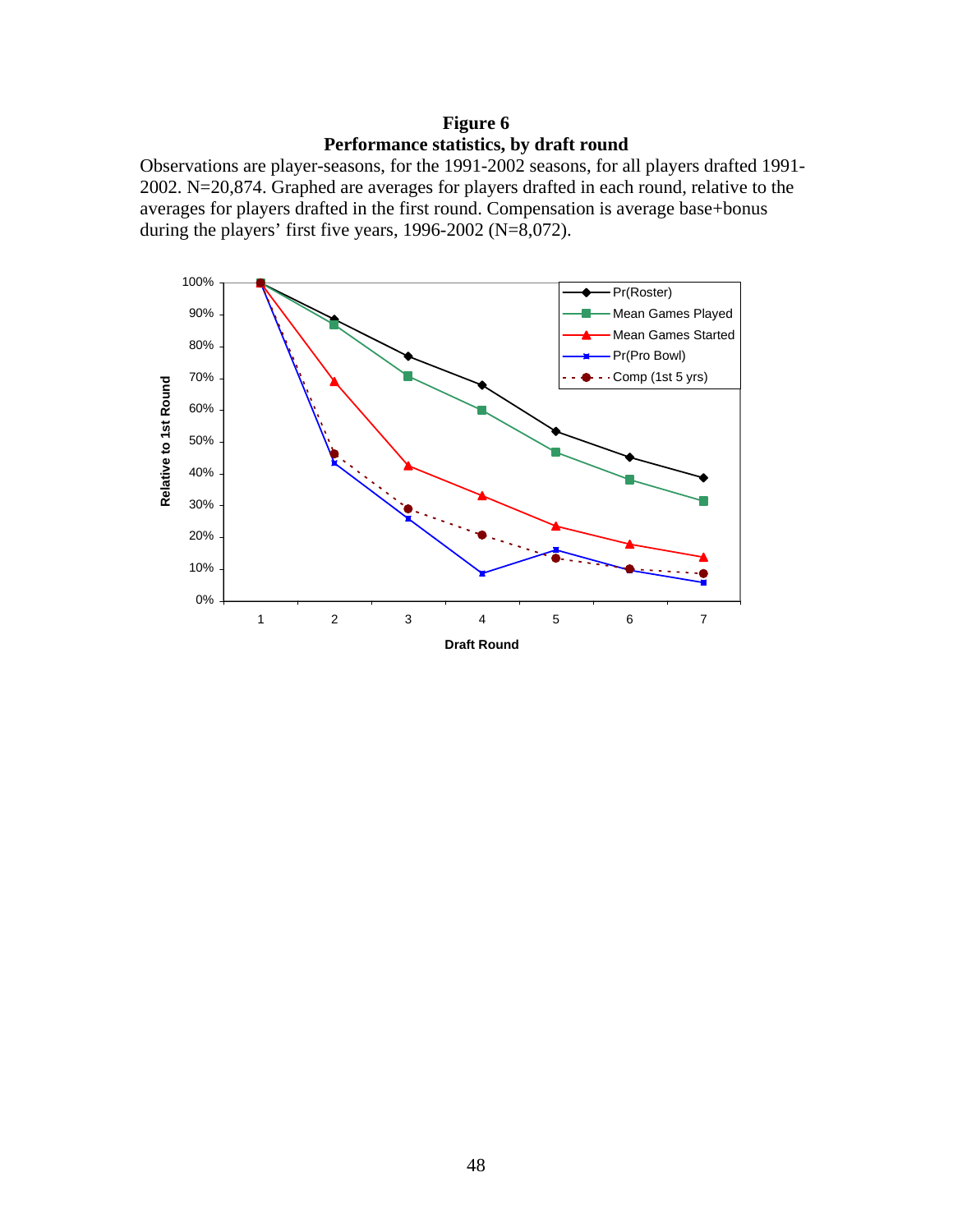### **Figure 7 Within-Position Relative Performance, by Draft Order**

The probability that a player is better, over his observed career, than subsequent players drafted at the same position. The *x* axis is the distance between the players compared, in terms of players – 1 is a 1-player lag (e.g., is a QB better than the next QB taken), 2 is a 2-player lag, etc. Two performance statistics are used – average number of starts per season, and the probability of making the Pro Bowl per season. These are each shown for two samples – the solid lines are for all rounds in the draft, and the dashed lines are for the first round only. Each comparison is coded for one of 3 outcomes – 1 if the higher pick is better, 0 if the lower pick is better, and .5 if they are equal. Observations are player careers, for the 1991-2002 seasons, for all players drafted 1991-2002. N=3,114.

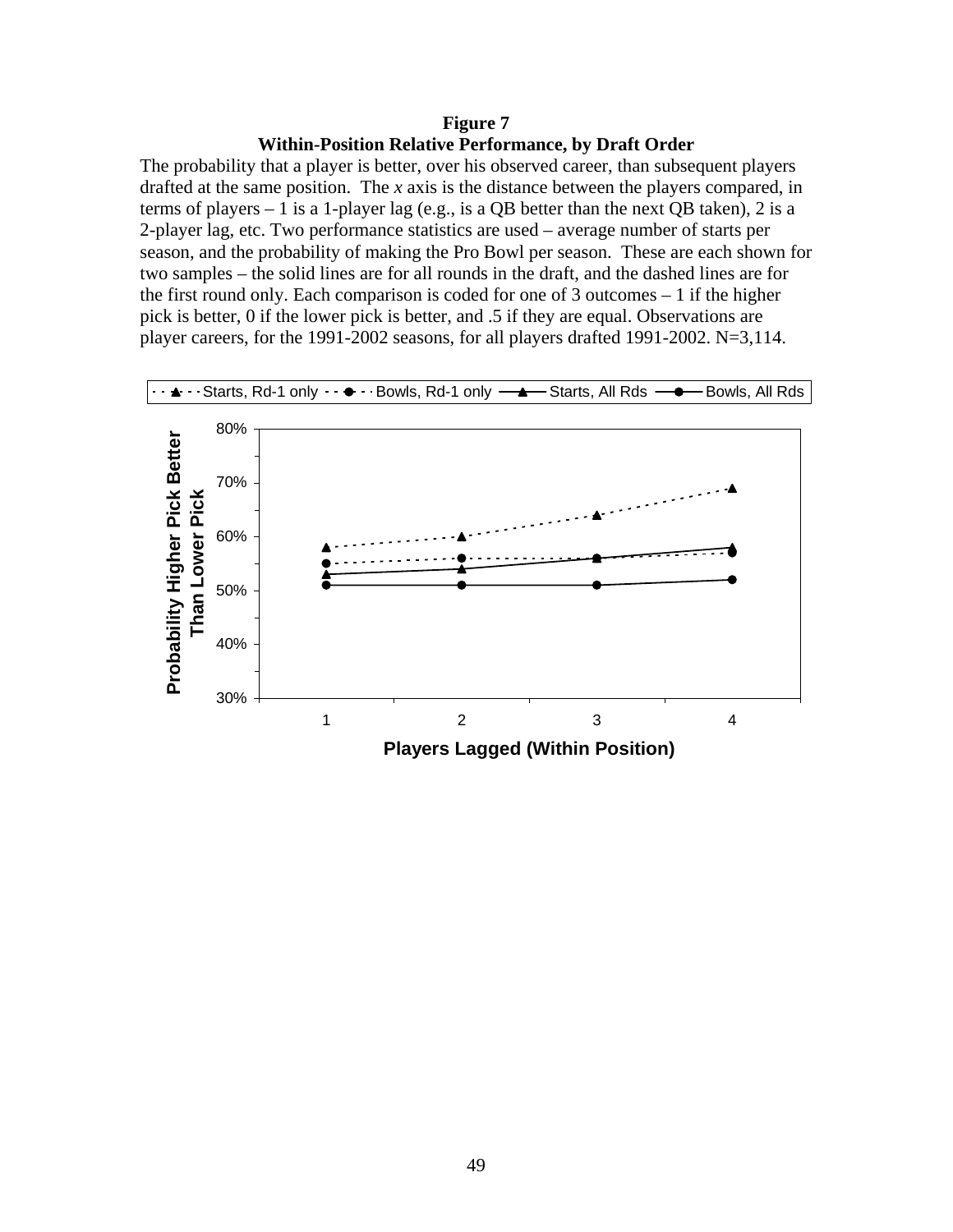## **Figure 8 Value and compensation by draft order**

Observations are player-seasons. The sample is for the 2000-2002 seasons, drafted payers in their first five years in the NFL, excluding punters and kickers. A minimal amount of spherical noise is added to better convey the distribution of overlapping observations.

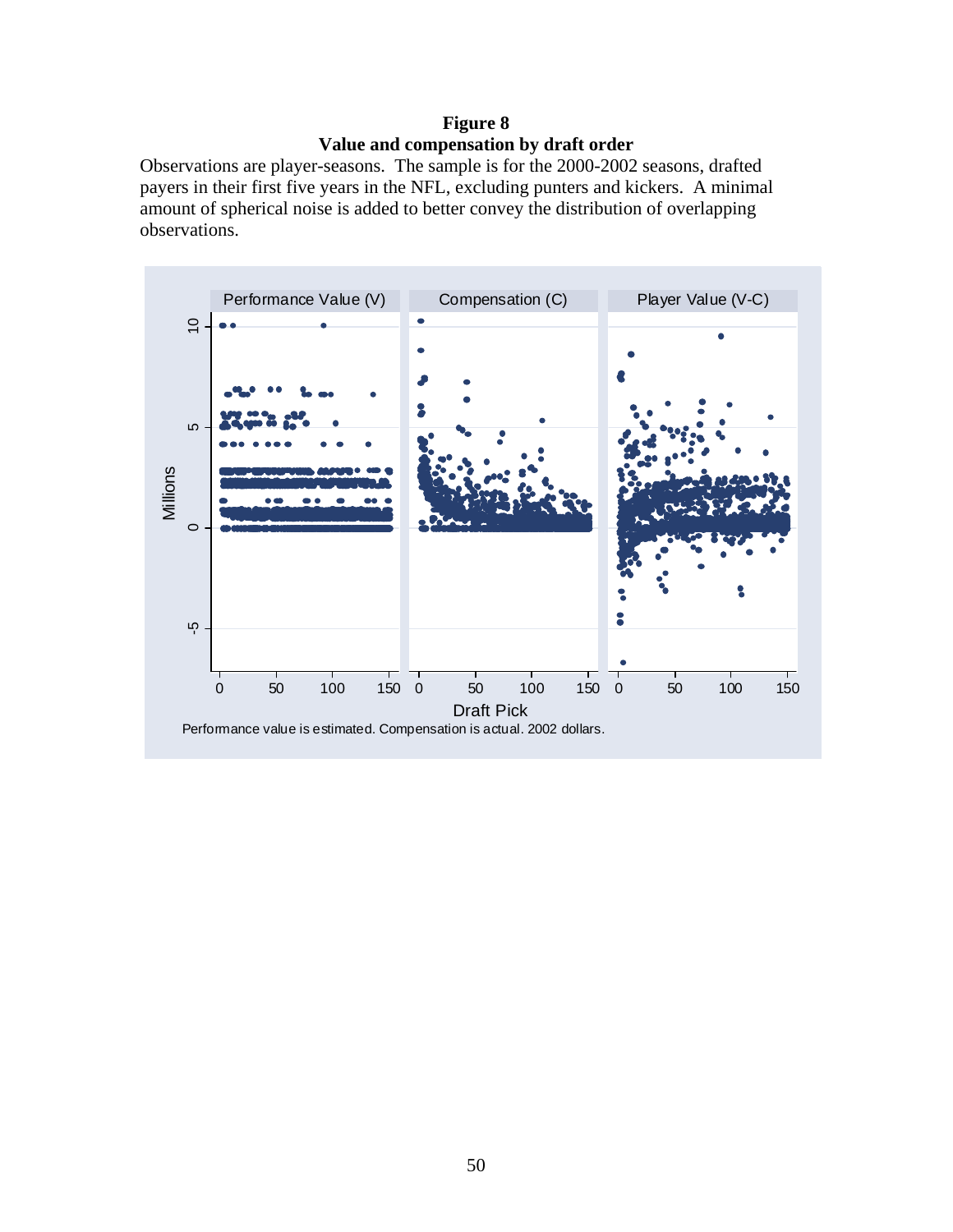# **Figure 9 Performance, Compensation & Surplus**

Summary lowess curves for players' first 5 years. Estimated from cap charges, 2000- 2002.

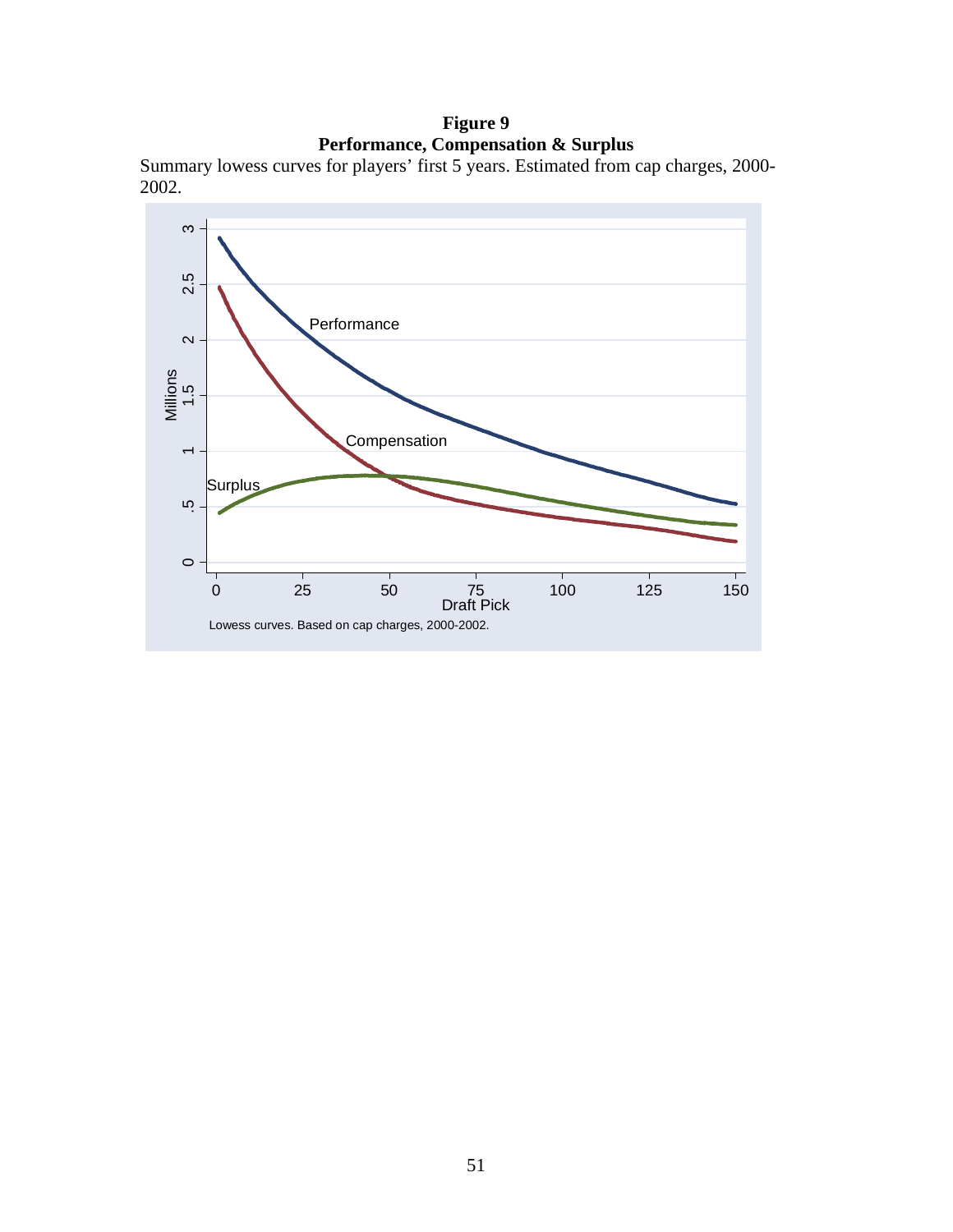# **Figure 10 Surplus value by draft order**

Lowess curve for the relationship between estimated surplus value and draft order. Underlying observations are player-seasons. The sample is for the 2000-2002 seasons, drafted players in their first five years in the NFL, excluding punters and kickers.

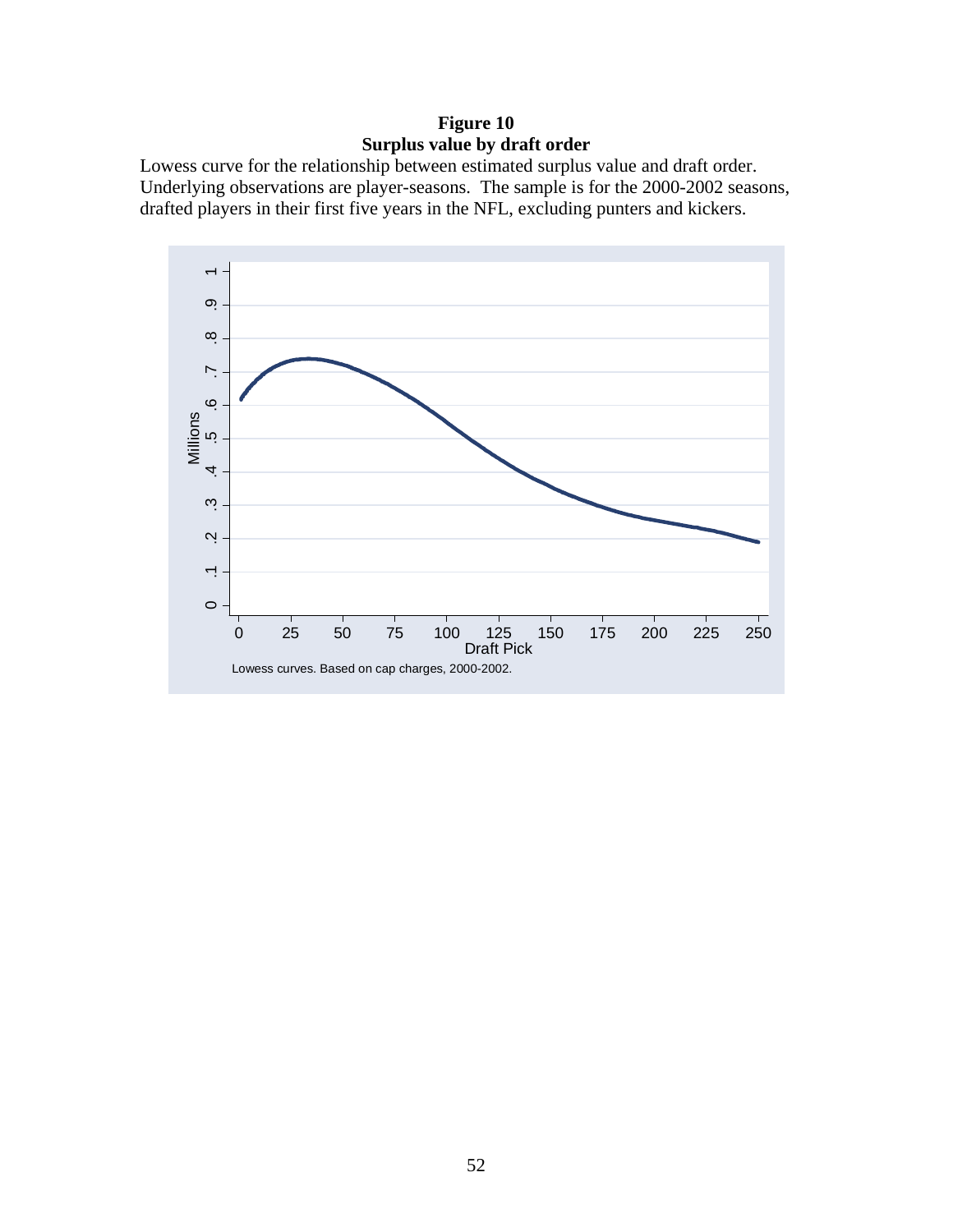# **Figure 11 Spline regressions, predicted values**

Regressing estimated surplus value (performance value – compensation cost) on a linear spline of the draft order. The spline is knotted between rounds, so that the x variables reflect the estimated slope, i.e., .the change in surplus value, during a draft round. Surplus value is calculated using two different measures of compensation – cap charge and base+bonus. Sample is limited to all drafted players, excluding punters and kickers. Reported in 2002 dollars.

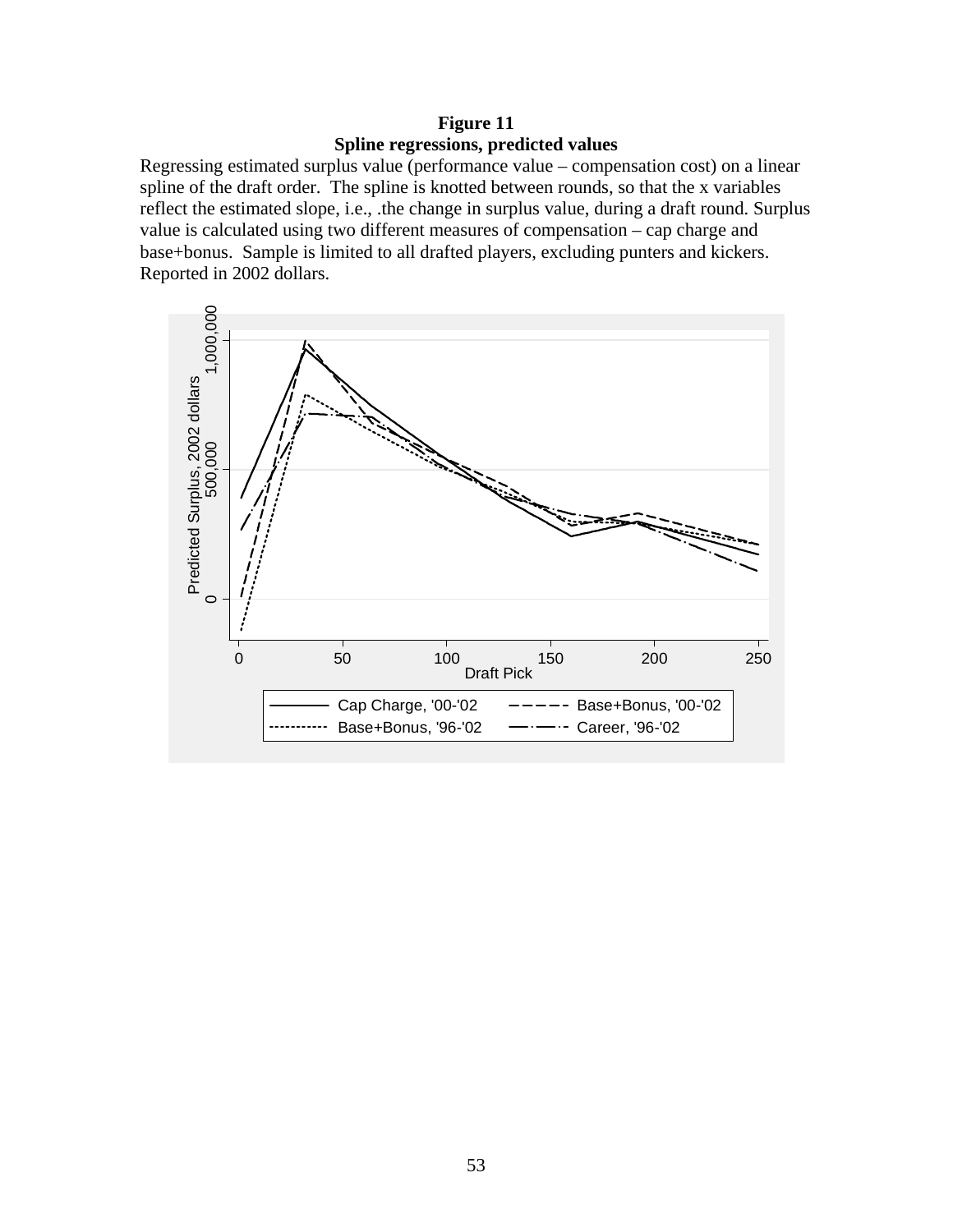## **Table 1 Regression results**

Using non-linear regression to estimate parameter values for a Weibull-function model of draft-pick value. Data are draft-day trades, 1988-2004. Excludes trades involving players  $(n=51)$ , trades for which we have incomplete information  $(n=6)$ , and trades on the second day of the 1990 draft (for which no information is available). Standard errors are italicized.

| Model                          | (1)          | (2)     | (3)     | (4)      |
|--------------------------------|--------------|---------|---------|----------|
| Years                          | '88-'04      | '88-'04 | '88-'96 | $'97-04$ |
| Future Picks                   | No           | Yes     | Yes     | Yes      |
| Estimates                      |              |         |         |          |
| lambda                         | 0.148        | 0.121   | 0.092   | 0.249    |
|                                | <i>0.030</i> | 0.023   | 0.029   | 0.064    |
| beta                           | 0.700        | 0.730   | 0.775   | 0.608    |
|                                | 0.033        | 0.030   | 0.052   | 0.042    |
| rho                            |              | 1.738   | 1.590   | 1.735    |
|                                |              | 0.141   | 0.237   | 0.126    |
| Market Values (relative to #1) |              |         |         |          |
| 10th pick                      | 50%          | 55%     | 60%     | 39%      |
| 20th pick                      | 31%          | 35%     | 41%     | 22%      |
| 30th pick                      | 21%          | 24%     | 29%     | 15%      |
| 40th pick                      | 15%          | 17%     | 21%     | 10%      |
| 50th pick                      | 10%          | 13%     | 15%     | 7%       |
| N                              | 213          | 276     | 131     | 145      |
| R-sa                           | 1.00         | 0.99    | 0.98    | 0.99     |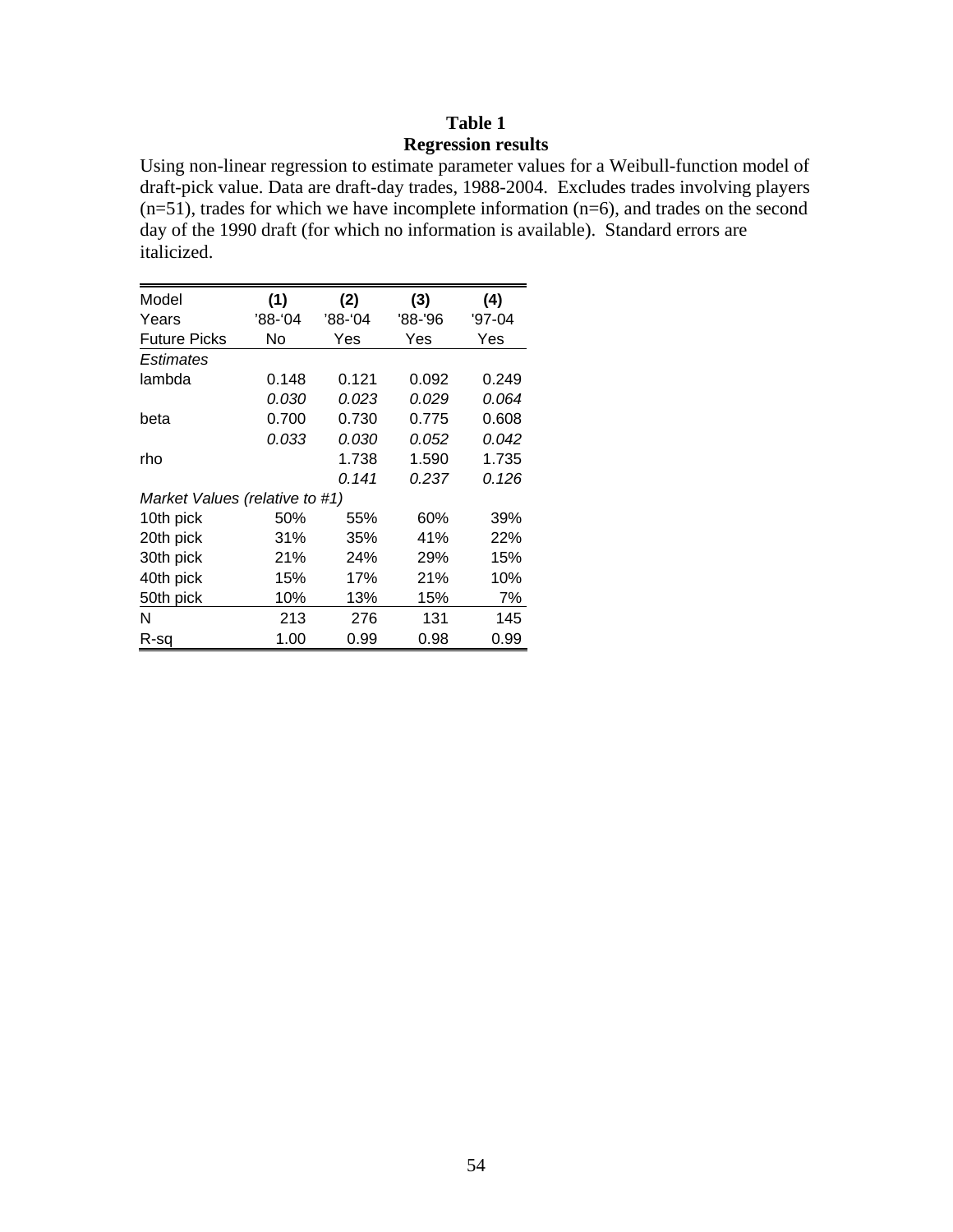| Panel A: Summary statistics. |            |        |        |              |  |  |  |  |  |
|------------------------------|------------|--------|--------|--------------|--|--|--|--|--|
|                              | Pr(Roster) | Games  | Starts | Pr(Pro Bowl) |  |  |  |  |  |
| <b>Obs</b>                   | 20,874     | 20,874 | 20,874 | 20,874       |  |  |  |  |  |
| Mean                         | 0.47       | 6.00   | 3.19   | 0.02         |  |  |  |  |  |
| <b>SD</b>                    | 0.50       | 7.04   | 5.62   | 0.15         |  |  |  |  |  |
| Min                          | 0.00       | 0.00   | 0.00   | 0.00         |  |  |  |  |  |
| Max                          | 1.00       | 16.00  | 16.00  | 1.00         |  |  |  |  |  |

# **Table 2 Performance data**

*Panel B: Mean performance by experience* 

| Year | Pr(Roster) | Games | <b>Starts</b> | Pr(Pro Bowl) | Obs   |
|------|------------|-------|---------------|--------------|-------|
| 1    | 0.661      | 7.420 | 2.256         | 0.004        | 3,114 |
| 2    | 0.660      | 8.235 | 3.744         | 0.019        | 2,852 |
| 3    | 0.592      | 7.599 | 4.112         | 0.024        | 2,606 |
| 4    | 0.527      | 6.981 | 4.204         | 0.034        | 2,352 |
| 5    | 0.466      | 6.233 | 3.943         | 0.037        | 2,099 |
| 6    | 0.402      | 5.402 | 3.494         | 0.039        | 1,858 |
| 7    | 0.342      | 4.724 | 3.279         | 0.038        | 1,618 |
| 8    | 0.293      | 3.899 | 2.732         | 0.035        | 1,364 |
| 9    | 0.226      | 2.989 | 2.083         | 0.023        | 1,115 |
| 10   | 0.165      | 2.261 | 1.649         | 0.015        | 893   |
| 11   | 0.088      | 1.158 | 0.743         | 0.007        | 669   |
| 12   | 0.063      | 0.731 | 0.452         | 0.006        | 334   |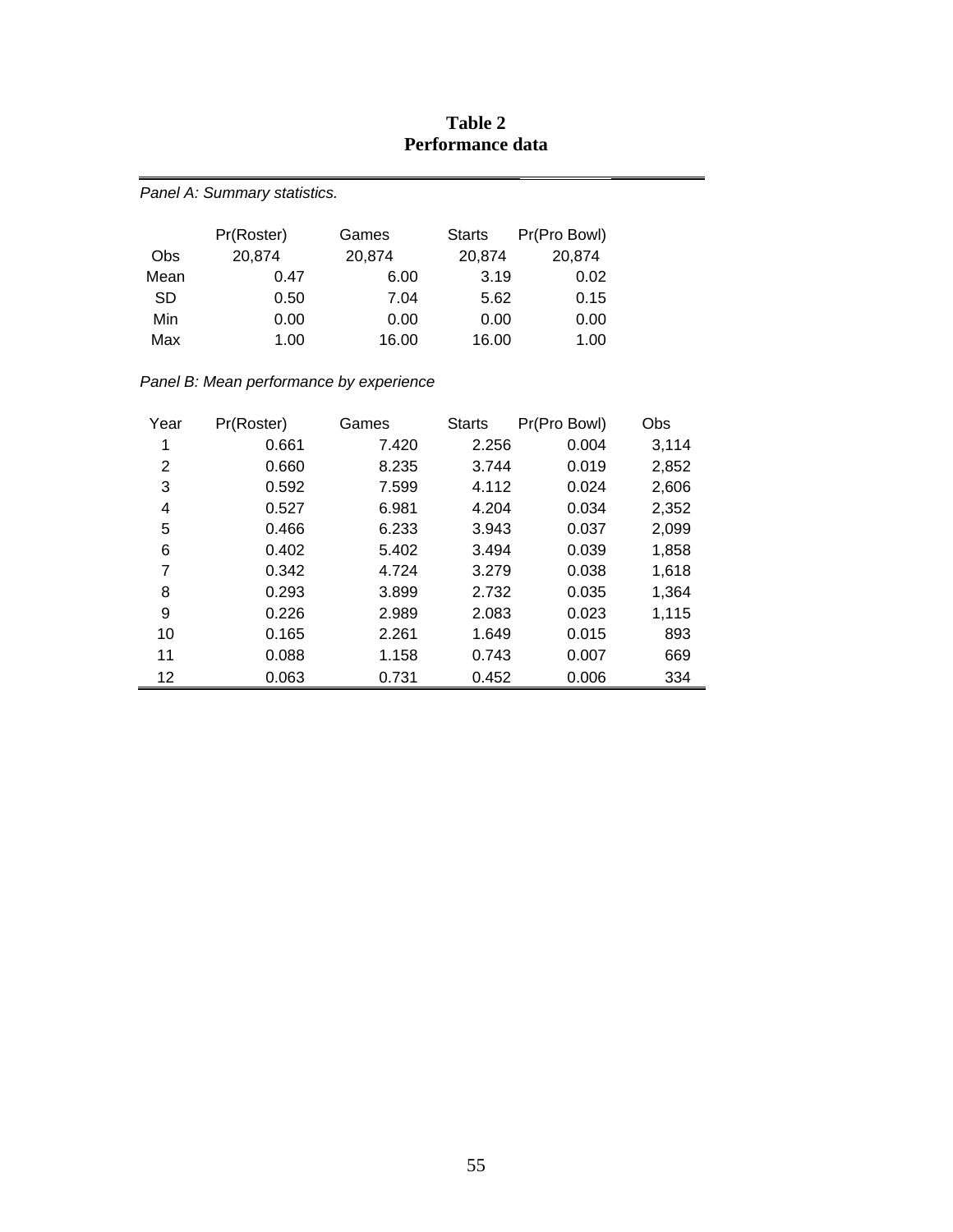|                |        |      | Pr(Roster) |       | Games    |      | <b>Starts</b> |      | Pr(Pro Bowl) |
|----------------|--------|------|------------|-------|----------|------|---------------|------|--------------|
| Round          | N      | Mean | vs. Rd 1   | Mean  | vs. Rd 1 | Mean | vs. Rd 1      | Mean | vs. Rd 1     |
| 1              | 2,281  | 0.81 | 100%       | 11.15 | 100%     | 8.79 | 100%          | 0.10 | 100%         |
| $\overline{2}$ | 2,355  | 0.71 | 89%        | 9.68  | 87%      | 6.07 | 69%           | 0.04 | 43%          |
| 3              | 2,478  | 0.62 | 77%        | 7.87  | 71%      | 3.73 | 42%           | 0.03 | 26%          |
| 4              | 2,437  | 0.55 | 68%        | 6.68  | 60%      | 2.91 | 33%           | 0.01 | 9%           |
| 5              | 2,438  | 0.43 | 53%        | 5.21  | 47%      | 2.07 | 23%           | 0.02 | 16%          |
| 6              | 2,600  | 0.36 | 45%        | 4.25  | 38%      | 1.57 | 18%           | 0.01 | 10%          |
| 7              | 2,796  | 0.31 | 39%        | 3.50  | 31%      | 1.21 | 14%           | 0.01 | 6%           |
| 8              | 924    | 0.30 | 37%        | 3.79  | 34%      | 1.72 | 20%           | 0.02 | 15%          |
| 9              | 632    | 0.20 | 25%        | 2.32  | 21%      | 1.07 | 12%           | 0.00 | 3%           |
| 10             | 644    | 0.12 | 15%        | 1.56  | 14%      | 0.83 | 9%            | 0.00 | 0%           |
| 11             | 645    | 0.10 | 13%        | 1.20  | 11%      | 0.30 | 3%            | 0.00 | 0%           |
| 12             | 644    | 0.13 | 16%        | 1.51  | 14%      | 0.62 | 7%            | 0.00 | 2%           |
| Total          | 20,874 | 0.47 |            | 6.00  |          | 3.19 |               | 0.03 |              |

**Table 3 Performance data, by draft order**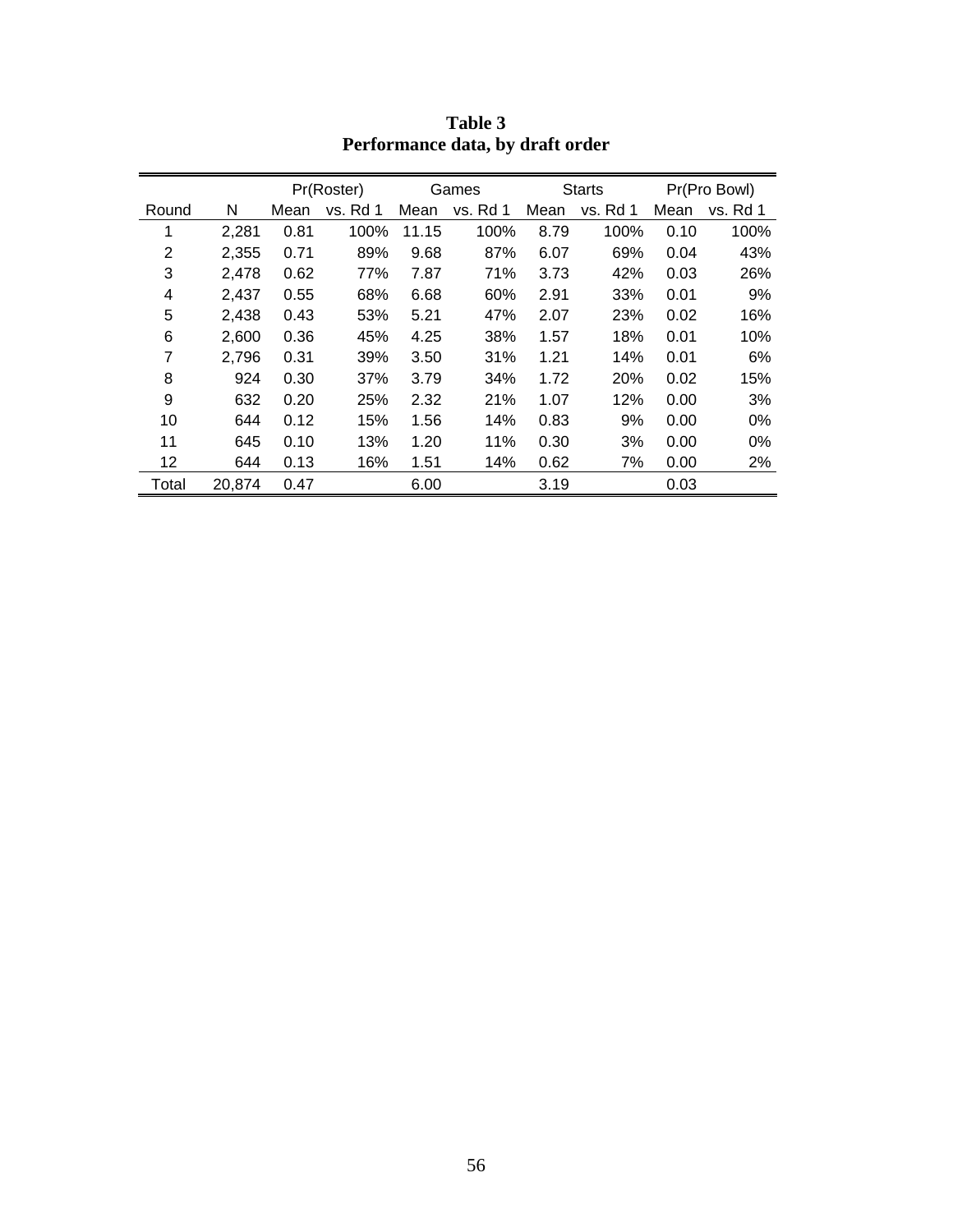## **Table 4 Player performance**

Summary statistics for performance categories, including performance in a player's first five years, for all players drafted 1991-1998. Performance categories are comprehensive and mutually exclusive. Observations in Panel A are player-seasons. Observations in Panel B are players.

| Panel A: Player performance, season-level, years 1-5. |               |        |      |      |      |      |      |      |      |
|-------------------------------------------------------|---------------|--------|------|------|------|------|------|------|------|
| Category                                              | Criteria      | N      | mean | sd   | min  | p25  | p50  | p75  | max  |
| <b>NIL</b>                                            | Not in league | 10,500 | 0.43 | 0.50 | 0.00 | 0.00 | 0.00 | 1.00 | 1.00 |
| <b>DNS</b>                                            | $Starts = 0$  | 10,500 | 0.18 | 0.39 | 0.00 | 0.00 | 0.00 | 0.00 | 1.00 |
| <b>Backup</b>                                         | $Starts = 8$  | 10,500 | 0.17 | 0.38 | 0.00 | 0.00 | 0.00 | 0.00 | 1.00 |
| <b>Starter</b>                                        | Starts>8      | 10,500 | 0.19 | 0.39 | 0.00 | 0.00 | 0.00 | 0.00 | 1.00 |
| Pro Bowl                                              | Pro Bowl      | 10,500 | 0.02 | 0.15 | 0.00 | 0.00 | 0.00 | 0.00 | 1.00 |

|  | Panel B: Mean performance by player over 1st 5 years. |  |
|--|-------------------------------------------------------|--|
|--|-------------------------------------------------------|--|

| Category       | Criteria      | N     | mean | sd   | min  | p25  | p <sub>50</sub> | p75  | max  |
|----------------|---------------|-------|------|------|------|------|-----------------|------|------|
| <b>NIL</b>     | Not in league | 2.099 | 0.43 | 0.41 | 0.00 | 0.00 | 0.40            | 0.80 | 1.00 |
| <b>DNS</b>     | $Starts = 0$  | 2.099 | 0.18 | 0.22 | 0.00 | 0.00 | 0.20            | 0.20 | 1.00 |
| <b>Backup</b>  | $Stars = 8$   | 2.099 | 0.17 | 0.21 | 0.00 | 0.00 | 0.00            | 0.40 | 1.00 |
| <b>Starter</b> | Starts>8      | 2.099 | 0.19 | 0.29 | 0.00 | 0.00 | 0.00            | 0.40 | 1.00 |
| Pro Bowl       | Pro Bowl      | 2.099 | 0.02 | 0.10 | 0.00 | 0.00 | 0.00            | 0.00 | 0.80 |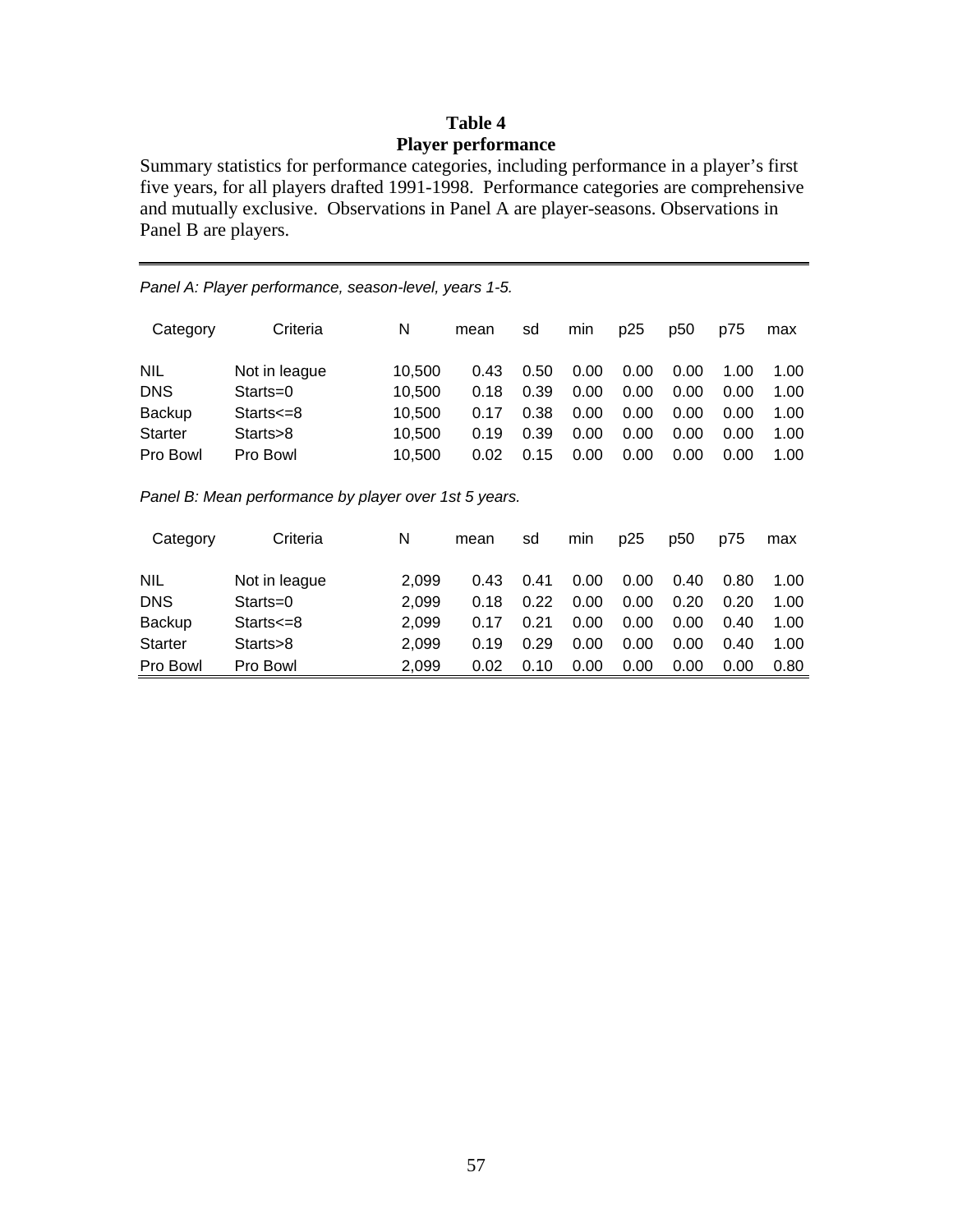# **Table 5 Player Compensation**

1996-2002. Includes only players drafted 1991-1997. Includes only the players' first six years in the league. Cap charges are available only for 2000-2002.

| Panel A: Including players no longer in the league  |       |           |                  |        |          |                             |                   |            |  |  |
|-----------------------------------------------------|-------|-----------|------------------|--------|----------|-----------------------------|-------------------|------------|--|--|
| Compensation                                        | N     | mean      | sd               | min    | p25      | p50                         | p75               | max        |  |  |
| <b>Base Salary</b>                                  | 6,494 | 451,273   | 744,839          | 0      | 0        | 279,346                     | 573,643           | 9,271,004  |  |  |
| <b>Bonuses</b>                                      | 6,494 | 299,814   | 739,906          | 0      | 0        | 0                           | 224.592           | 11,127,144 |  |  |
| Base + Bonus                                        | 6,494 | 756,759   | 1,281,164        | 0      | $\Omega$ | 320,883                     | 883.246           | 13,905,222 |  |  |
| Cap Charge                                          | 1,435 | 661,699   | 1,123,345        | 0      | $\Omega$ | 0                           | 898.627           | 8,679,899  |  |  |
| Panel B: Including only players still in the league |       |           |                  |        |          |                             |                   |            |  |  |
| Compensation                                        | N     | mean      | sd               | min    | p25      | p50                         | p75               | max        |  |  |
| <b>Base Salary</b>                                  | 3,337 | 878,205   | 839,497          | 91,011 | 417,953  |                             | 569,552 1,019,716 | 9,271,004  |  |  |
| <b>Bonuses</b>                                      | 3,337 | 583,456   | 948,685          | 0      | 23.481   | 214.160                     | 740.565           | 11,127,144 |  |  |
| Base + Bonus                                        | 3,337 | 1,472,697 | 1,462,878        | 91.011 | 519,456  |                             | 860,826 1,945,285 | 13,905,222 |  |  |
| Cap Charge                                          | 621   | 1,529,047 | 1,261,074 79,412 |        |          | 537,606 1,104,316 2,108,367 |                   | 8,679,899  |  |  |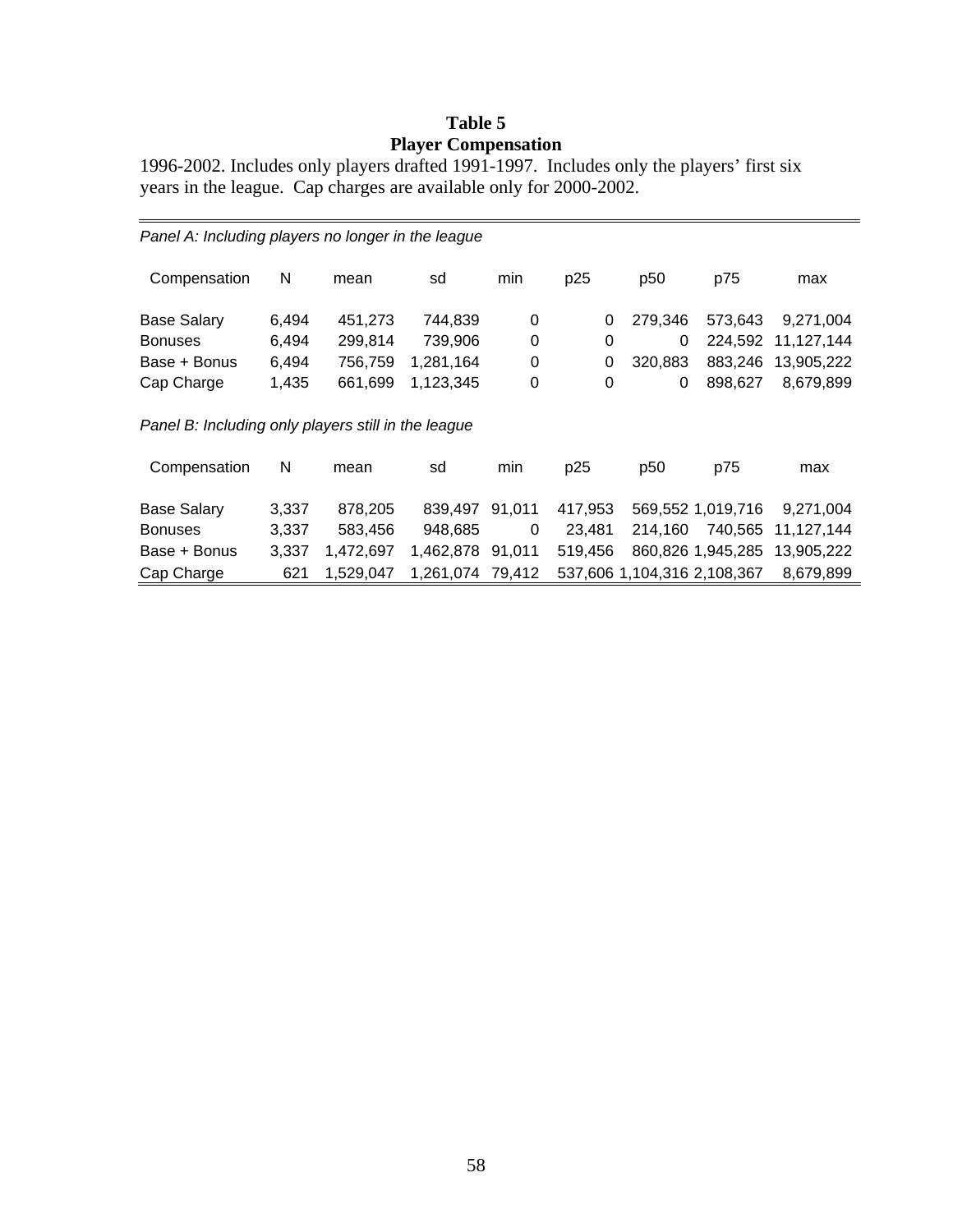## **Table 6 Compensation Models**

Tobit regressions of year-6 compensation on performance over the player's first five years, in 2002 \$s. Compensation is left-censored at the league minimum (here, log(\$300,000)). Compensation is either the player's charge against the salary cap (models 1-2) or the sum of his salary and bonuses (models 3-4). Sample is all drafted players, 1991-1997, who are on a roster in their sixth year, excluding kicker and punters. Omitted performance category is Starts=0. Position fixed-effects are included but not shown. Draft-pick value is estimated (above) from draft-day trades, 1988-2004.

|                     | (1)            | (2)            | (3)            | (4)            |
|---------------------|----------------|----------------|----------------|----------------|
|                     |                | Salary Cap     |                | Base + Bonus   |
|                     | 2000-2002      | 2000-2002      | 2000-2002      | 1996-2002      |
| Starts<=8, avg      | 0.306          | 0.316          | 0.045          | 0.071          |
|                     | [0.205]        | [0.206]        | [0.220]        | [0.130]        |
| Starts>8, avg       | 1.431          | 1.459          | 1.329          | 1.417          |
|                     | $[0.130]^{**}$ | $[0.140]^{**}$ | $[0.149]^{**}$ | $[0.097]^{**}$ |
| Pro Bowl, avg       | 2.308          | 2.363          | 1.849          | 2.107          |
|                     | $[0.222]^{**}$ | $[0.244]^{**}$ | $[0.262]^{**}$ | $[0.175]^{**}$ |
| Draft-pick value    |                | $-0.098$       | 0.251          | 0.215          |
|                     |                | [0.185]        | [0.198]        | [0.125]        |
| Constant            | 13.818         | 13.824         | 13.969         | 13.837         |
|                     | $[0.210]^{**}$ | $[0.210]^{**}$ | $[0.225]^{**}$ | $[0.122]^{**}$ |
| Pseudo R2           | 0.329          | 0.295          | 0.253          | 0.252          |
| Log Likelihood      | $-230.83$      | $-230.69$      | $-248.68$      | $-602.51$      |
| <b>Observations</b> | 274            | 274            | 274            | 661            |
| Left-censored       | 4              | 4              | 2              | 4              |
| Uncensored          | 270            | 270            | 272            | 657            |
| Censor value        | 12.61          | 12.61          | 12.61          | 12.61          |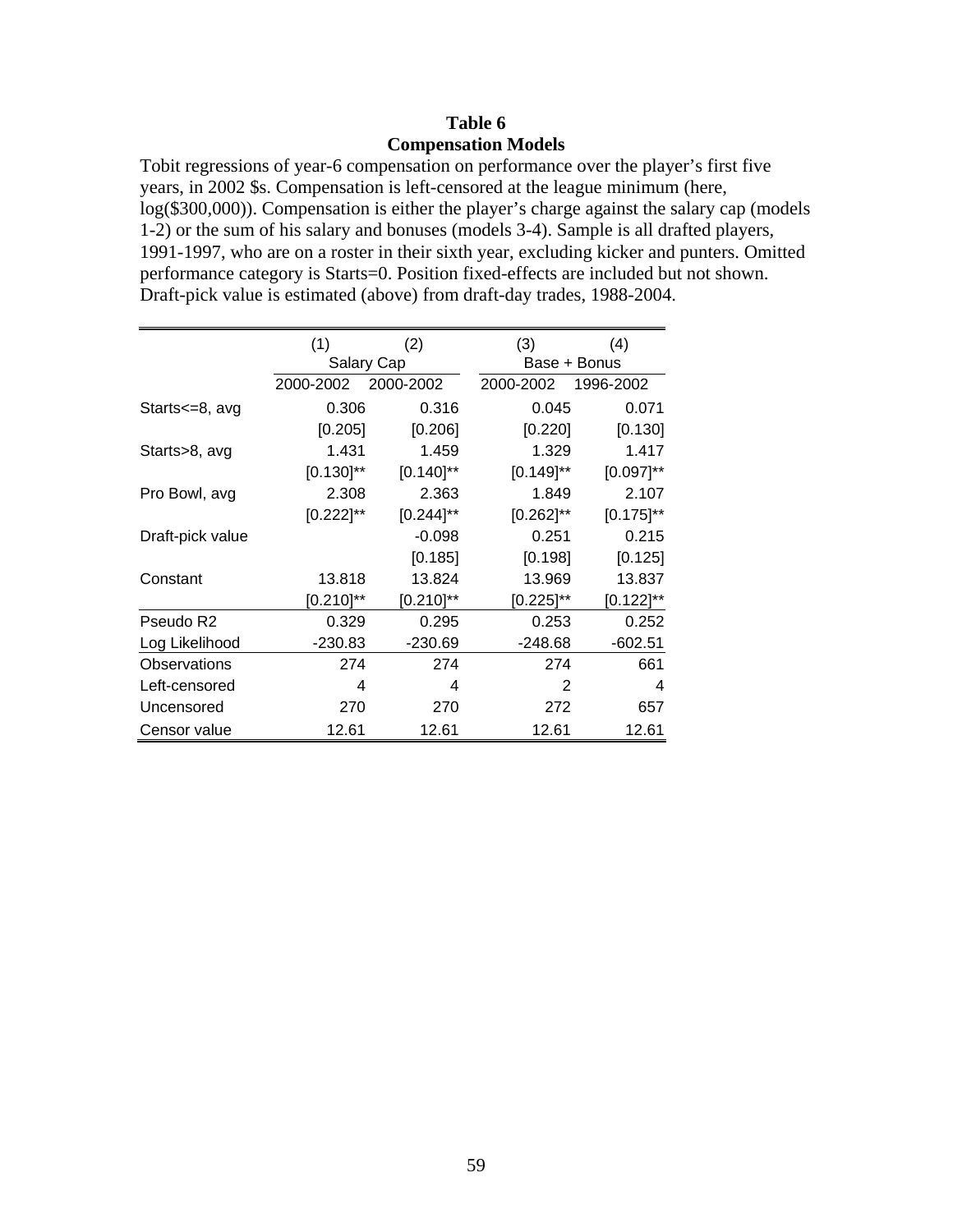## **Table 7 Estimated performance value, by position**

Predicted values from the models reported in Table 6. In 2002 \$s. Note that predicted values apply when a performance category *x* variable equals 1. Hence, these values are the model predictions for the player performance that falls into a category all 5 years. The draft-pick values used for the model predictions are the averages for each position-performance pairing in the sample used for the tobit regression.

|           |           | (1)        | (2)        | (3)          | (4)       |
|-----------|-----------|------------|------------|--------------|-----------|
|           |           | Salary Cap |            | Base + Bonus |           |
| Cat       | Pos       | 2000-2002  | 2000-2002  | 2000-2002    | 1996-2002 |
| Starts=0  | DB        | 552,215    | 546,107    | 650,590      | 730,439   |
|           | DL        | 687,811    | 681,808    | 804,039      | 807,545   |
|           | LB        | 566,319    | 562,136    | 700,788      | 717,361   |
|           | OL        | 502,176    | 496,452    | 634,252      | 664,817   |
|           | QB        | 1,002,539  | 1,000,197  | 1,189,641    | 1,039,870 |
|           | RB        | 521,700    | 513,766    | 675,598      | 710,231   |
|           | TЕ        | 520,289    | 514,538    | 781,997      | 681,533   |
|           | WR        | 665,258    | 661,378    | 731,956      | 781,979   |
| Starts<=8 | DB        | 749,718    | 744,700    | 690,680      | 794,396   |
|           | DL        | 933,812    | 928,259    | 857,095      | 881,345   |
|           | LB        | 768,866    | 765,626    | 746,290      | 782,255   |
|           | OL        | 681,782    | 680,836    | 663,635      | 714,100   |
|           | QB        | 1,361,104  | 1,364,835  | 1,260,780    | 1,129,260 |
|           | RB        | 708,289    | 701,955    | 713,684      | 769,148   |
|           | TЕ        | 706,373    | 706,954    | 814,336      | 729,076   |
|           | WR        | 903,192    | 900,335    | 780,497      | 853,668   |
| Starts>8  | DB        | 2,310,530  | 2,317,961  | 2,543,610    | 3,105,027 |
|           | DL        | 2,877,882  | 2,888,141  | 3,159,747    | 3,447,937 |
|           | LB        | 2,369,542  | 2,387,840  | 2,734,457    | 3,044,277 |
|           | OL        | 2,101,163  | 2,110,926  | 2,468,537    | 2,815,147 |
|           | QB        | 4,194,740  | 4,200,189  | 4,780,221    | 4,525,227 |
|           | RB        | 2,182,854  | 2,187,005  | 2,621,899    | 3,000,045 |
|           | TЕ        | 2,176,950  | 2,193,064  | 3,025,005    | 2,870,848 |
|           | WR        | 2,783,517  | 2,790,640  | 2,905,468    | 3,367,574 |
| Pro Bowl  | DB        | 5,550,132  | 5,719,288  | 4,283,818    | 6,192,617 |
|           | DL        | 6,912,970  | 7,021,486  | 5,526,844    | 7,103,115 |
|           | LВ        | 5,691,886  | 5,871,529  | 4,645,843    | 6,117,273 |
|           | OL        | 5,047,206  | 5,058,486  | 4,480,186    | 5,985,725 |
|           | QB        | 10,076,199 | 10,268,860 | 8,241,777    | 9,208,248 |
|           | <b>RB</b> | 5,243,436  | 5,360,122  | 4,492,080    | 6,071,787 |
|           | TE        | 5,229,253  | 5,387,191  | 5,152,666    | 5,781,453 |
|           | WR        | 6,686,295  | 6,855,982  | 4,947,470    | 6,779,927 |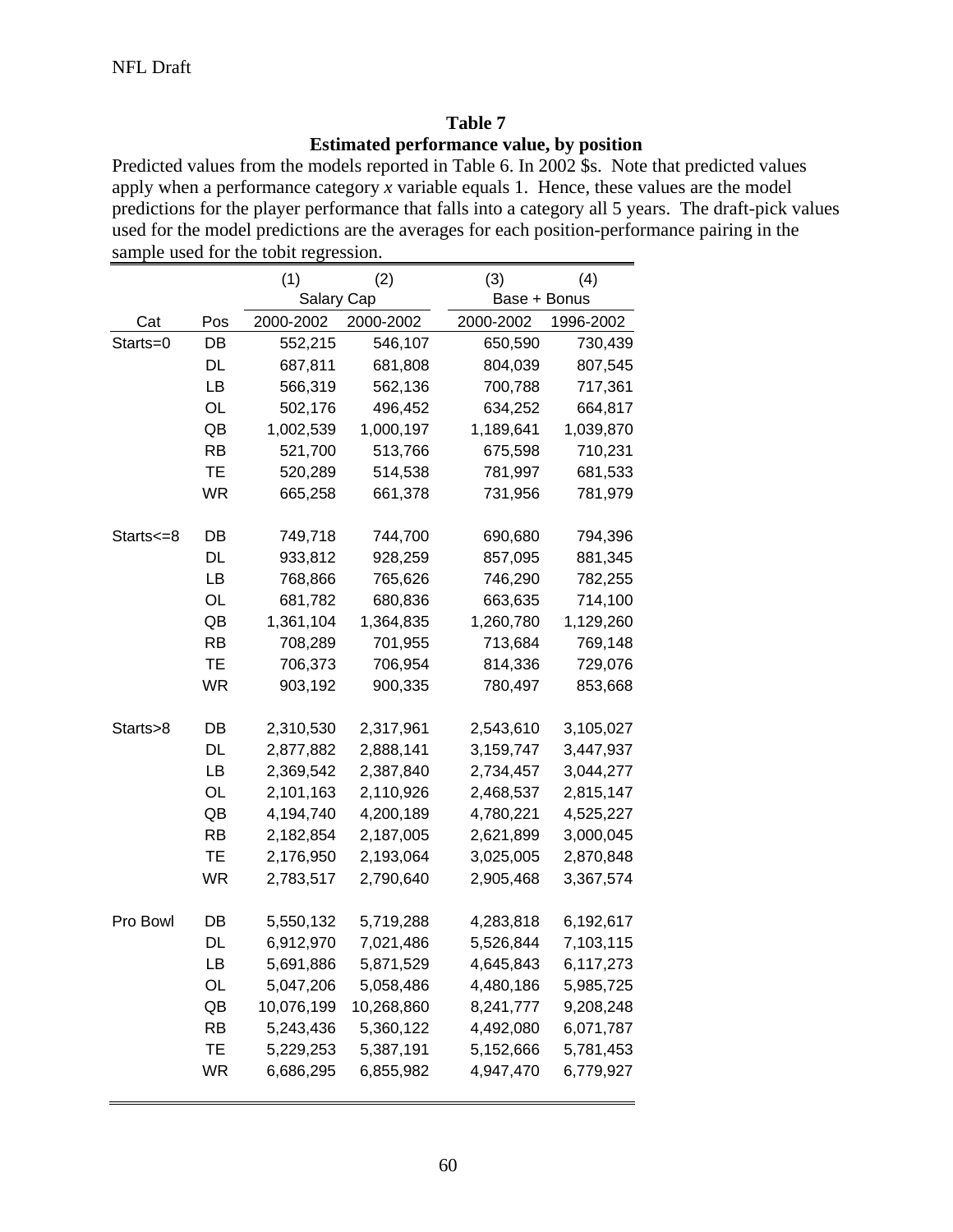# **Table 8**

# **Player Costs and Benefits**

2000-2002 seasons, in 2002 dollars. Includes all drafted players in their first five years in the league, excluding punters and kickers.

| Variable            | N     | mean          | sd                      | mın                | p25 | p50 | p75 | max                          |
|---------------------|-------|---------------|-------------------------|--------------------|-----|-----|-----|------------------------------|
| $Cap$ Charge $(C)$  | 3.532 | 485.462       | 764.060                 |                    |     |     |     | 0 311,153 567,369 10,334,483 |
| Estimated Value (V) |       |               | 3,532 955,631 1,314,062 |                    |     |     |     | 566,320 1,361,109 10,076,233 |
| Surplus (S)         |       | 3,532 470,169 |                         | 992,136 -6,667,058 |     |     |     | 90,637 543,895 9,747,337     |